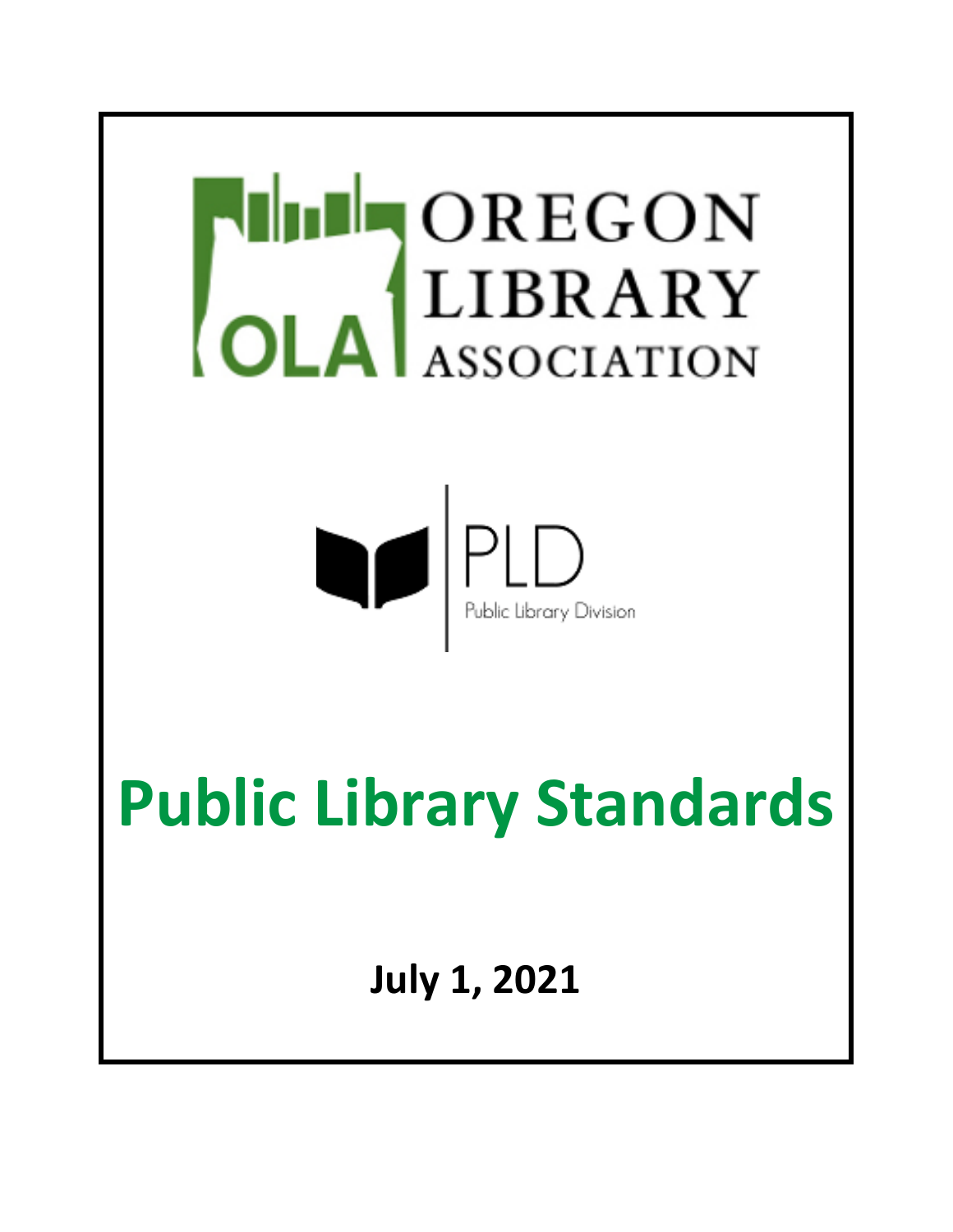# **Table of Contents**

| 5.3 Community Engagement in Technology Decisions and Access 30 |  |
|----------------------------------------------------------------|--|
|                                                                |  |
|                                                                |  |
|                                                                |  |
|                                                                |  |
|                                                                |  |
|                                                                |  |
|                                                                |  |
|                                                                |  |
|                                                                |  |
|                                                                |  |
|                                                                |  |
|                                                                |  |
|                                                                |  |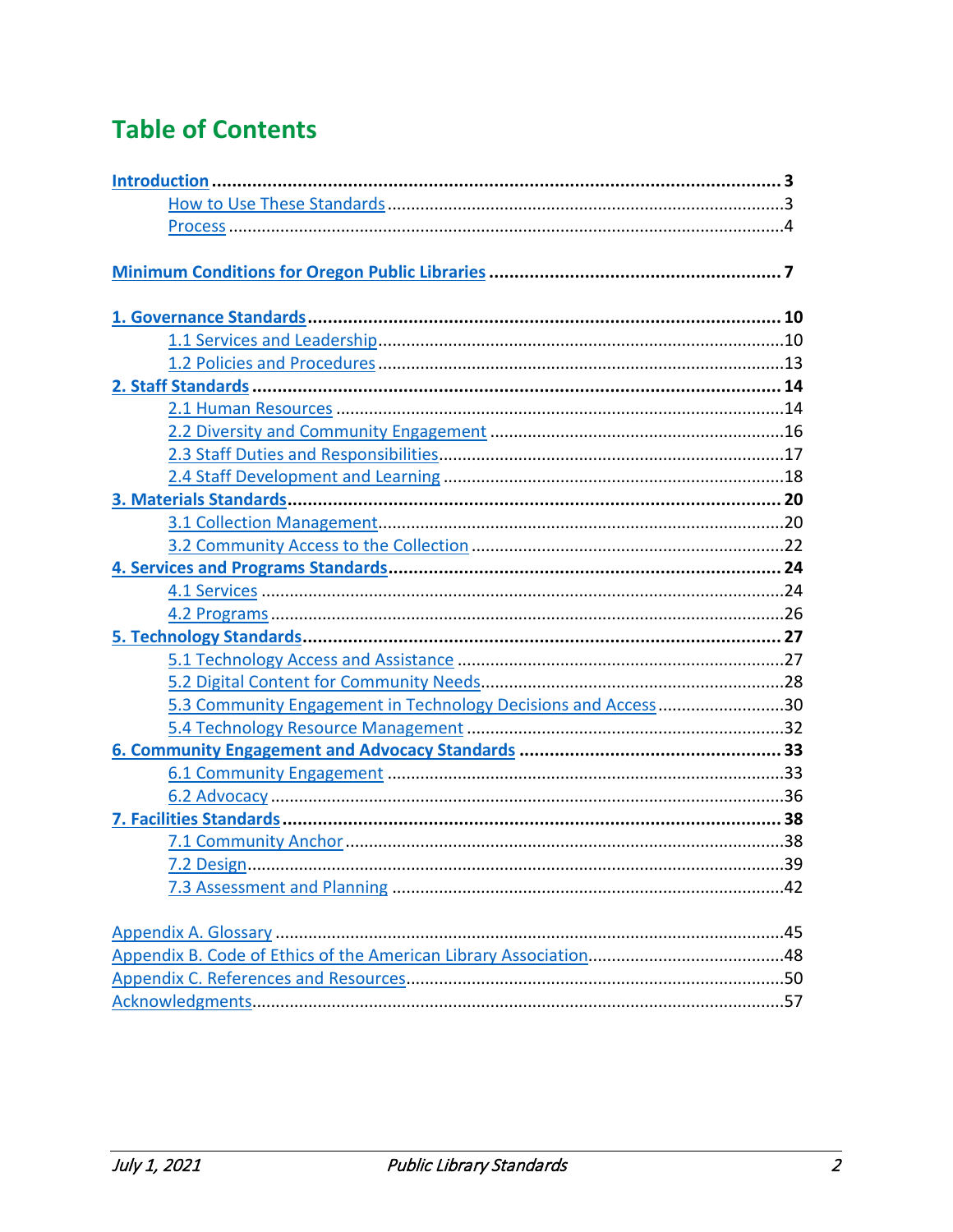# <span id="page-2-0"></span>**Introduction**

The Public Library Division (PLD) of the Oregon Library Association (OLA), in association with the State Library of Oregon, has assumed responsibility for the maintenance of the Standards for Oregon Public Libraries (Standards) and therefore has regularly convened committees of library professionals from small, medium, and large public libraries across Oregon to continually update the Standards.

Under the direction and leadership of the Executive Board of the Public Library Division of the Oregon Library Association, the 2019-2020 Standards Committee updated this document to assess and guide the development of quality library service for all Oregonians. It is the intention of the committee to provide a relevant and useful tool for library professionals, boards of directors, and other library stakeholders to not only manage the resources entrusted to them under state law, but also to provide assistance in strategic planning regardless of the current level of services offered.

The Standards Committee recognizes the diversity of libraries across the state and developed these Standards to allow for the strength this diversity creates, and the adaptability it requires. By meeting these Standards, a library establishes a baseline from which it can strive for excellence. To better support innovation in library services, the Standards establish a starting point that library boards and staff can use to direct local long-range planning efforts.

The Standards Committee reviews the standards annually and encourages feedback from library directors and managers. The committee also invites Oregon librarians to apply to serve on the Standards Committee. To offer feedback or apply, please contact the Public Library Division of OLA.

# <span id="page-2-1"></span>**How to Use These Standards**

As an aid in planning, the Standards checklists provide the means by which library stakeholders can discuss and determine how a library addresses or should address each standard category.

<span id="page-2-2"></span>These Standards are not intended to be a one-size-fits-all set of elements that all libraries must meet. Some libraries now plan and carry out activities that exceed many or all of those listed, while others may be constrained by resources or circumstances in ways that make achieving many of the basic ones difficult. Every community is different. What is important is that the director, staff, board, and community constantly review where you are, where you want to be, and what it will take to get there. These checklists are intended to provide guidance for that journey.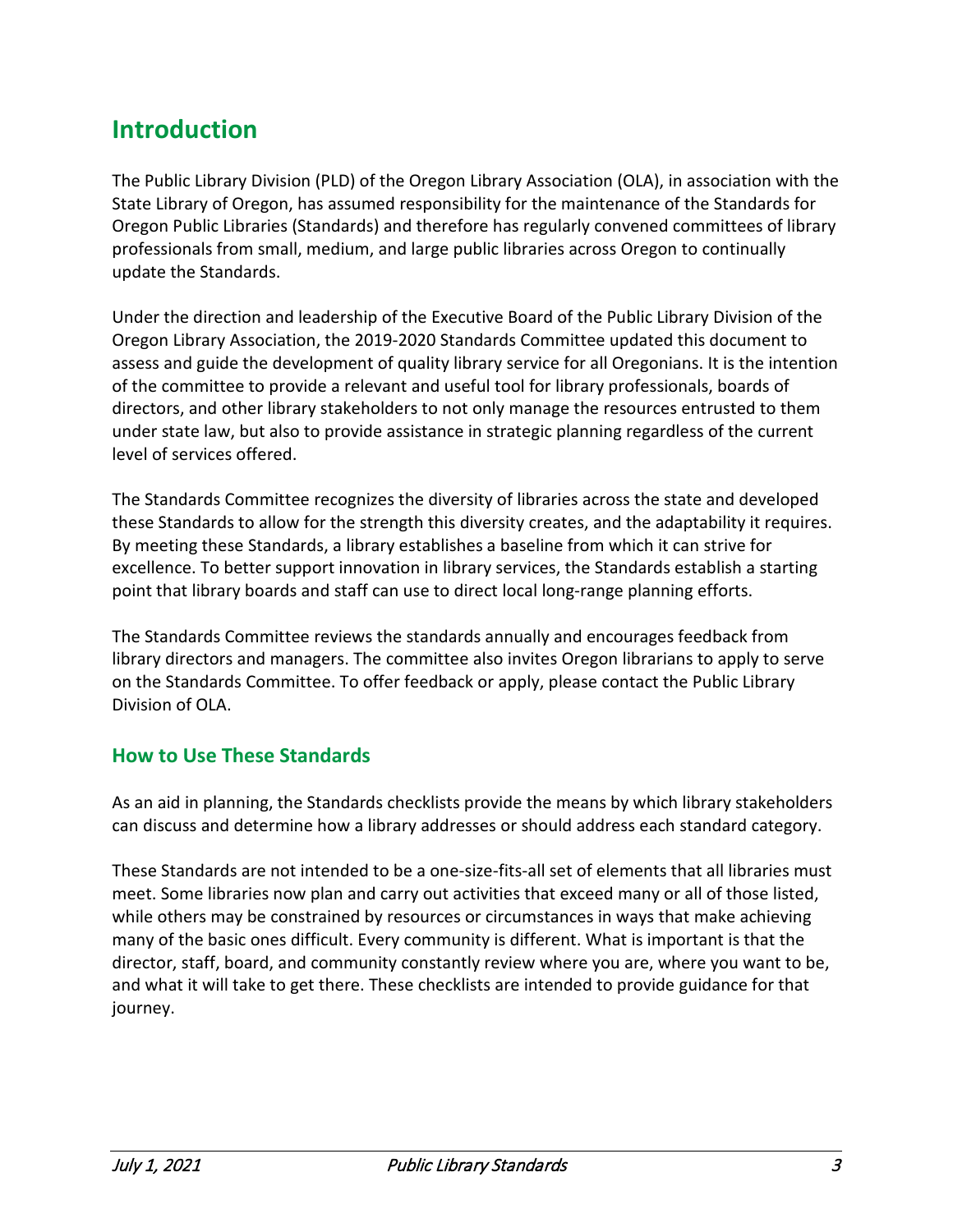## **Process**

The Public Library Division recognizes that there are many ways to achieve excellence. The Standards listed are a means, and not necessarily an end. The format of this document is designed to help you clarify when you have met a Standard with the use of Indicators and Attributes.

Section

| Standard  |           |
|-----------|-----------|
| Indicator |           |
|           | Attribute |
|           | Attribute |
|           | Attribute |
| Indicator |           |
|           | Attribute |
|           | Attribute |
|           | Attribute |
| Standard  |           |
| Indicator |           |
|           | Attribute |
|           | Attribute |
|           | Attribute |
| Indicator |           |
|           | Attribute |
|           | Attribute |
|           | Attribute |

In each section, the **standard** states the ultimate **outcome** or condition for the work being done that is expected when most or all of the indicators exist. For example, "The community has access to free library services and is confident in the effective leadership of the library, including the library's commitment to intellectual freedom for community members." The standard typically indicates **why** a library would take on a set of activities, and typically reflects a benefit to library patrons or the wider community.

The **indicator** is **evidence** that the standard is being met. When most or all of the indicators are true, the outcome stated by the standard will be realized. For example, "The community is confident that its library is overseen by a library board and staff who are responsible public officials and stewards." The indicator often specifies **what** is witnessed as a result of a set of activities.

The **attribute** is one of the tangible **activities** that lead to an indicator being true. When most or all of the attributes are performed, the indicator is witnessed. "The library board of directors meets regularly and has adopted written bylaws or governance policies." The attribute typically is **how** an initiative is being carried out, and is typically measurable or otherwise verifiable.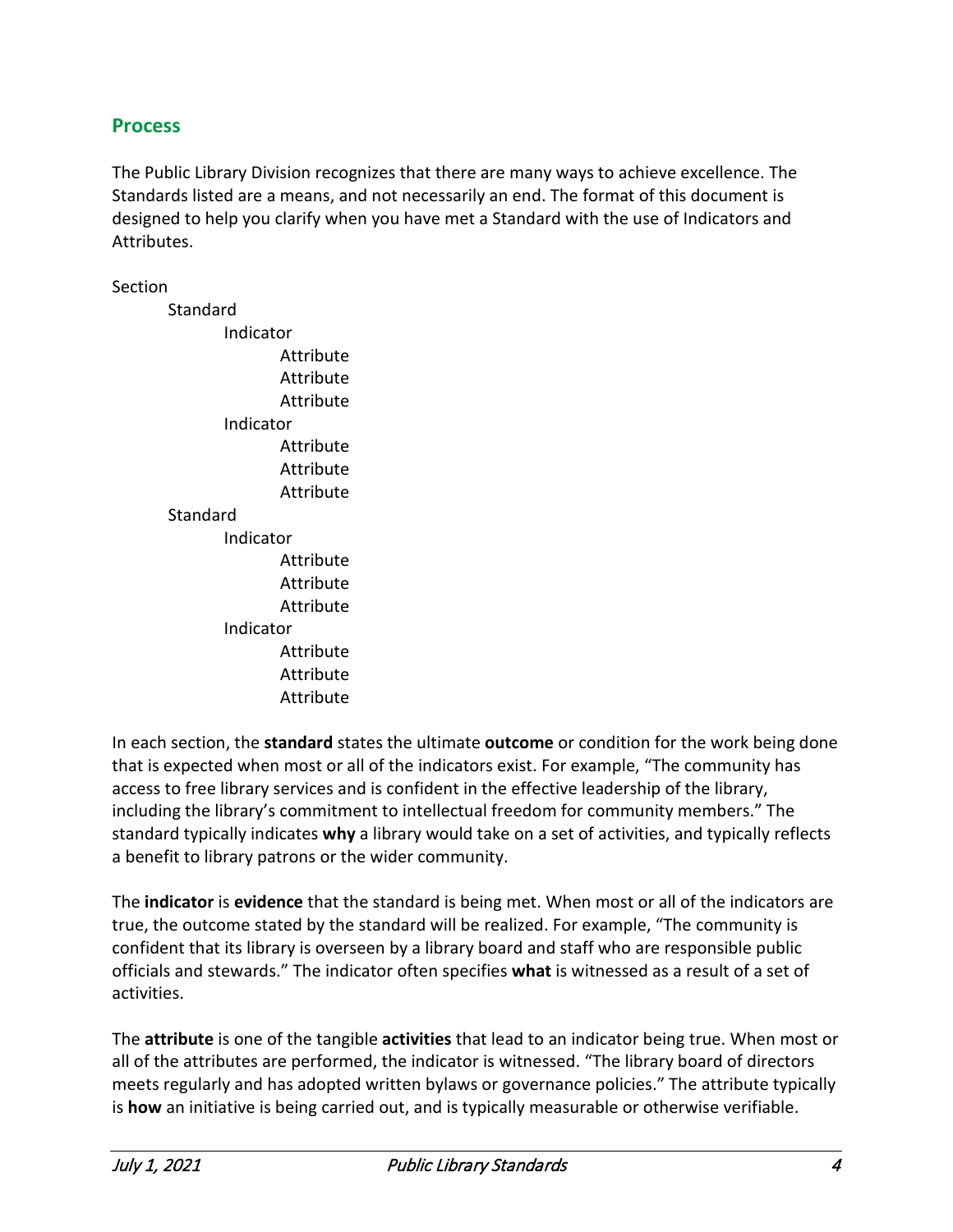Additionally, each attribute is categorized by achievement levels:

- **Essential**: the basic level; library programs, services, and other aspects are adequate to meet the needs of its community.
- **Enhanced**: this level recognizes programs, services, and other aspects of a public library that stand out compared to their peers.
- **Exemplary**: this level recognizes public libraries for being state and national leaders*.*

Achievement of attributes in the three levels prove the extent to which that particular standard is being met. For each attribute simply check the Yes or No box if your library meets that attribute. For the purposes of assessment and planning, there is no "grade." However, **every library should strive to meet most, if not all, the Essential attributes for each Indicator for each Standard.**

For example, here's how one library might complete the checklist from Section 4, Services and Programs Standard:

| <i>Indicator:</i> The library provides services free of charge to everyone, as defined by<br>written policies.                      | γ | N |
|-------------------------------------------------------------------------------------------------------------------------------------|---|---|
| <b>Essential</b>                                                                                                                    |   |   |
| The library offers services that include a circulating collection, public technology,<br>$\bullet$<br>and programming for all ages. | Υ |   |
| The library provides services that meet the needs of the community's<br>$\bullet$<br>demographics including special populations.    | Υ |   |
| <b>Enhanced</b>                                                                                                                     |   |   |
| The library facilitates or serves as custodian of local history.<br>$\bullet$                                                       |   | N |
| <b>Exemplary</b>                                                                                                                    |   |   |
| The library provides notary services.                                                                                               |   | N |
| The library provides resources and services to support local economic<br>$\bullet$<br>development.                                  | Υ |   |

Review the items marked No, and determine whether these are attributes that would be appropriate and beneficial to add, as dictated by your strategic plan, available resources, and the needs of your patrons and the community.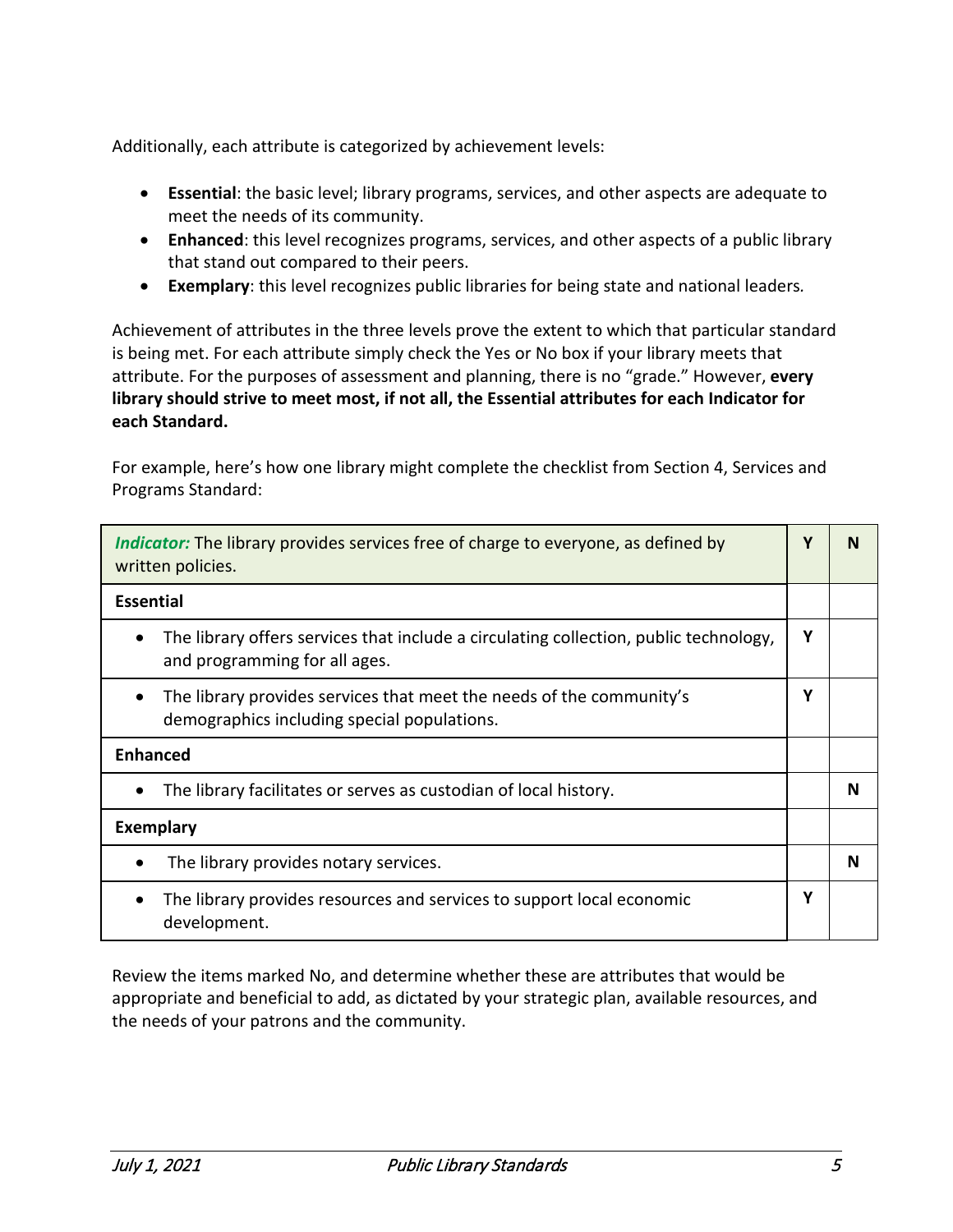Each indicator has a list of essential attributes. Some indicators also have enhanced and exemplary attributes. For those indicators that do not have enhanced or exemplary attributes listed, feel free to use those spaces for your library's examples of current or future goals.

This Standards document includes an appendix with a glossary of terms and list of references and resources for further research.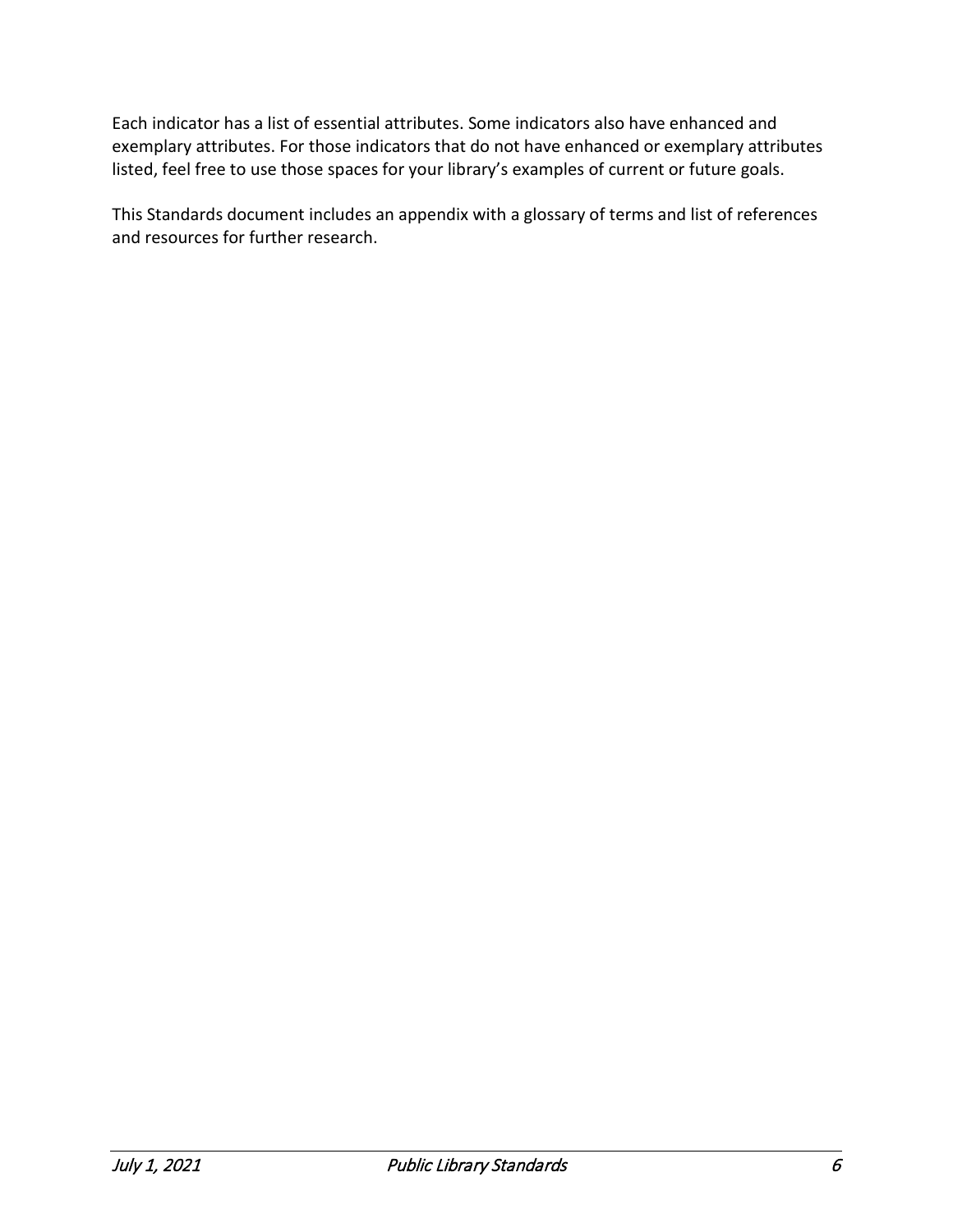# <span id="page-6-0"></span>Minimum Conditions for Oregon Public Libraries

In 20[1](#page-6-1)9, the Oregon legislature passed House Bill  $2243<sup>1</sup>$ , which updates the legal definition of a public library and establishes minimum conditions for a legally established public library in the state of Oregon.

The legal definition is as follows:

"Public library" means a public agency that provides to all residents of a local government unit free and equal access to library and information services that are suitable for persons of all ages.

As required by the bill, the State Library Board approved the minimum conditions, which were developed by a rulemaking advisory committee. The minimum conditions were broadly based on the "minimum requirements" developed previously by the OLA PLD. The minimum conditions became effective on January 1, 2020 as [Oregon Administrative Rule \(OAR\) 543-010-](https://secure.sos.state.or.us/oard/viewSingleRule.action?ruleVrsnRsn=262857)  $0036<sup>2</sup>$  $0036<sup>2</sup>$ . To be considered a public library, the library must meet the following minimum conditions:

- Include financial support from public funds and regularly scheduled open hours; and
- Provide reasonable exemptions to libraries with service populations of 2,000 or fewer residents of the local government unit.

For background on the development of the minimum conditions, see the Minimum Conditions [for Public Libraries in Oregon](https://libguides.osl.state.or.us/minconpublibs)<sup>[3](#page-6-3)</sup> page on the State Library website.

The minimum conditions became effective on January 1, 2020 as [OAR 543-010-0036](https://secure.sos.state.or.us/oard/view.action?ruleNumber=543-010-0036) and are as follows:

(1) The State Library Board will officially recognize those public libraries that become legally established under one of the methods described in ORS 357.216-286 or 357.400- 621 and have met all minimum conditions.

(2) Libraries, that have a service population of over 2000, shall meet the following minimum conditions:

https://olis.oregonlegislature.gov/liz/2019R1/Downloads/MeasureDocument/HB2243/Enrolled

<span id="page-6-1"></span><sup>&</sup>lt;sup>1</sup> Oregon House Bill 2243,

<span id="page-6-2"></span><sup>2</sup> OAR 543-010-0036 Official Recognition of Public Libraries,

https://secure.sos.state.or.us/oard/viewSingleRule.action?ruleVrsnRsn=262857

<span id="page-6-3"></span> $3$  State Library of Oregon, Minimum Conditions for Public Libraries in Oregon,

https://libguides.osl.state.or.us/minconpublibs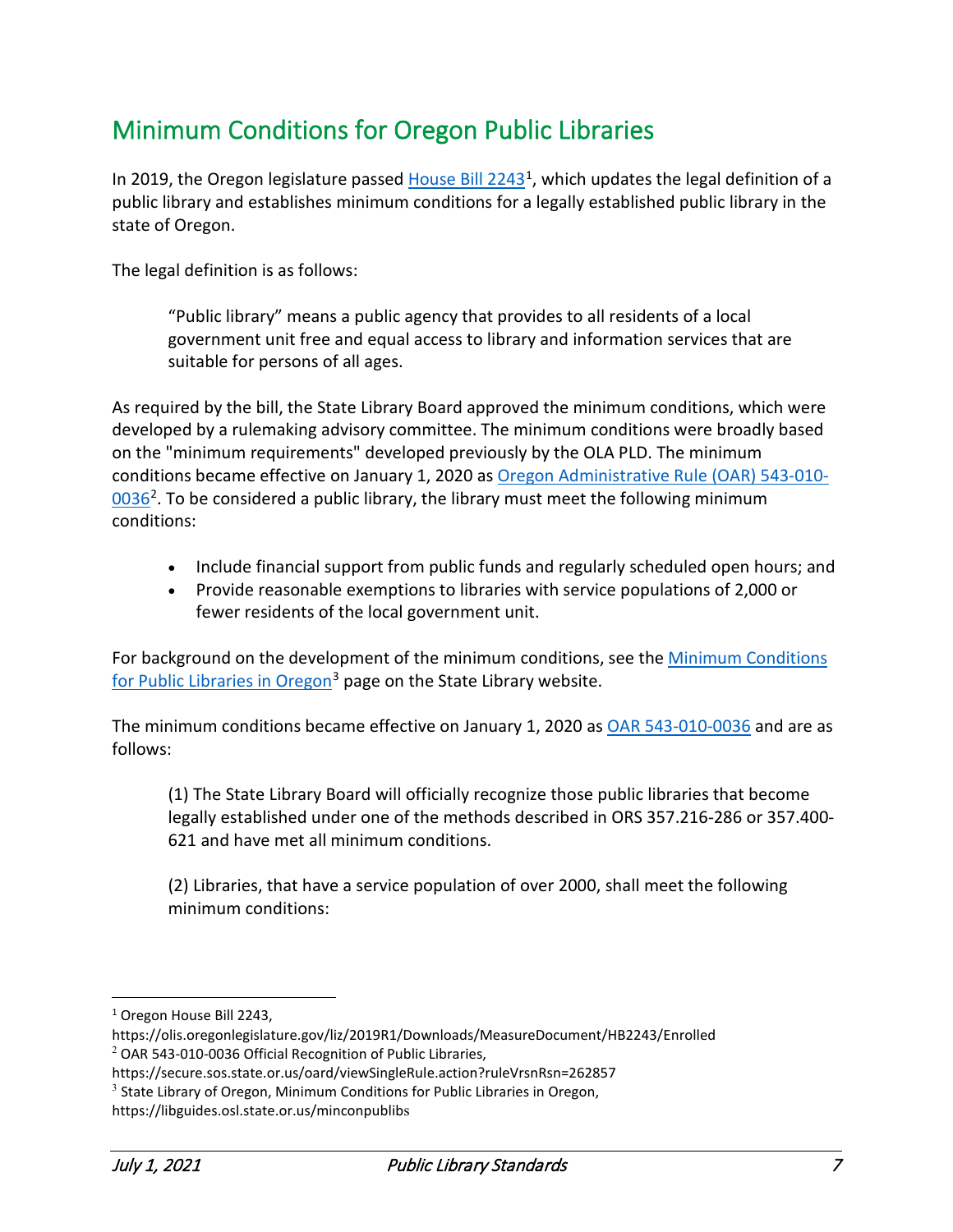(a) Have at least half (50%) of its operational financial support from public funds.

(b) Be open to the public a minimum of 20 hours per week.

(c) Provide a collection comprising books, media, or electronic resources.

(d) Offer free public access computers with Internet access.

(e) Offer free public wireless Internet access (wi-fi).

(f) Provide a website that enables local library users to access State Library of Oregon resources and services available to all Oregon residents.

(g) Dedicate at least 0.50 full-time equivalent (FTE) paid staff time exclusively to library functions.

(h) Have basic policies in place and accessible online for collection management, circulation, and patron confidentiality that incorporate relevant American Library Association (ALA) professional ethical codes, rules, and guidelines.

(i) Provide basic services for reference and youth services.

(j) Complete the annual statistical report as required under ORS 357.520 and OAR 543-010-0035.

(3) Libraries, that have a service population of 2000 or less, shall meet the following minimum conditions:

(a) Have at least one fourth (25%) of its operational financial support from public funds.

(b) Be open to the public a minimum of 10 hours per week.

(c) Provide a collection comprising books, media, or electronic resources.

(d) Offer at least one free public access computer with internet access.

(e) Offer free public wireless internet access (wi-fi).

(f) Provide a website that enables local library users to access State Library of Oregon resources and services available to all Oregon residents.

(g) Dedicate at least 0.25 full-time equivalent (FTE) paid staff time exclusively to library functions.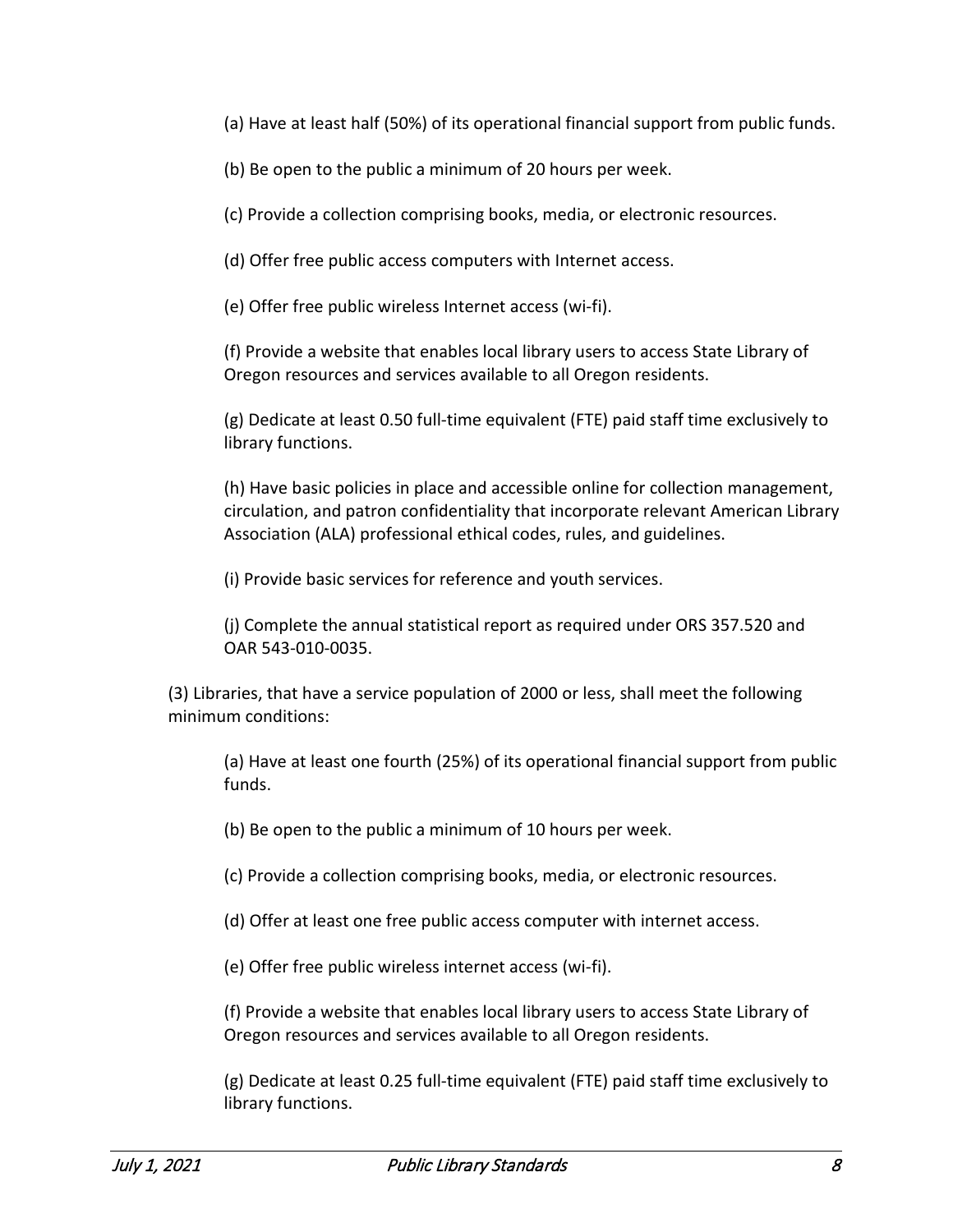(h) Have basic policies in place and accessible online for collection management, circulation, and patron confidentiality that incorporate relevant American Library Association (ALA) professional ethical codes, rules, and guidelines.

(i) Provide basic services for reference and youth services.

(j) Complete the annual statistical report as required under ORS 357.520 and OAR 543-010-0035.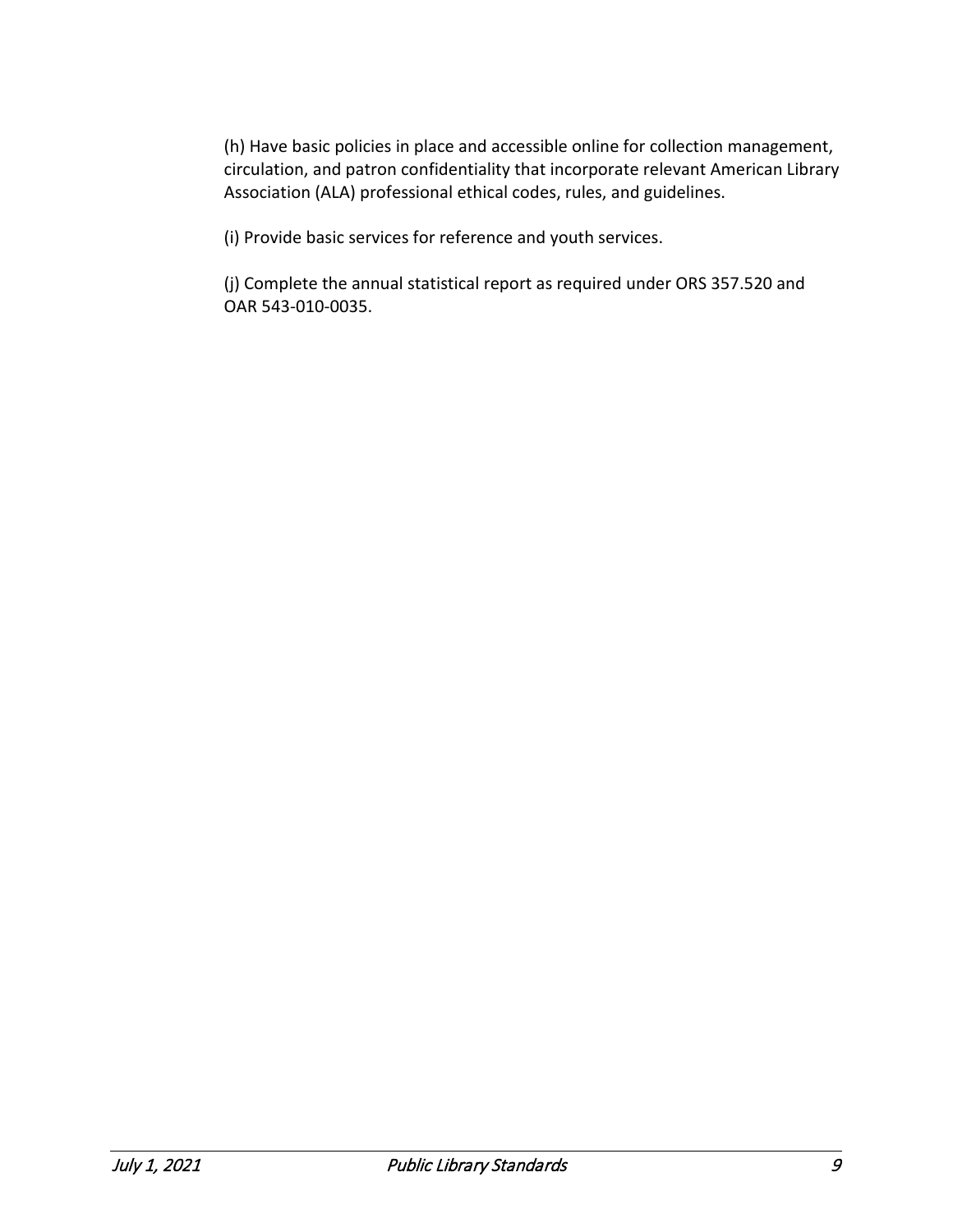# <span id="page-9-0"></span>**1. Governance Standards**

The OLA Public Library Division Governance Standards ensure that each Oregon public library is legally established and managed in a way that provides transparency and accountability to the taxpayers. Governance standards also ensure that Oregon public libraries are responsive to the community served, with policies and procedures adopted to establish competent library management and lawful employment practices.

# <span id="page-9-1"></span>**1.1 Services and Leadership**

**STANDARD**: The community has access to free public library services and is confident in the effective leadership of the library, including the library's commitment to intellectual freedom for community members.

| <i>Indicator:</i> The community has access to a legally established public library.     |  |
|-----------------------------------------------------------------------------------------|--|
| <b>Essential</b>                                                                        |  |
| The library meets the minimum conditions to be a public library in Oregon.<br>$\bullet$ |  |
| <b>Enhanced</b>                                                                         |  |
|                                                                                         |  |
| <b>Exemplary</b>                                                                        |  |
|                                                                                         |  |

| Indicator: Community members can safely exercise their intellectual freedom rights in<br>the library, as granted to them by the Bill of Rights to the U.S. Constitution and Article I<br>of the Oregon Constitution. | N |
|----------------------------------------------------------------------------------------------------------------------------------------------------------------------------------------------------------------------|---|
| <b>Essential</b>                                                                                                                                                                                                     |   |
| The library has adopted the American Library Association (ALA) Code of Ethics <sup>4</sup> .                                                                                                                         |   |
| The library has adopted the ALA Policy on Confidentiality of Library Records <sup>5</sup> .                                                                                                                          |   |
| The library has adopted the ALA Access to Library Resources and Services for<br>$\bullet$                                                                                                                            |   |
| Minors: An Interpretation of the Library Bill of Rights <sup>6</sup> .                                                                                                                                               |   |
| The library has adopted the ALA Freedom to Read Statement <sup>7</sup> .                                                                                                                                             |   |
| The library has adopted the ALA Freedom to View Statement <sup>8</sup> .                                                                                                                                             |   |
| The library espouses its commitment to intellectual freedom and free speech in<br>$\bullet$                                                                                                                          |   |
| its collection management and confidentiality/privacy policies.                                                                                                                                                      |   |
|                                                                                                                                                                                                                      |   |

<span id="page-9-2"></span><sup>4</sup> ALA Code of Ethics, http://www.ala.org/tools/ethics

<span id="page-9-3"></span><sup>5</sup> ALA Policy on Confidentiality of Library Records,

http://www.ala.org/advocacy/intfreedom/statementspols/otherpolicies/policyconfidentiality

<span id="page-9-4"></span><sup>6</sup> ALA Access to Library Resources and Services for Minors: An Interpretation of the Library Bill of Rights,

http://www.ala.org/advocacy/intfreedom/librarybill/interpretations/minors

<span id="page-9-6"></span><span id="page-9-5"></span> $7$  ALA Freedom to Read Statement, http://www.ala.org/advocacy/intfreedom/freedomreadstatement

<sup>8</sup> ALA Freedom to View Statement, http://www.ala.org/advocacy/intfreedom/freedomviewstatement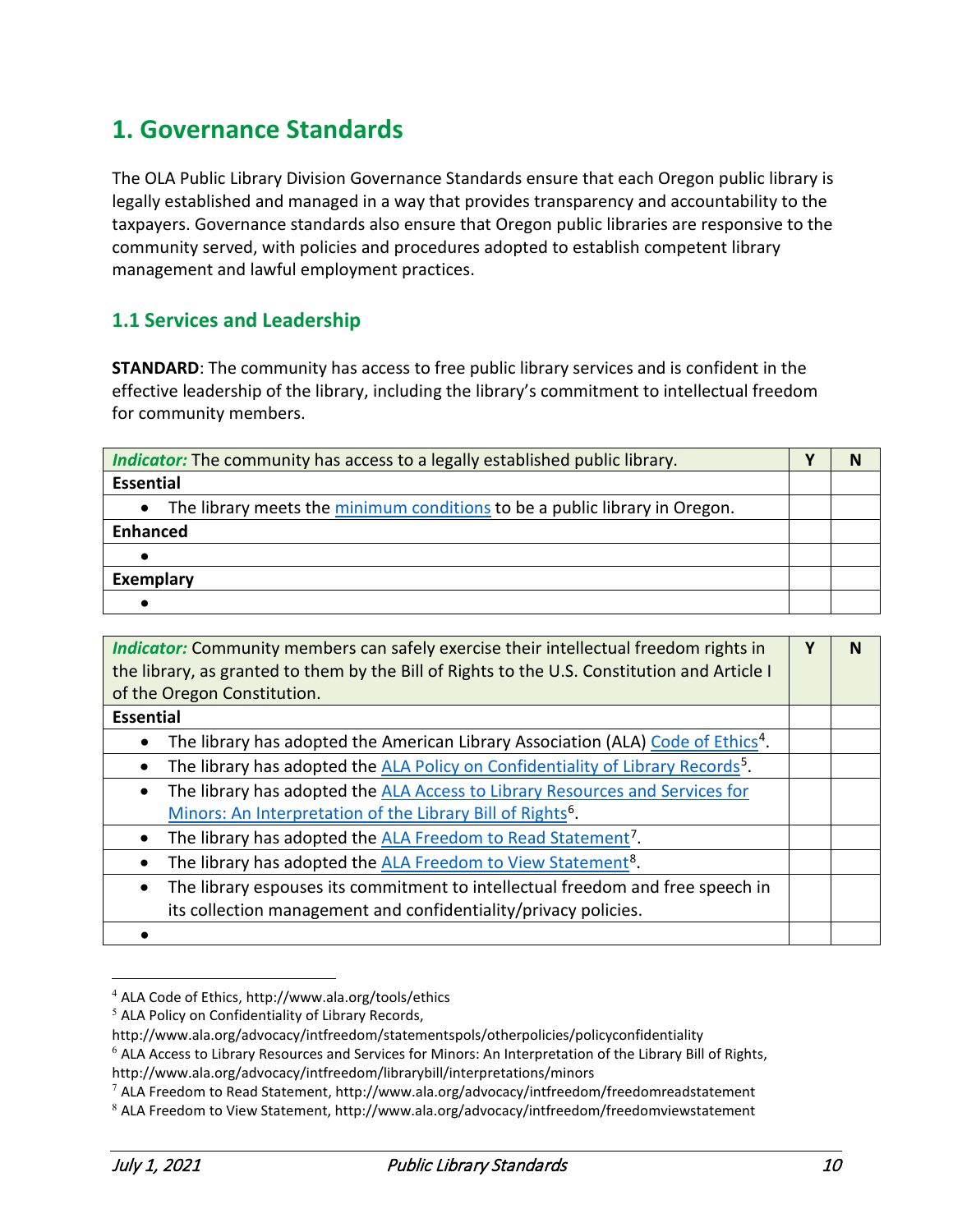| <b>Enhanced</b> |  |
|-----------------|--|
|                 |  |
| Exemplary       |  |
|                 |  |

| Indicator: The community is confident that its library is overseen by a library board and                                                                                                                                        | Y | N |
|----------------------------------------------------------------------------------------------------------------------------------------------------------------------------------------------------------------------------------|---|---|
| staff who are responsible public officials and stewards.                                                                                                                                                                         |   |   |
| <b>Essential</b>                                                                                                                                                                                                                 |   |   |
| The library board of directors meets regularly and has adopted written bylaws or<br>governance policies.                                                                                                                         |   |   |
| Management staff and the board are familiar with the sections of ORS 357 that<br>pertain to public libraries.                                                                                                                    |   |   |
| The board and staff are sufficiently trained in relevant state and local laws for<br>$\bullet$                                                                                                                                   |   |   |
| public officials, including government ethics, public records, public meetings,<br>and contracting.                                                                                                                              |   |   |
| The board relies on the director for day-to-day management of the library.<br>$\bullet$                                                                                                                                          |   |   |
| The board is involved in the development of the library's strategic plan.<br>$\bullet$                                                                                                                                           |   |   |
| The library provides an orientation for new board members and continuing<br>$\bullet$                                                                                                                                            |   |   |
| education support for all board members.                                                                                                                                                                                         |   |   |
| <b>Enhanced</b>                                                                                                                                                                                                                  |   |   |
| Board members participate in continuing education activities directly related to<br>$\bullet$<br>libraries, such as conferences and webinars.                                                                                    |   |   |
| The board and staff participate in annual training for relevant state and local<br>$\bullet$<br>laws for public officials, including government ethics, public records, public<br>meetings, and contracting.                     |   |   |
| The board helps select the library director, either as hiring agents or advisors,<br>$\bullet$<br>and may provide input regarding the individual's performance according to<br>applicable local, state, and federal regulations. |   |   |
| <b>Exemplary</b>                                                                                                                                                                                                                 |   |   |
| The library budgets funds for continuing education for board members.                                                                                                                                                            |   |   |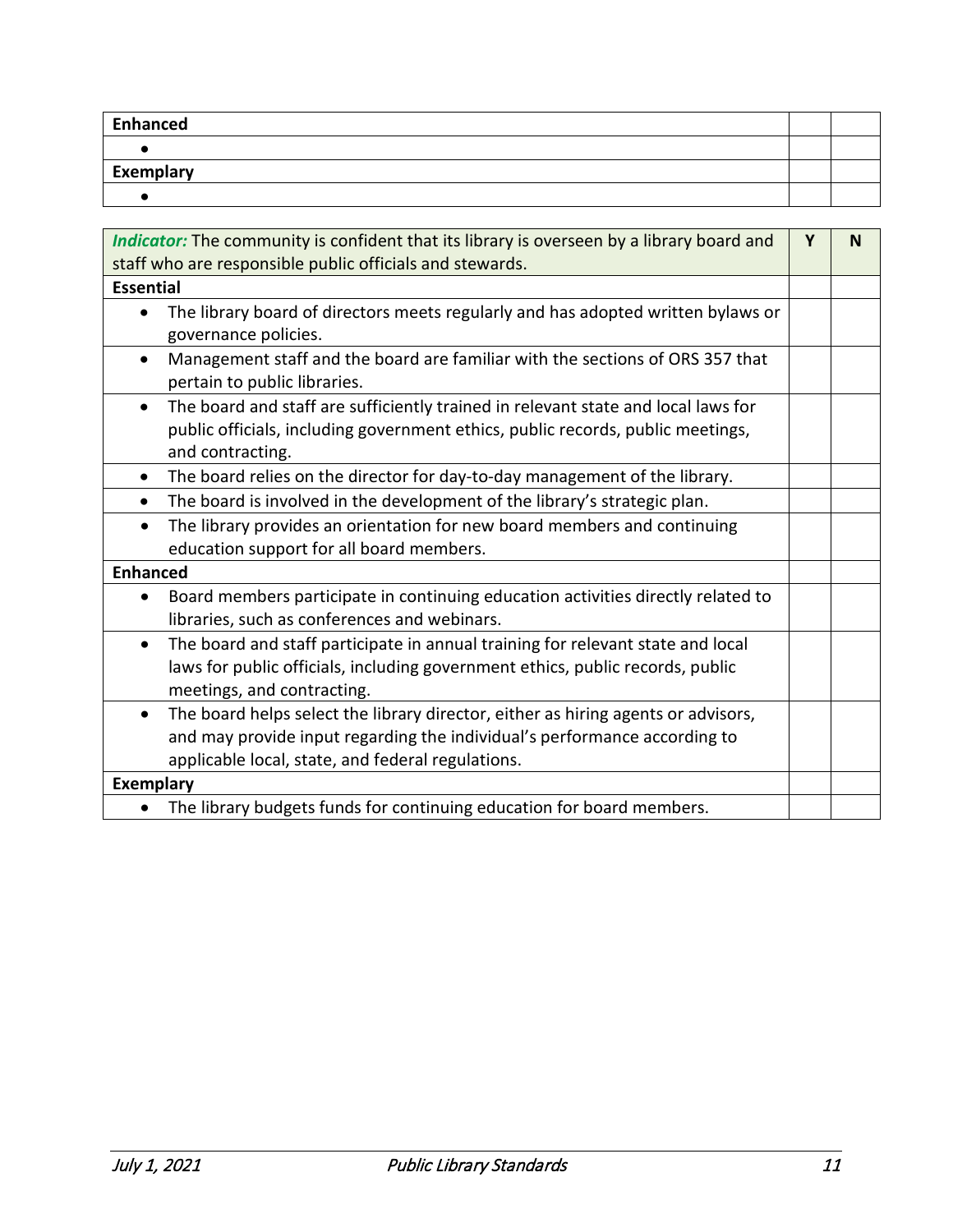| Indicator: The community is informed about the library board's actions and community    | Υ | N |
|-----------------------------------------------------------------------------------------|---|---|
| members' perspectives are considered in the decision-making process.                    |   |   |
| <b>Essential</b>                                                                        |   |   |
| Board meetings are noticed to local media, on the library website, and in the           |   |   |
| library building, as prescribed by Public Records Law <sup>9</sup> .                    |   |   |
| Board meeting minutes and agendas are made available on the library's website           |   |   |
| and upon request, in print.                                                             |   |   |
| Board meetings include a designated public comment period.                              |   |   |
| Contact information for the board is made available on the library's website.           |   |   |
| Board meeting packets and supplementary information are available in print<br>$\bullet$ |   |   |
| upon request.                                                                           |   |   |
| <b>Enhanced</b>                                                                         |   |   |
| Board meeting packets and supplementary information are made freely<br>$\bullet$        |   |   |
| available on the library's website.                                                     |   |   |
| <b>Exemplary</b>                                                                        |   |   |
|                                                                                         |   |   |

| <i>Indicator:</i> The community is informed about the role of the library and its plans for the | Υ | N |
|-------------------------------------------------------------------------------------------------|---|---|
| future.                                                                                         |   |   |
| <b>Essential</b>                                                                                |   |   |
| The library has a written mission statement that is available on the library's<br>$\bullet$     |   |   |
| website and in print upon request.                                                              |   |   |
| The library has a written strategic plan that is updated at least once every five<br>$\bullet$  |   |   |
| years that is available on the library's website and in print upon request.                     |   |   |
| The library has a written technology plan that is updated at least once every<br>$\bullet$      |   |   |
| three years that is available on the library's website and in print upon request.               |   |   |
| Library staff understand the library's strategic plan.                                          |   |   |
| <b>Enhanced</b>                                                                                 |   |   |
| Library staff attend meetings of or serve on community organization boards.                     |   |   |
| <b>Exemplary</b>                                                                                |   |   |
| Library staff attend meetings of city/county/local governing boards.                            |   |   |

<span id="page-11-0"></span><sup>&</sup>lt;sup>9</sup> Oregon Department of Justice, Public Records and Meeting Law, [https://www.doj.state.or.us/oregon](https://www.doj.state.or.us/oregon-department-of-justice/public-records/public-records-and-meetings-law/)[department-of-justice/public-records/public-records-and-meetings-law/](https://www.doj.state.or.us/oregon-department-of-justice/public-records/public-records-and-meetings-law/)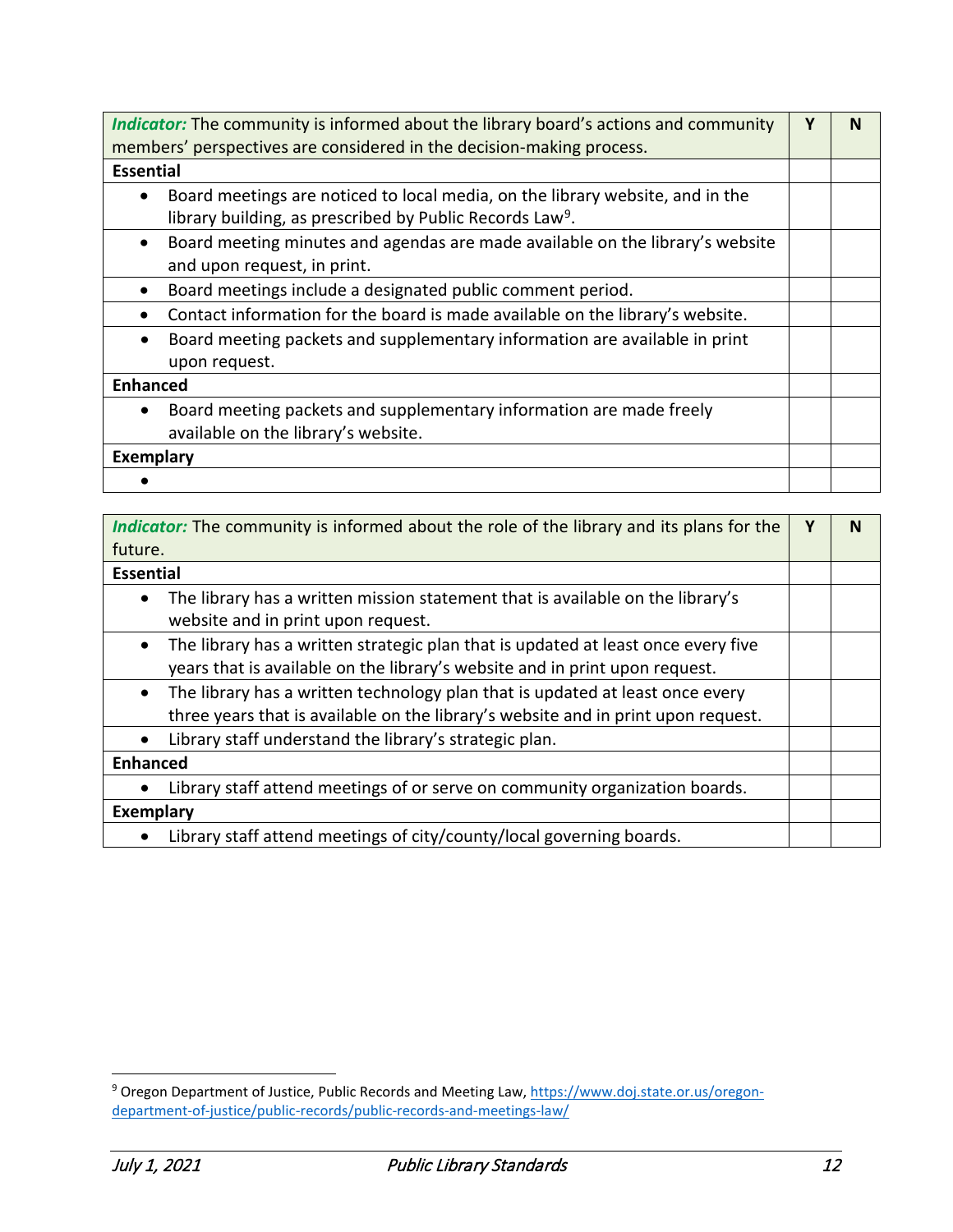# <span id="page-12-0"></span>**1.2 Policies and Procedures**

**STANDARD:** Community members consistently experience efficient, effective, and courteous library services managed by clear and accessible library policies.

**Note:** The ALA Library Policy Development guide includes suggestions and samples of library policies<sup>[10](#page-12-1)</sup>. Circulation and collection management policies are required as library minimum conditions. See ["Minimum conditions for Oregon public libraries"](#page-6-0) above.

| Indicator: The public and staff go about their library business using established, easy-to- | Υ | N |
|---------------------------------------------------------------------------------------------|---|---|
| understand rules as outlined in policies approved by a governing board.                     |   |   |
| <b>Essential</b>                                                                            |   |   |
| The library has adopted confidentiality and privacy policies.                               |   |   |
| The library has adopted library services policies.                                          |   |   |
| The library has adopted business services policies.                                         |   |   |
| The library has adopted human resources policies.                                           |   |   |
| The library has adopted facilities policies.                                                |   |   |
| The library has adopted patron behavior policies.                                           |   |   |
| The library has adopted meeting spaces policies as applicable.                              |   |   |
| <b>Enhanced</b>                                                                             |   |   |
|                                                                                             |   |   |
| <b>Exemplary</b>                                                                            |   |   |
|                                                                                             |   |   |

| <i>Indicator:</i> The community can easily access information about library policies.             | v | N |
|---------------------------------------------------------------------------------------------------|---|---|
| <b>Essential</b>                                                                                  |   |   |
| Library policies are available on the library's website and in print upon request on<br>$\bullet$ |   |   |
| the library's website and in print upon request.                                                  |   |   |
| <b>Enhanced</b>                                                                                   |   |   |
| Library policies are made freely available in multiple languages, as appropriate<br>$\bullet$     |   |   |
| for the community.                                                                                |   |   |
| <b>Exemplary</b>                                                                                  |   |   |
|                                                                                                   |   |   |

<span id="page-12-1"></span><sup>&</sup>lt;sup>10</sup> ALA Library Policy Development, <http://libguides.ala.org/librarypolicy>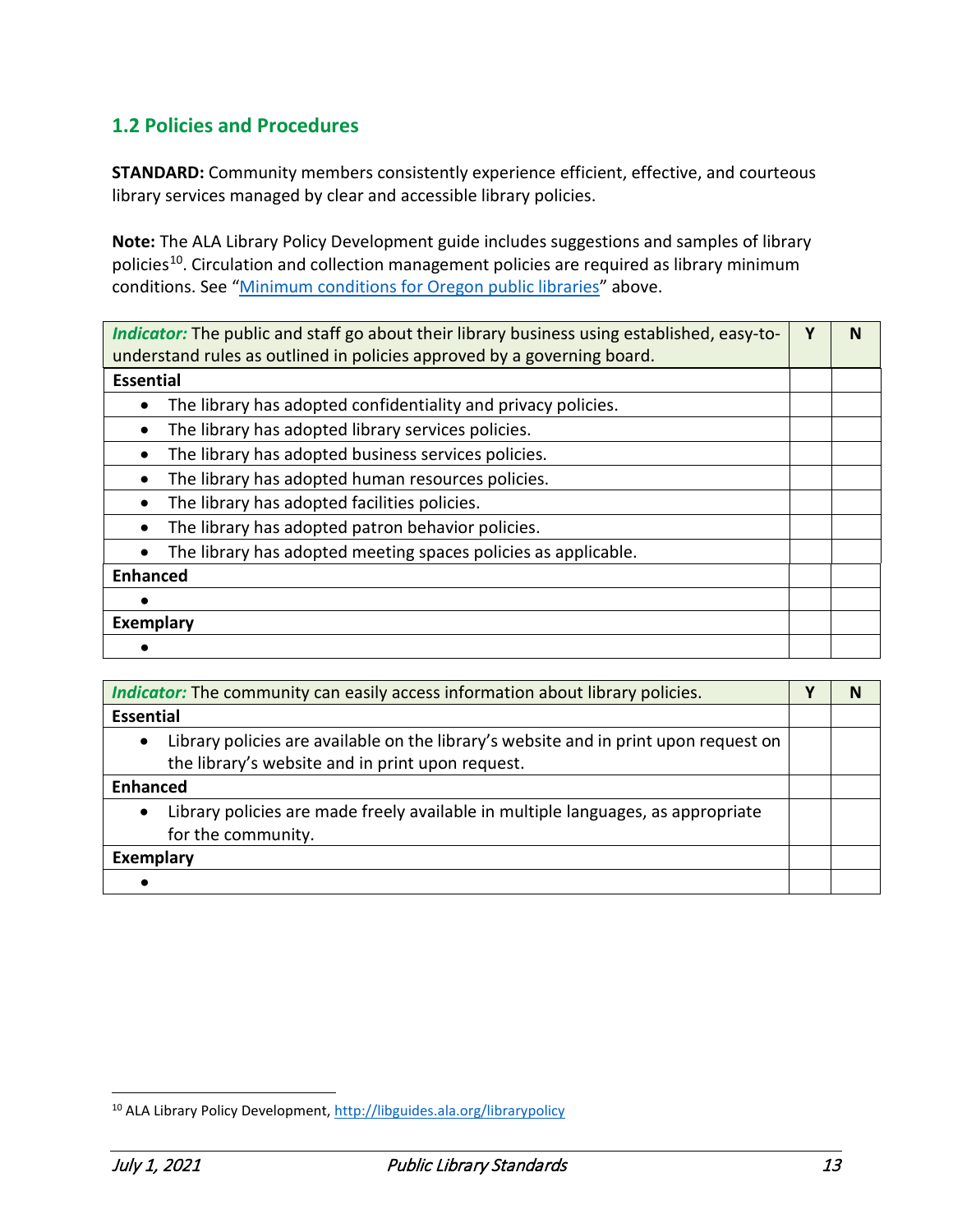# <span id="page-13-0"></span>**2. Staff Standards**

Public libraries are thriving learning centers, community gathering places, and places of play and discovery. Library staff members create and maintain programs and services integral to the mission of the public library in relation to its community. The OLA Public Library Division Staff Standards support the processes and resources necessary to provide equitable, consistent, and quality service in a manner sustainable for the future.

Library staff members, regardless of degree or position, must possess the depth and breadth of knowledge necessary to provide quality service. To ensure service of the highest quality, libraries must provide all staff with the education, training, and support necessary to identify and meet the needs of their patrons and community, including demographic changes in their service area.

## <span id="page-13-1"></span>**2.1 Human Resources**

**STANDARD:** The community is served by library professionals with the skills, knowledge, and abilities to provide uncompromising access to information in service to the public and social wellness.

| Indicator: The library maintains a staff of well-qualified professionals with the skills,<br>knowledge, and abilities to serve the community as outlined in the library's mission,<br>goals, and strategic plan. | N |
|------------------------------------------------------------------------------------------------------------------------------------------------------------------------------------------------------------------|---|
| <b>Essential</b>                                                                                                                                                                                                 |   |
| The library employs a paid director possessing a Master of Library Science<br>degree from an ALA-accredited institution or who has equivalent training or<br>education.                                          |   |
| The library employs a sufficient number of paid staff members who are present<br>$\bullet$<br>during all library service hours to provide services central to the library's<br>mission and goals.                |   |
| The library provides staff with continued training opportunities and the support<br>$\bullet$<br>necessary to identify and meet the needs of their patrons and community.                                        |   |
| The library maintains, supports, and funds an annual staff development plan.<br>$\bullet$                                                                                                                        |   |
| The library offers volunteers opportunities to enhance the general level of<br>$\bullet$<br>library service alongside library staff.                                                                             |   |
| <b>Enhanced</b>                                                                                                                                                                                                  |   |
| The library organizes a group of teen volunteers on a teen advisory board that<br>$\bullet$<br>advises on services and collections for teens.                                                                    |   |
| <b>Exemplary</b>                                                                                                                                                                                                 |   |
|                                                                                                                                                                                                                  |   |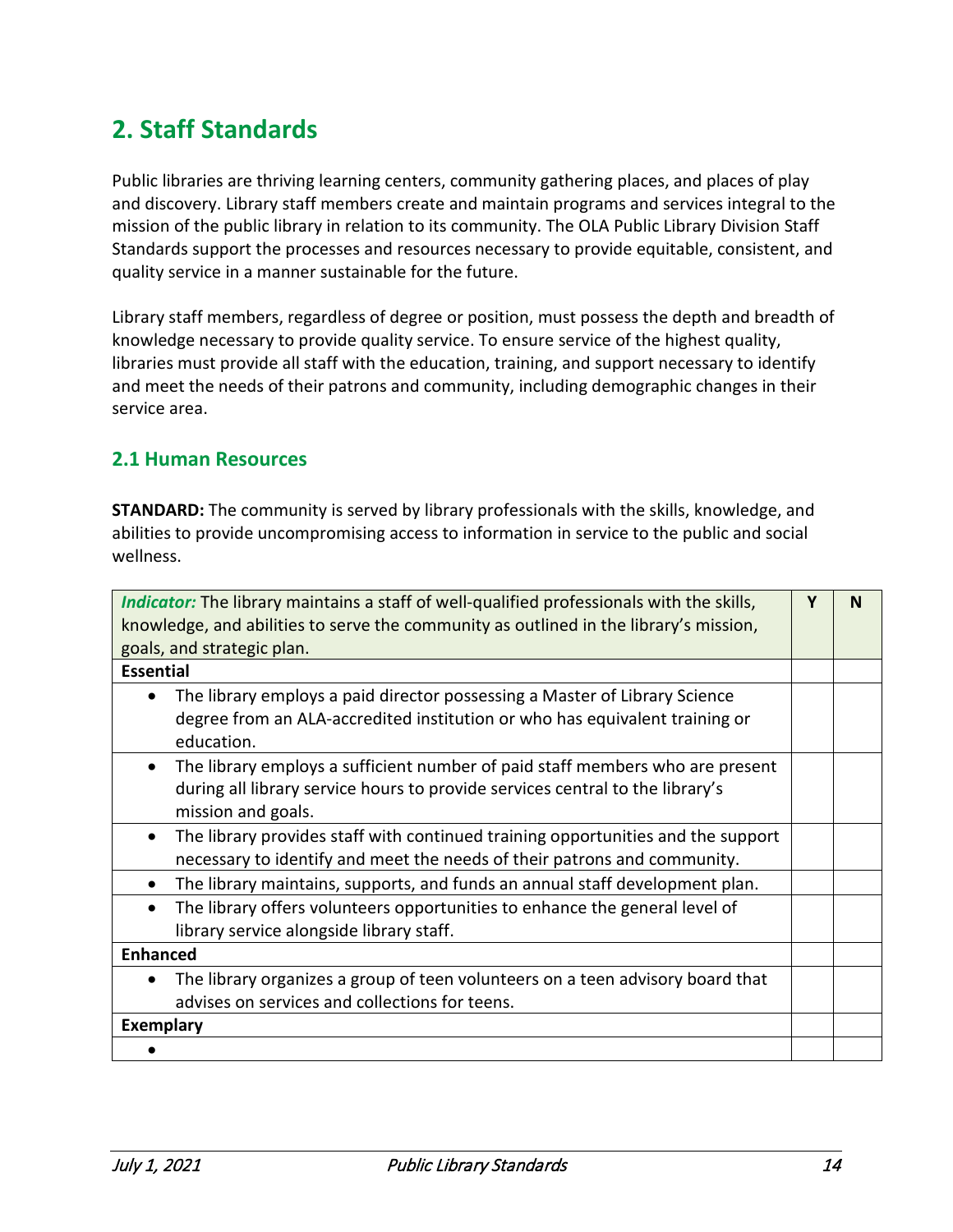| Indicator: The library maintains and adheres to accessible, well-defined, and                | Y | N |
|----------------------------------------------------------------------------------------------|---|---|
| consistent written policies governing the training, performance, and recognition of all      |   |   |
| staff in order to provide a clear and transparent organizational environment.                |   |   |
| <b>Essential</b>                                                                             |   |   |
| The library maintains contemporary job descriptions for all classifications and<br>$\bullet$ |   |   |
| provides regular job performance evaluations for all staff.                                  |   |   |
| Job descriptions include a defined salary range and benefits package for each<br>$\bullet$   |   |   |
| job description. Salary and benefits are comparable to the average for similar               |   |   |
| library staff positions in similarly sized library service areas and/or for similar          |   |   |
| positions within local governmental agencies.                                                |   |   |
| All written policies related to effective personnel management are consistent<br>$\bullet$   |   |   |
| with policies of any governing bodies.                                                       |   |   |
| Library policies and procedures address the work and contributions of non-<br>$\bullet$      |   |   |
| employees and volunteers.                                                                    |   |   |
| The library selects volunteers through a defined hiring process and may include<br>$\bullet$ |   |   |
| a background check.                                                                          |   |   |
| The library matches volunteers to the specific needs of the library.                         |   |   |
| <b>Enhanced</b>                                                                              |   |   |
| All staff members receive salary and benefit packages which are within the top<br>$\bullet$  |   |   |
| 25 percent for comparable positions in the same jurisdiction or in similar local             |   |   |
| government bodies.                                                                           |   |   |
| <b>Exemplary</b>                                                                             |   |   |
| All staff members receive salary and benefit packages which are within the top<br>$\bullet$  |   |   |
| five percent for comparable positions in the same jurisdiction or in similar local           |   |   |
| government bodies.                                                                           |   |   |
| The library maintains a succession plan for all professional library positions.<br>$\bullet$ |   |   |

| Indicator: The library provides trained staff to facilitate a professional level of public   | Υ | N |
|----------------------------------------------------------------------------------------------|---|---|
| services to all ages in the following areas:                                                 |   |   |
| <b>Collection management</b><br>$\bullet$                                                    |   |   |
| Community outreach<br>$\bullet$                                                              |   |   |
| Event programming                                                                            |   |   |
| Materials and technical services<br>$\bullet$                                                |   |   |
| Readers' advisory<br>$\bullet$                                                               |   |   |
| Reference services<br>$\bullet$                                                              |   |   |
| Services in languages other than English<br>$\bullet$                                        |   |   |
| Technology support during all library service hours<br>$\bullet$                             |   |   |
| Website management<br>$\bullet$                                                              |   |   |
| <b>Youth services</b><br>$\bullet$                                                           |   |   |
| <b>Essential</b>                                                                             |   |   |
| The library provides trained staff to facilitate a professional level of public<br>$\bullet$ |   |   |
| services in at least five of the 10 listed services.                                         |   |   |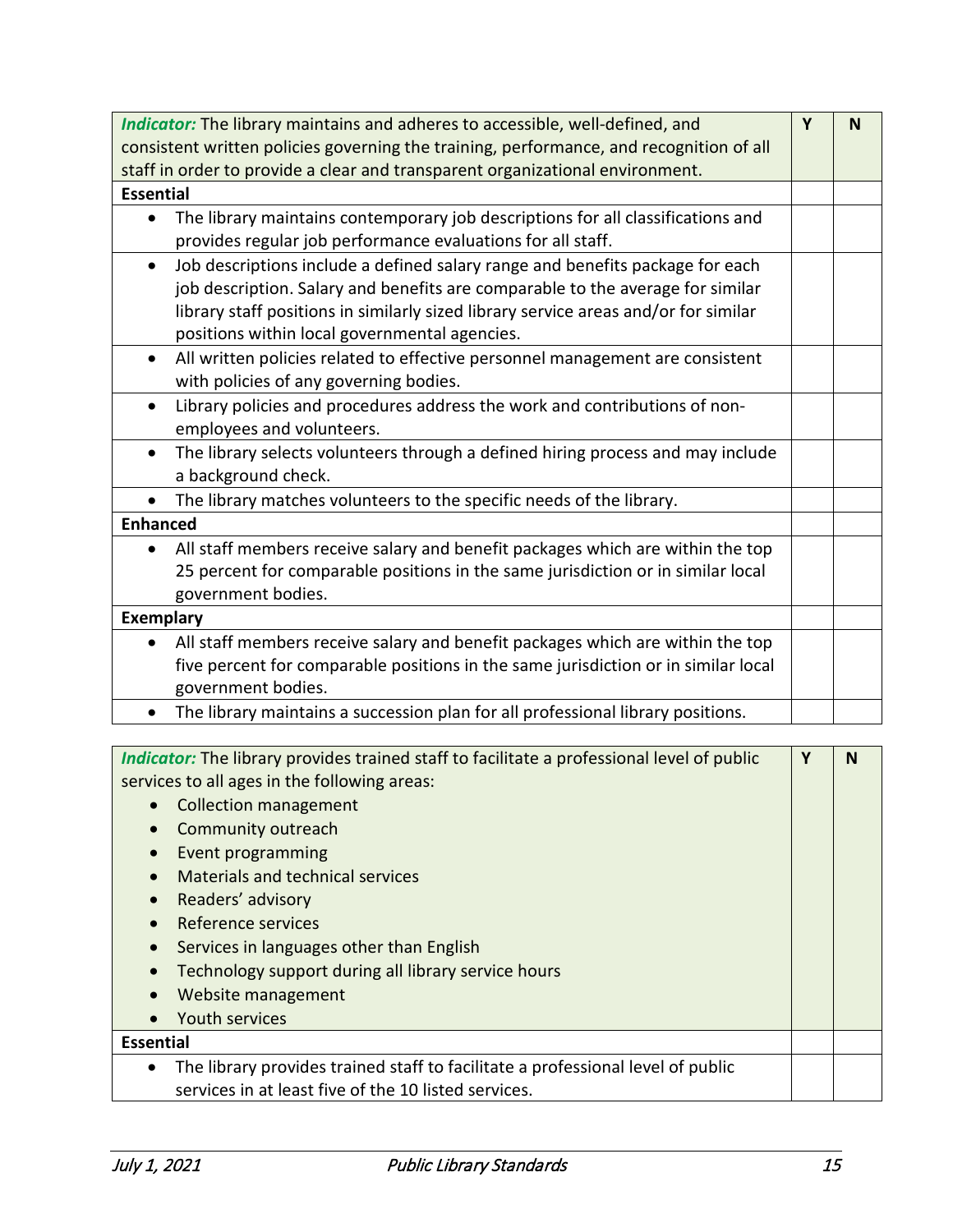| <b>Enhanced</b>                                                                              |  |
|----------------------------------------------------------------------------------------------|--|
| The library provides trained staff to facilitate a professional level of public<br>$\bullet$ |  |
| services in at least seven of the 10 listed services.                                        |  |
| <b>Exemplary</b>                                                                             |  |
| The library provides trained staff to facilitate a professional level of public<br>$\bullet$ |  |
| services in all of the 10 listed services.                                                   |  |

# <span id="page-15-0"></span>**2.2 Diversity and Community Engagement**

**STANDARD:** All community members feel welcome and represented in their library with staff, programming, and collections which meet their diverse needs and wants.

| Indicator: The library targets and actively reaches out to minority populations through        | Y | N |
|------------------------------------------------------------------------------------------------|---|---|
| programming, collection development, outreach, and education.                                  |   |   |
| <b>Essential</b>                                                                               |   |   |
| The library's strategic plan includes specific goals for surveying community                   |   |   |
| diversity.                                                                                     |   |   |
| The library's strategic plan articulates a method for reflecting the demographic,<br>$\bullet$ |   |   |
| ethnic, and social diversity of its community and regularly reviews and                        |   |   |
| evaluates the linguistic, ethnic, and cultural diversity of its community.                     |   |   |
| The library uses diversity assessment in developing services and programs to<br>$\bullet$      |   |   |
| meet the needs of minority populations.                                                        |   |   |
| The library provides diversity training to staff.<br>$\bullet$                                 |   |   |
| Diversity training is reflected in all staff development plans.<br>$\bullet$                   |   |   |
| If more than 10 percent of the community speaks a language other than English<br>$\bullet$     |   |   |
| in the home, the library responds by adding staff or volunteers capable of                     |   |   |
| speaking with and culturally engaging with those patrons in their primary                      |   |   |
| language.                                                                                      |   |   |
| <b>Enhanced</b>                                                                                |   |   |
| If more than five percent of the community speaks a language other than<br>$\bullet$           |   |   |
| English in the home, the library responds by adding staff or volunteers capable                |   |   |
| of speaking with and culturally engaging with those patrons in their primary                   |   |   |
| language.                                                                                      |   |   |
| Trained staff members deliver culturally and socially relevant services for new<br>$\bullet$   |   |   |
| immigrants in their primary language(s).                                                       |   |   |
| In response to library needs assessment, staff members develop outreach<br>$\bullet$           |   |   |
| programs to address the current and projected needs of their minority                          |   |   |
| communities.                                                                                   |   |   |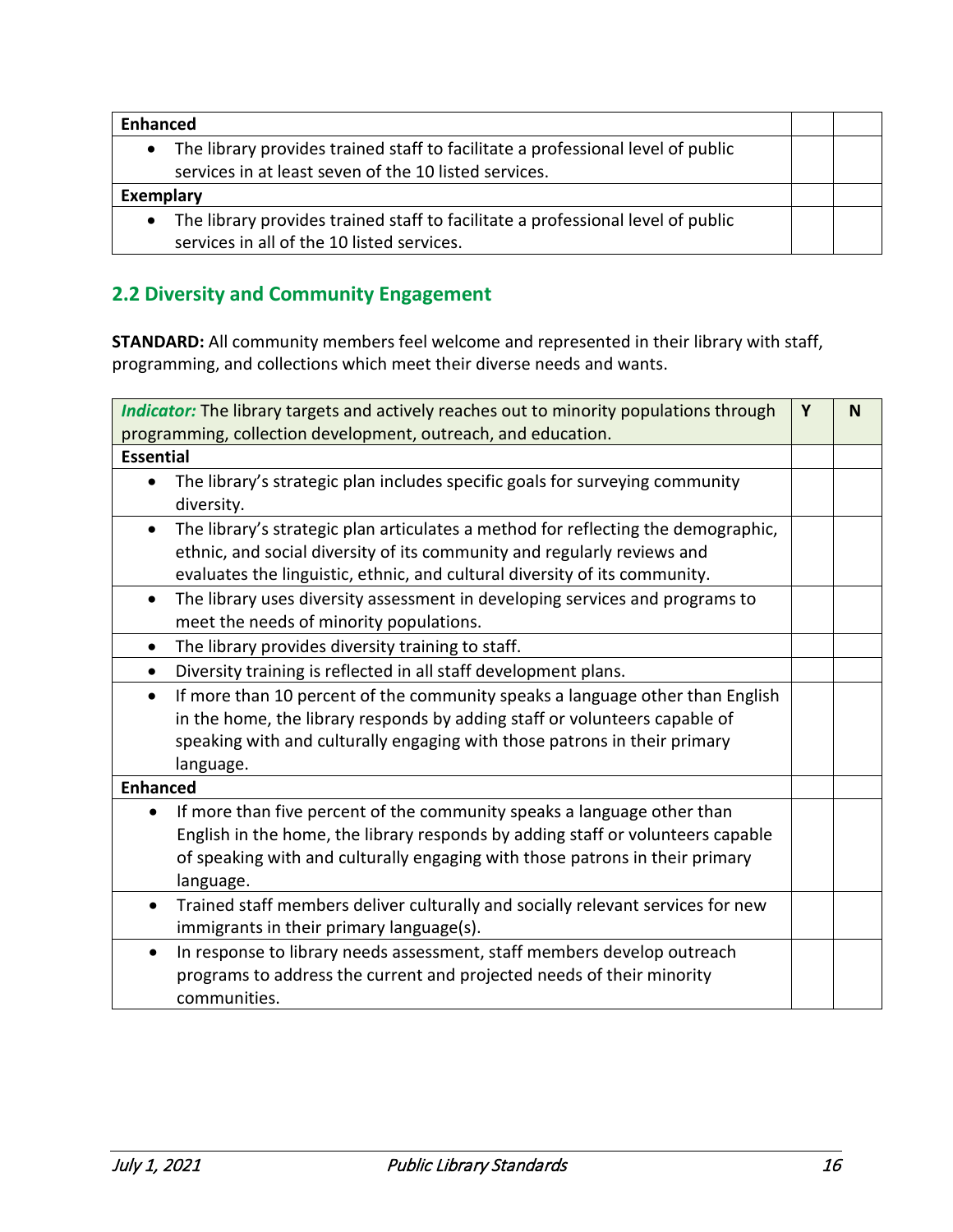| <b>Exemplary</b>                                                                                                                                                                                                                                                    |  |
|---------------------------------------------------------------------------------------------------------------------------------------------------------------------------------------------------------------------------------------------------------------------|--|
| If more than one percent of the community speaks a language other than<br>$\bullet$<br>English in the home, the library responds by adding staff or volunteers capable<br>of speaking with and culturally engaging with those patrons in their primary<br>language. |  |
| Trained, professional librarians deliver culturally and socially relevant services<br>$\bullet$<br>for new immigrants in their primary language(s).                                                                                                                 |  |

| Indicator: Library staff and supporters are active and engaged participants in the         | v | N |
|--------------------------------------------------------------------------------------------|---|---|
| community and in community organizations.                                                  |   |   |
| <b>Essential</b>                                                                           |   |   |
| To advocate for the library, Friends of the Library groups, the library<br>$\bullet$       |   |   |
| foundation, boards of directors, volunteers, non-employees, and other library              |   |   |
| partners are well-trained in the mission, goals, and strategic plan of the library.        |   |   |
| <b>Enhanced</b>                                                                            |   |   |
| The library encourages, supports, and allows time for staff participation in<br>$\bullet$  |   |   |
| community organizations and groups as outlined in the staff development plan.              |   |   |
| <b>Exemplary</b>                                                                           |   |   |
| The library provides funds for staff participation in community organizations<br>$\bullet$ |   |   |
| and groups as outlined in the staff development plan.                                      |   |   |

# <span id="page-16-0"></span>**2.3 Staff Duties and Responsibilities**

**STANDARD:** The community benefits from the efforts of qualified and dedicated library professionals to maintain libraries that support learning, community engagement, and cultural expression.

| Indicator: The library offers professional, relevant library services and collections that    | ν |  |
|-----------------------------------------------------------------------------------------------|---|--|
| meet community needs and expectations.                                                        |   |  |
| <b>Essential</b>                                                                              |   |  |
| Qualified staff members oversee the collections, programs, outreach, and<br>$\bullet$         |   |  |
| services for children, teens, and adults.                                                     |   |  |
| Qualified staff members oversee technical matters such as (but not limited to)                |   |  |
| information technology, cataloging, and finances. These staff members may be                  |   |  |
| employed by the library directly or work closely with the library through a                   |   |  |
| parent agency, like local government.                                                         |   |  |
| <b>Enhanced</b>                                                                               |   |  |
| Professional librarians oversee the collections, programs, outreach and services<br>$\bullet$ |   |  |
| for children, teens and adults. Professionals are defined as holding a Master of              |   |  |
| Library Science from an ALA-accredited institution, or its equivalent in                      |   |  |
| education and experience.                                                                     |   |  |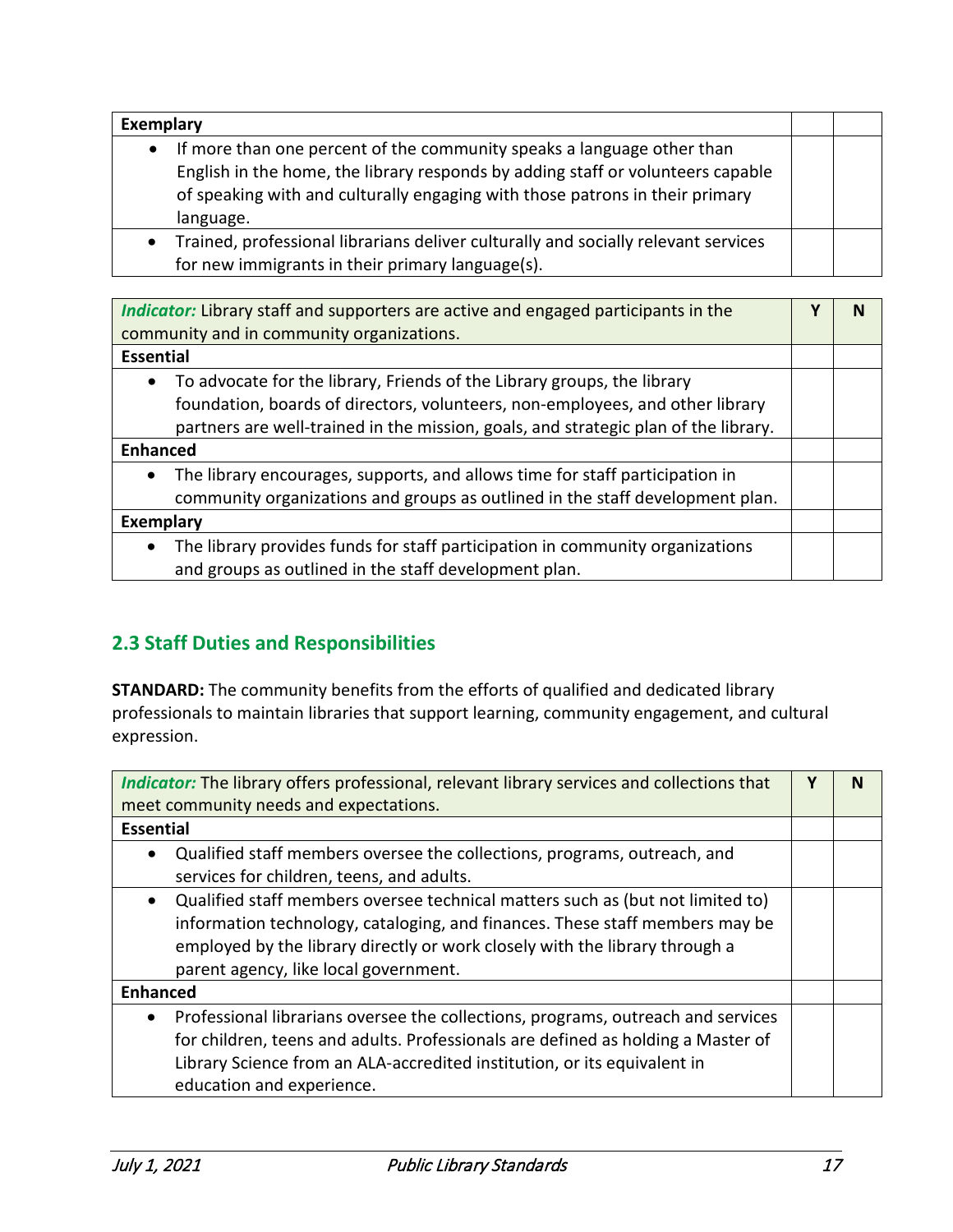| • Professional librarians deliver at least 50 percent of the collections, programs,<br>outreach, and services for children, teens, and adults.                                                                                                                                                             |  |
|------------------------------------------------------------------------------------------------------------------------------------------------------------------------------------------------------------------------------------------------------------------------------------------------------------|--|
| Professional librarians oversee technical matters such as (but not limited to)<br>information technology, cataloging, and finances. These staff members may be<br>employed by the library directly or work closely with the library through a<br>parent agency like local government.                      |  |
| • A staff member coordinates and oversees public relations and marketing for the<br>library, including the use of social media and other emerging communication<br>media.                                                                                                                                  |  |
| <b>Exemplary</b>                                                                                                                                                                                                                                                                                           |  |
| A dedicated library staff member, who possesses formal training in marketing<br>$\bullet$<br>and communication, is given the primary focus of coordinating and overseeing<br>public relations and marketing for the library, including the use of social media<br>and other emerging communications media. |  |
| Professional librarians deliver at least 75 percent of the collections, programs,<br>$\bullet$<br>outreach, and services for children, teens, and adults.                                                                                                                                                  |  |

# <span id="page-17-0"></span>**2.4 Staff Development and Learning**

**STANDARD:** Library staff members adapt to the community's ever-changing needs and interests, including technological advances as well as professional and government trends.

| Indicator: Library staff members are educated, engaged, and capable of adapting to           | γ | N |
|----------------------------------------------------------------------------------------------|---|---|
| community needs.                                                                             |   |   |
| <b>Essential</b>                                                                             |   |   |
| The library provides the resources and technological tools necessary for<br>$\bullet$        |   |   |
| professional education and development.                                                      |   |   |
| The library supports staff participation in continuing education programs and<br>$\bullet$   |   |   |
| self-education. This support is provided in the form of time allotted for training,          |   |   |
| learning, and teaching.                                                                      |   |   |
| With their supervisors, all employees set annual goals in accordance with the<br>$\bullet$   |   |   |
| staff development plan for personal and professional development.                            |   |   |
| <b>Enhanced</b>                                                                              |   |   |
| Financial support is provided for educational opportunities that incur fees and<br>$\bullet$ |   |   |
| travel-related expenses.                                                                     |   |   |
| <b>Exemplary</b>                                                                             |   |   |
| The library generously funds professional development, publication, convention<br>$\bullet$  |   |   |
| attendance, classes, and other continuing educational opportunities as part of               |   |   |
| the library's strategic plan.                                                                |   |   |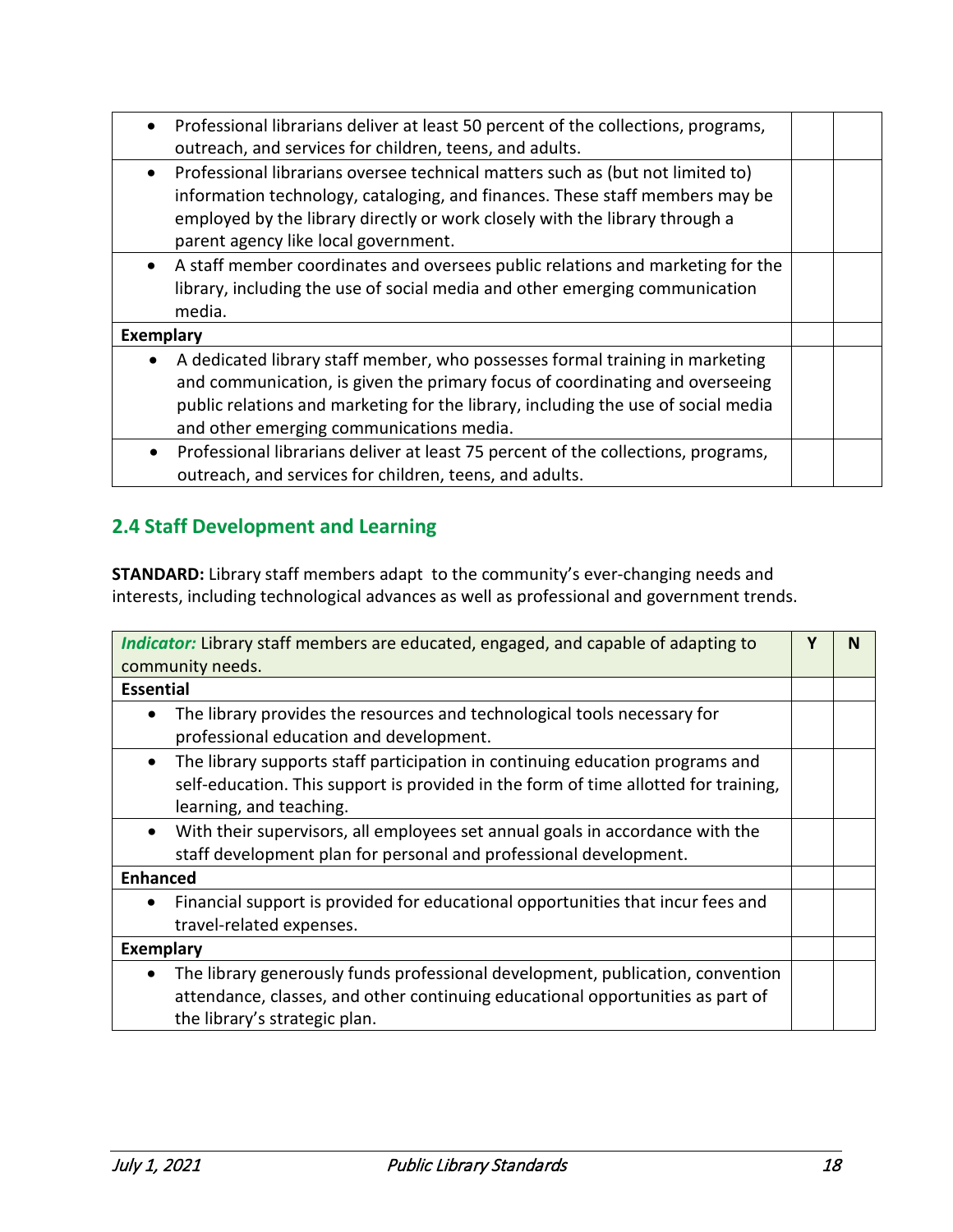| Indicator: Library staff are engaged in professional library organizations.                                                                    | N |
|------------------------------------------------------------------------------------------------------------------------------------------------|---|
| <b>Essential</b>                                                                                                                               |   |
|                                                                                                                                                |   |
| <b>Enhanced</b>                                                                                                                                |   |
| Library resources support staff memberships in state and national professional<br>$\bullet$<br>organizations.                                  |   |
| Library staff members have the opportunity to participate in activities that<br>$\bullet$<br>support and develop the Oregon library community. |   |
| Library staff members "give back" by sharing their education and professional<br>$\bullet$<br>experiences with the Oregon library community.   |   |
| <b>Exemplary</b>                                                                                                                               |   |
|                                                                                                                                                |   |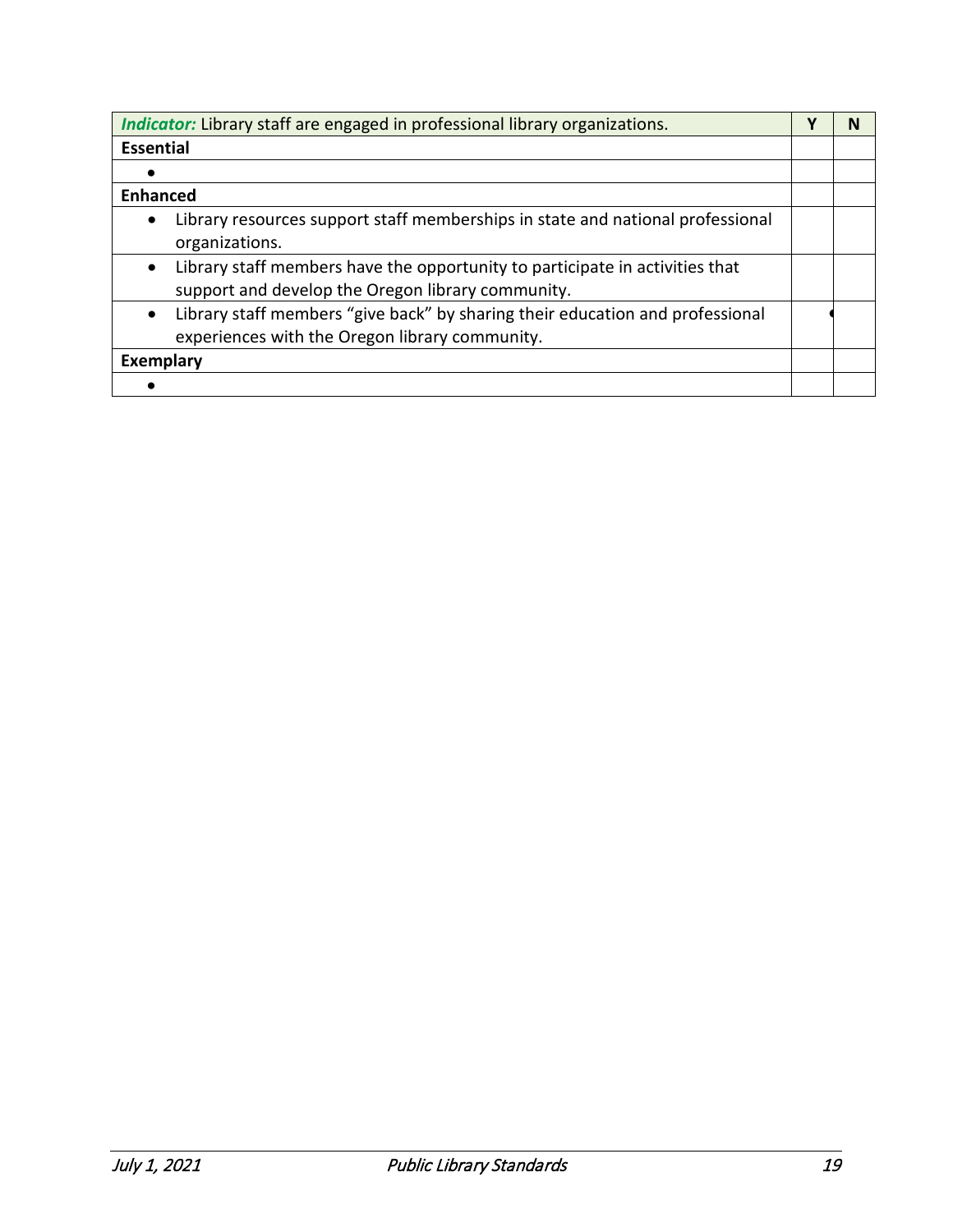# <span id="page-19-0"></span>**3. Materials Standards**

Providing access to books and other materials and information resources is integral to the public library. The OLA Public Library Division Materials Standards address the importance of developing a collection of materials that is reflective of and responsive to the community which the library serves. In addition to outlining a strategic approach to all steps related to material acquisition, access, and assessment, the Materials Standards also acknowledge the need for a dynamic approach to technology as it affects library collections. Beyond the need to provide access to both print and electronic resources as appropriate for the community served, these standards embrace the value added by collaboration and cooperation, from allowing for material requests from members of the community to engaging in resource sharing.

### <span id="page-19-1"></span>**3.1 Collection Management**

**STANDARD**: The library will obtain, organize, and make conveniently available to all the people of the community educational, recreational, and informational materials in convenient forms, including print, non-print, and electronic.

| <i>Indicator:</i> The library adopts a collection management plan.                                                          | Y | N |
|-----------------------------------------------------------------------------------------------------------------------------|---|---|
| <b>Essential</b>                                                                                                            |   |   |
| The collection management plan includes policies and procedures for<br>materials selection.                                 |   |   |
| The collection management plan includes policies and procedures for<br>materials removal.                                   |   |   |
| The collection management plan includes policies and procedures for<br>$\bullet$<br>reconsideration of materials.           |   |   |
| The collection management plan includes policies and procedures for<br>materials preservation.                              |   |   |
| The collection management plan includes policies and procedures for<br>$\bullet$<br>donations of books and other materials. |   |   |
| The collection management plan includes policies and procedures for special<br>$\bullet$<br>collections.                    |   |   |
| The collection management plan is reviewed at least every three years.                                                      |   |   |
| Enhanced                                                                                                                    |   |   |
| Contracts with primary collection vendors are reviewed at least once every<br>three years.                                  |   |   |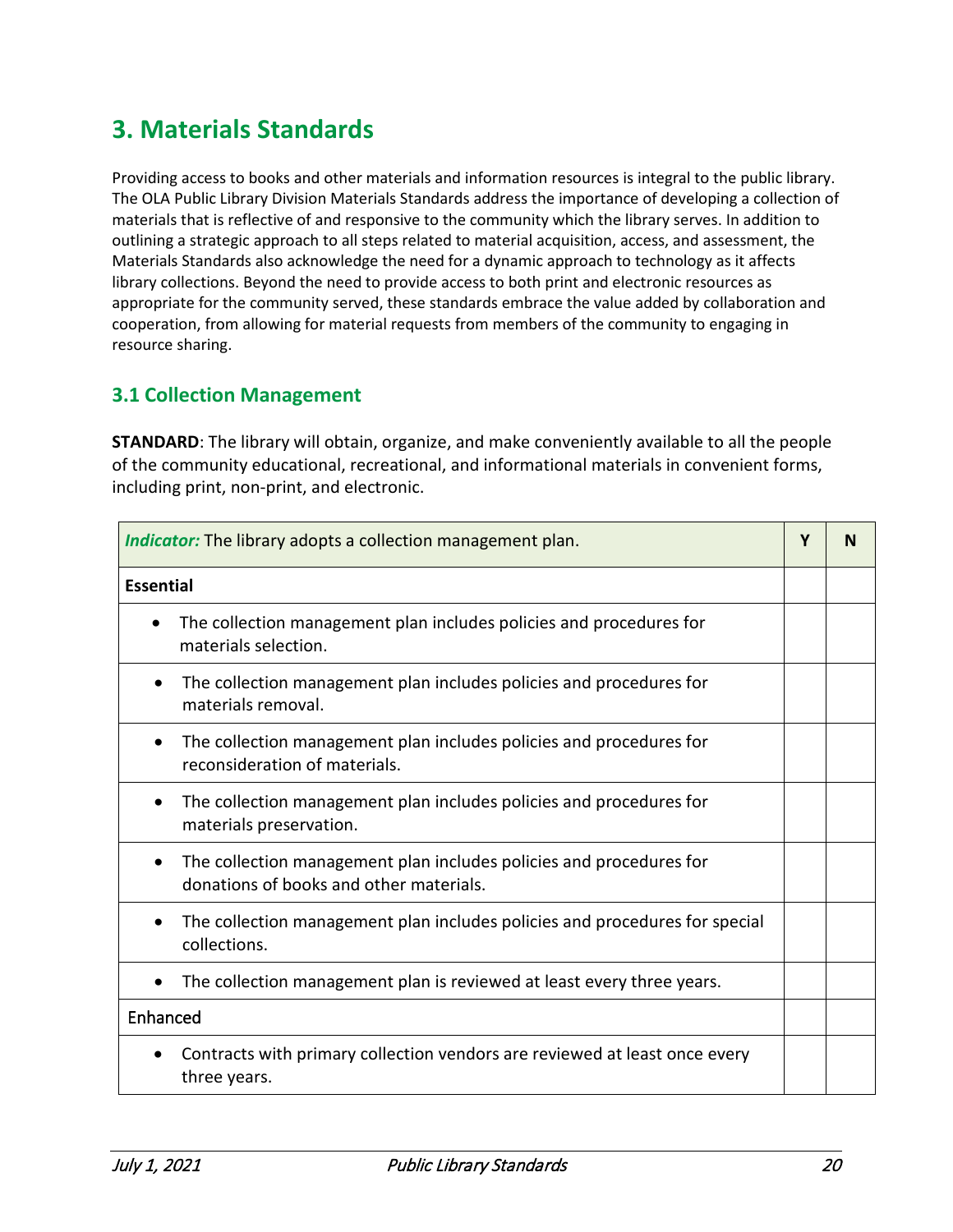| Exemplary |  |
|-----------|--|
|           |  |

| Indicator: The library provides a curated, up-to-date, and diverse collection. | γ | N |
|--------------------------------------------------------------------------------|---|---|
| <b>Essential</b>                                                               |   |   |
| The collection is contemporary.                                                |   |   |
| The collection is dynamic.                                                     |   |   |
| The collection reflects the community's needs.                                 |   |   |
| The collection reflects the community's interests.                             |   |   |
| The collection reflects the community's standards.                             |   |   |
| The collection reflects the community's diversity.                             |   |   |
| The collection represents a wide variety of viewpoints.                        |   |   |
| The collection is available onsite in physical and digital formats.            |   |   |
| The collection is available remotely in physical and digital formats.          |   |   |
| Enhanced                                                                       |   |   |
|                                                                                |   |   |
| Exemplary                                                                      |   |   |
|                                                                                |   |   |

| Indicator: The library collects data and analyzes statistics to inform collection | v |  |
|-----------------------------------------------------------------------------------|---|--|
| development and management and to assess collection performance.                  |   |  |
| <b>Essential</b>                                                                  |   |  |
| Statistics track materials for different ages (youth, teen, adult).<br>$\bullet$  |   |  |
| <b>Enhanced</b>                                                                   |   |  |
| Circulation statistics track collection activity by branch.                       |   |  |
| Circulation statistics track collection activity by turnover rates.<br>$\bullet$  |   |  |
| Circulation statistics track collection activity by collection.                   |   |  |
| <b>Exemplary</b>                                                                  |   |  |
| Trends are identified by using three to five years of statistics.                 |   |  |
| Statistics are used to make data-driven decisions for collection development.     |   |  |
| Statistics are shared regularly with stakeholders.                                |   |  |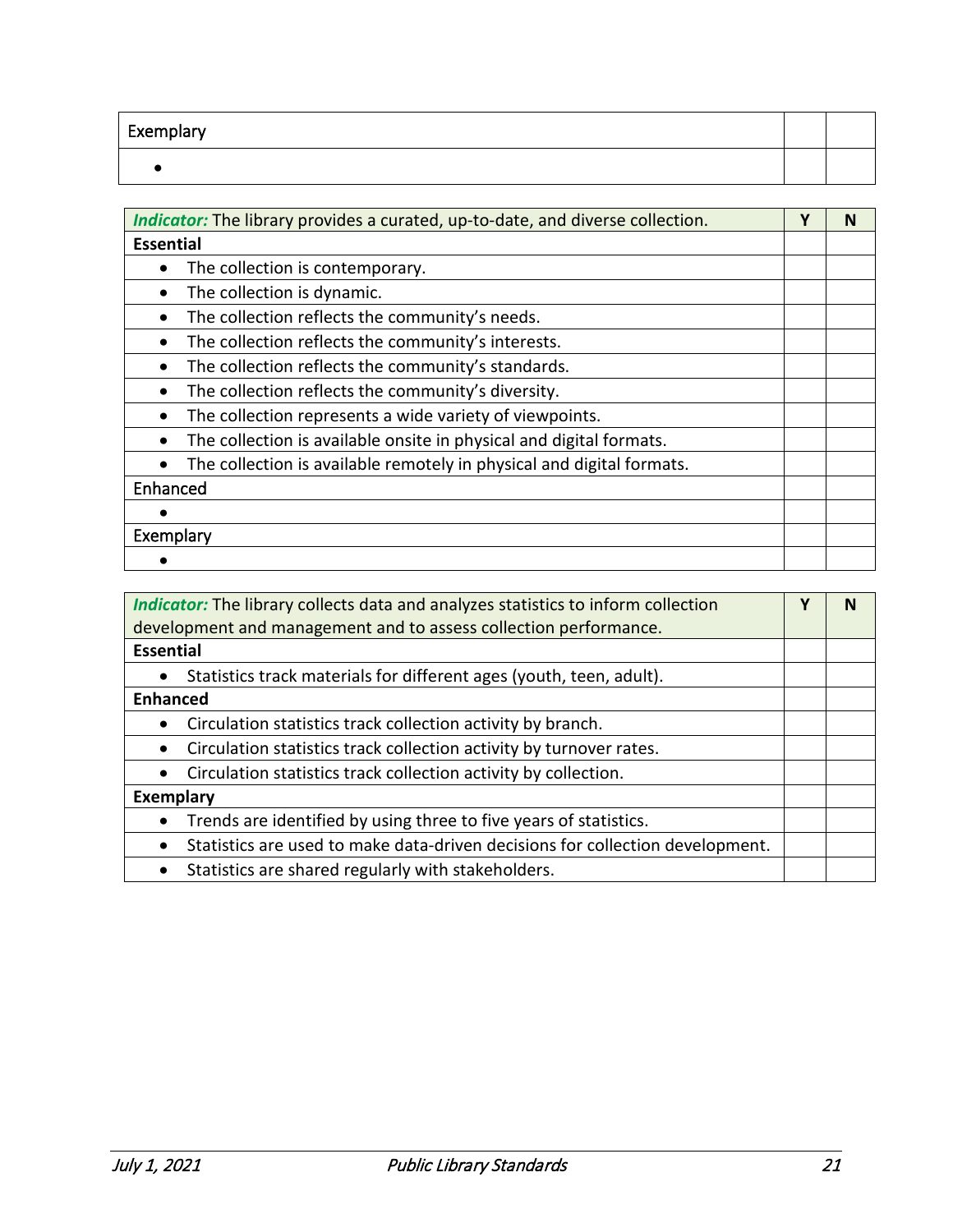# <span id="page-21-0"></span>**3.2 Community Access to the Collection**

**STANDARD:** The community has access to books and other items in the library collection in a variety of formats, subjects, and viewpoints.

| <b>Indicator:</b> The library has a digital catalog of its materials.           | Υ | N |
|---------------------------------------------------------------------------------|---|---|
| <b>Essential</b>                                                                |   |   |
| The digital catalog is easily accessible onsite and offsite by patrons.         |   |   |
| The digital catalog is kept up-to-date.                                         |   |   |
| The digital catalog is maintained using existing national cataloging standards. |   |   |
| <b>Enhanced</b>                                                                 |   |   |
| The digital catalog is mobile-friendly.<br>$\bullet$                            |   |   |
| The digital catalog includes book covers or cover art.                          |   |   |
| <b>Exemplary</b>                                                                |   |   |
| The digital catalog offers patron recommendations.<br>$\bullet$                 |   |   |
| The digital catalog provides predictive results.                                |   |   |

| <b>Indicator:</b> All users have access to all materials.                                                                                                                                                                                                        | Υ | N |
|------------------------------------------------------------------------------------------------------------------------------------------------------------------------------------------------------------------------------------------------------------------|---|---|
| <b>Essential</b>                                                                                                                                                                                                                                                 |   |   |
| New materials are made accessible to the public in a timely manner.<br>$\bullet$                                                                                                                                                                                 |   |   |
| The library orders new materials regularly throughout the year.                                                                                                                                                                                                  |   |   |
| The library provides interlibrary loan services.                                                                                                                                                                                                                 |   |   |
| Through its website and other sources, the library provides access to<br>$\bullet$<br>electronic resources purchased by the state.                                                                                                                               |   |   |
| Checking out materials is made as simple as possible for patrons.<br>$\bullet$                                                                                                                                                                                   |   |   |
| The library provides easy and accessible ways for patrons to give feedback on<br>$\bullet$<br>collections.                                                                                                                                                       |   |   |
| If more than 10 percent of the library community speaks a language other<br>$\bullet$<br>than English in the home, the library responds by purchasing a significant<br>amount of culturally appropriate materials in that language in a variety of<br>formats.   |   |   |
| <b>Enhanced</b>                                                                                                                                                                                                                                                  |   |   |
| The library provides access to online databases as appropriate to meet the<br>needs of the community.                                                                                                                                                            |   |   |
| The library provides adult basic skills materials and English Language Learner<br>$\bullet$<br>(ELL) materials for a wide variety of reading levels.                                                                                                             |   |   |
| If more than five percent of the library community speaks a language other<br>$\bullet$<br>than English in the home, the library responds by purchasing a significant<br>amount of culturally appropriate materials in that language in a variety of<br>formats. |   |   |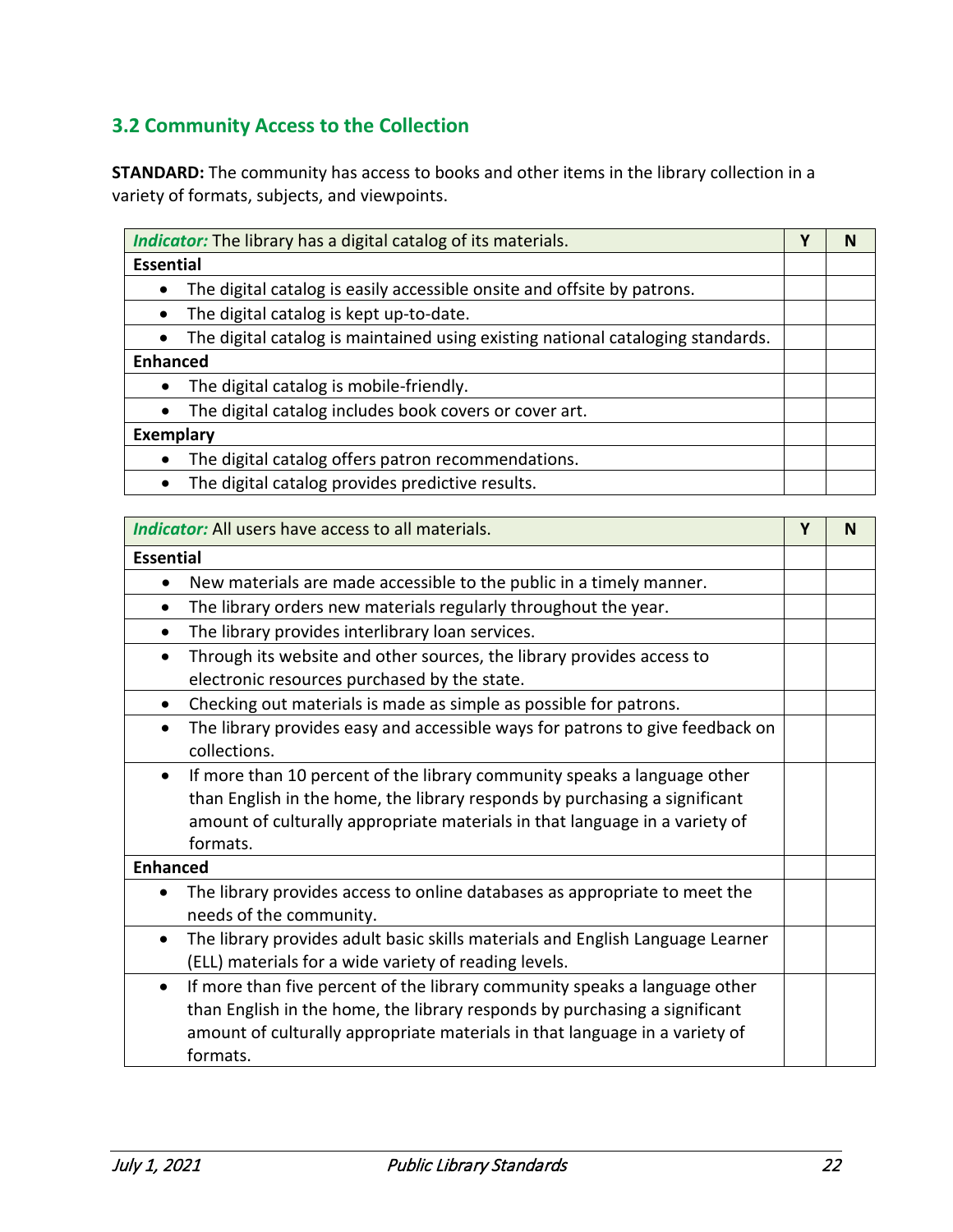| Libraries housing local history and archival collections follow the best<br>$\bullet$<br>practices of the Society of American Archivists <sup>11</sup> . |  |
|----------------------------------------------------------------------------------------------------------------------------------------------------------|--|
| The library provides access to federal, state, and local government<br>$\bullet$<br>documents appropriate to the community.                              |  |
| The library provides access to special collections appropriate to the<br>$\bullet$<br>community.                                                         |  |
| The library participates in a resource-sharing consortia.<br>$\bullet$                                                                                   |  |
| <b>Exemplary</b>                                                                                                                                         |  |
|                                                                                                                                                          |  |

<span id="page-22-0"></span><sup>11</sup> Society of American Archivists,<https://www2.archivists.org/>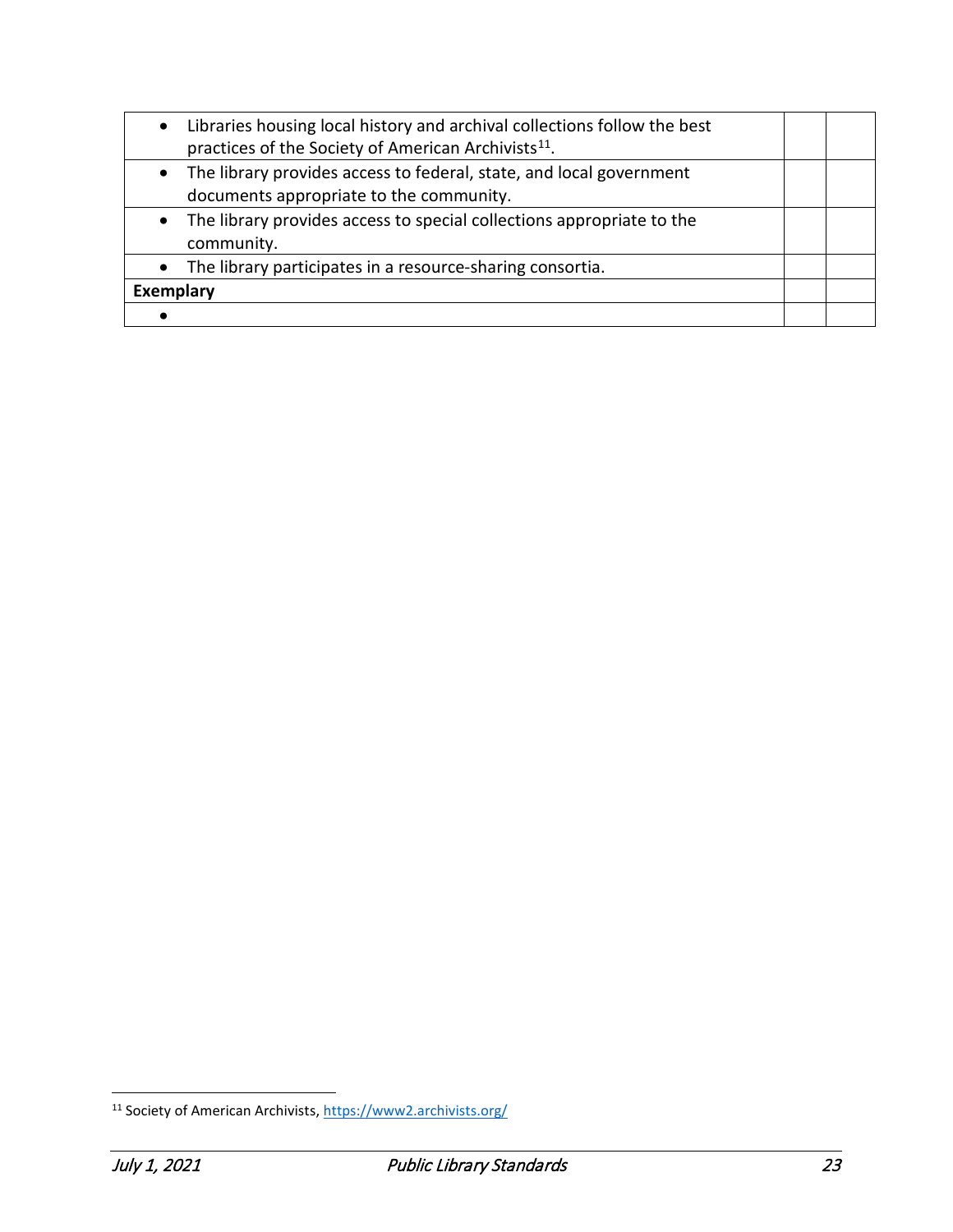# <span id="page-23-0"></span>**4. Services and Programs Standards**

These OLA Public Library Division Services and Programs Standards dictate that library offerings are free of charge to everyone in the library's service area. Alternate methods of delivery of service are explored and provided for diverse populations including people with disabilities and those unable to come to the library facility.

### <span id="page-23-1"></span>**4.1 Services**

**STANDARD:** Whenever the library is open to the public, the library provides services free of charge to patrons in its service area.

| Indicator: The library provides services free of charge to everyone, as defined by<br>written policies.                          | ν | N |
|----------------------------------------------------------------------------------------------------------------------------------|---|---|
| <b>Essential</b>                                                                                                                 |   |   |
| The library offers services that include a circulating collection, public technology,<br>and programming for all ages.           |   |   |
| The library provides services that meet the needs of the community's<br>$\bullet$<br>demographics including special populations. |   |   |
| <b>Enhanced</b>                                                                                                                  |   |   |
| The library facilitates or serves as custodian of local history.                                                                 |   |   |
| <b>Exemplary</b>                                                                                                                 |   |   |
| The library provides notary services.                                                                                            |   |   |
| The library provides resources and services to support local economic<br>$\bullet$<br>development.                               |   |   |
|                                                                                                                                  |   |   |

| <i>Indicator:</i> The library provides services to patrons of all ages and levels of literacy.                        | v | N |
|-----------------------------------------------------------------------------------------------------------------------|---|---|
| <b>Essential</b>                                                                                                      |   |   |
| Library services are available in person or by telephone all hours the library is<br>$\bullet$<br>open to the public. |   |   |
| The library provides reference services.<br>$\bullet$                                                                 |   |   |
| The library provides readers' advisory services.<br>$\bullet$                                                         |   |   |
| <b>Enhanced</b>                                                                                                       |   |   |
| Library services are available through digital means all hours the library is open<br>$\bullet$<br>to the public.     |   |   |
| <b>Exemplary</b>                                                                                                      |   |   |
| Library services are available outside of the library building.                                                       |   |   |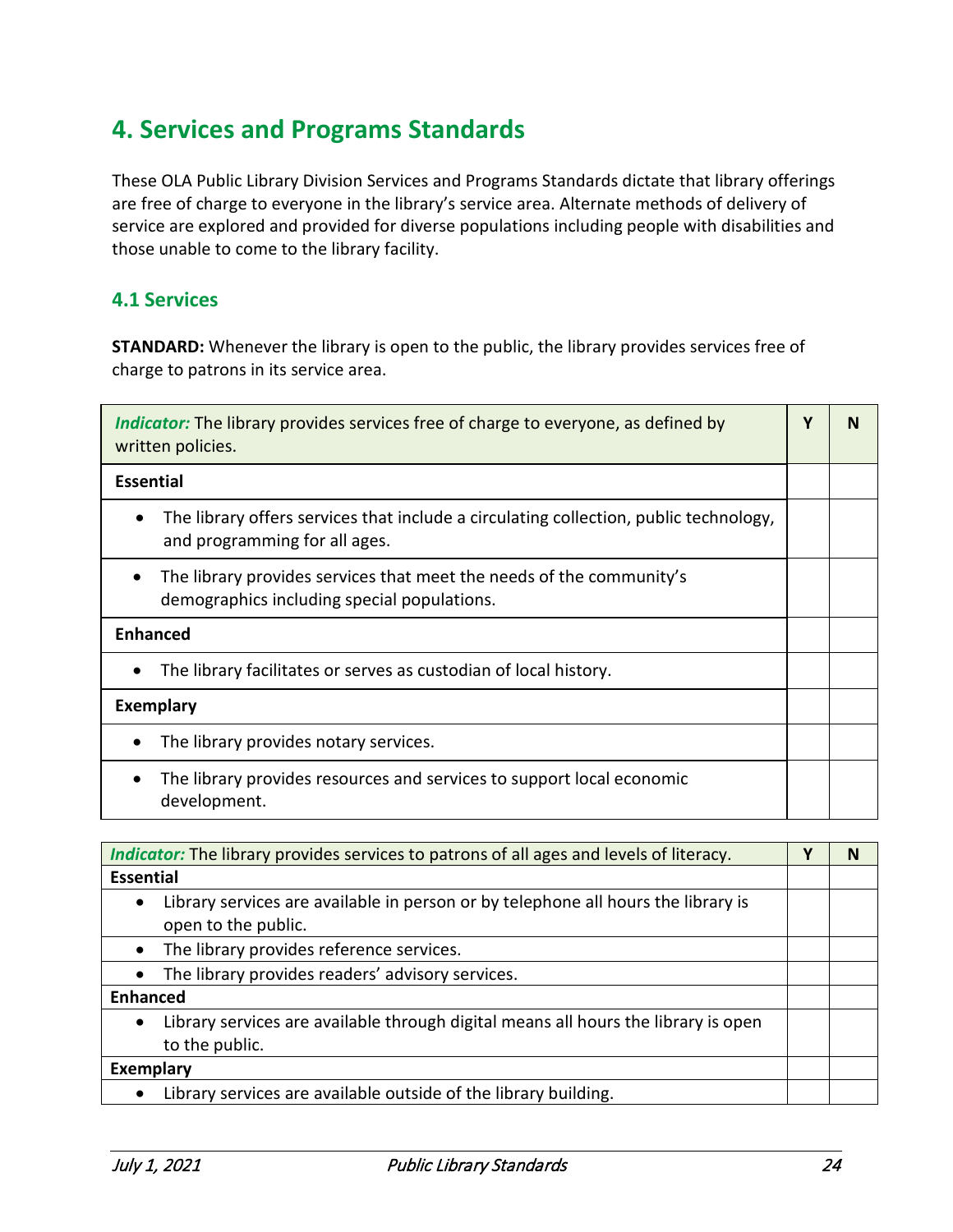| <i>Indicator:</i> The library provides trained staff members who offer assistance to the public  | γ | N |
|--------------------------------------------------------------------------------------------------|---|---|
| in the use of technology, circulation, and access to materials.                                  |   |   |
| <b>Essential</b>                                                                                 |   |   |
| These services are available in person or by telephone all hours the library is<br>$\bullet$     |   |   |
| open to the public.                                                                              |   |   |
| <b>Enhanced</b>                                                                                  |   |   |
| These services are available through digital means all hours the library is open to<br>$\bullet$ |   |   |
| the public.                                                                                      |   |   |
| The library ensures effective communication with persons with disabilities at all<br>$\bullet$   |   |   |
| service points by providing staff with training, adaptive equipment and software,                |   |   |
| and by making materials available in alternative formats.                                        |   |   |
| <b>Exemplary</b>                                                                                 |   |   |
|                                                                                                  |   |   |

| Indicator: The library encourages/invites the community to make use of library space.        | v | N |
|----------------------------------------------------------------------------------------------|---|---|
| <b>Essential</b>                                                                             |   |   |
| The library has access to a public meeting space which is governed by a written<br>$\bullet$ |   |   |
| policy.                                                                                      |   |   |
| <b>Enhanced</b>                                                                              |   |   |
| The library has a public meeting and community space.<br>$\bullet$                           |   |   |
| The library has a procedure for members of the public to reserve a meeting<br>$\bullet$      |   |   |
| room.                                                                                        |   |   |
| <b>Exemplary</b>                                                                             |   |   |
| The library provides a variety of meeting rooms and community spaces based on<br>$\bullet$   |   |   |
| local need.                                                                                  |   |   |

| Indicator: The library invites patrons to provide written feedback on the library and its | v | N |
|-------------------------------------------------------------------------------------------|---|---|
| services.                                                                                 |   |   |
| <b>Essential</b>                                                                          |   |   |
| The library provides comment cards at customer touchpoints.<br>$\bullet$                  |   |   |
| The library solicits feedback via the library website.<br>$\bullet$                       |   |   |
| <b>Enhanced</b>                                                                           |   |   |
| The library evaluates patron satisfaction with services on a regular basis.<br>$\bullet$  |   |   |
| <b>Exemplary</b>                                                                          |   |   |
| The library conducts outcome-based surveys on its services annually.<br>$\bullet$         |   |   |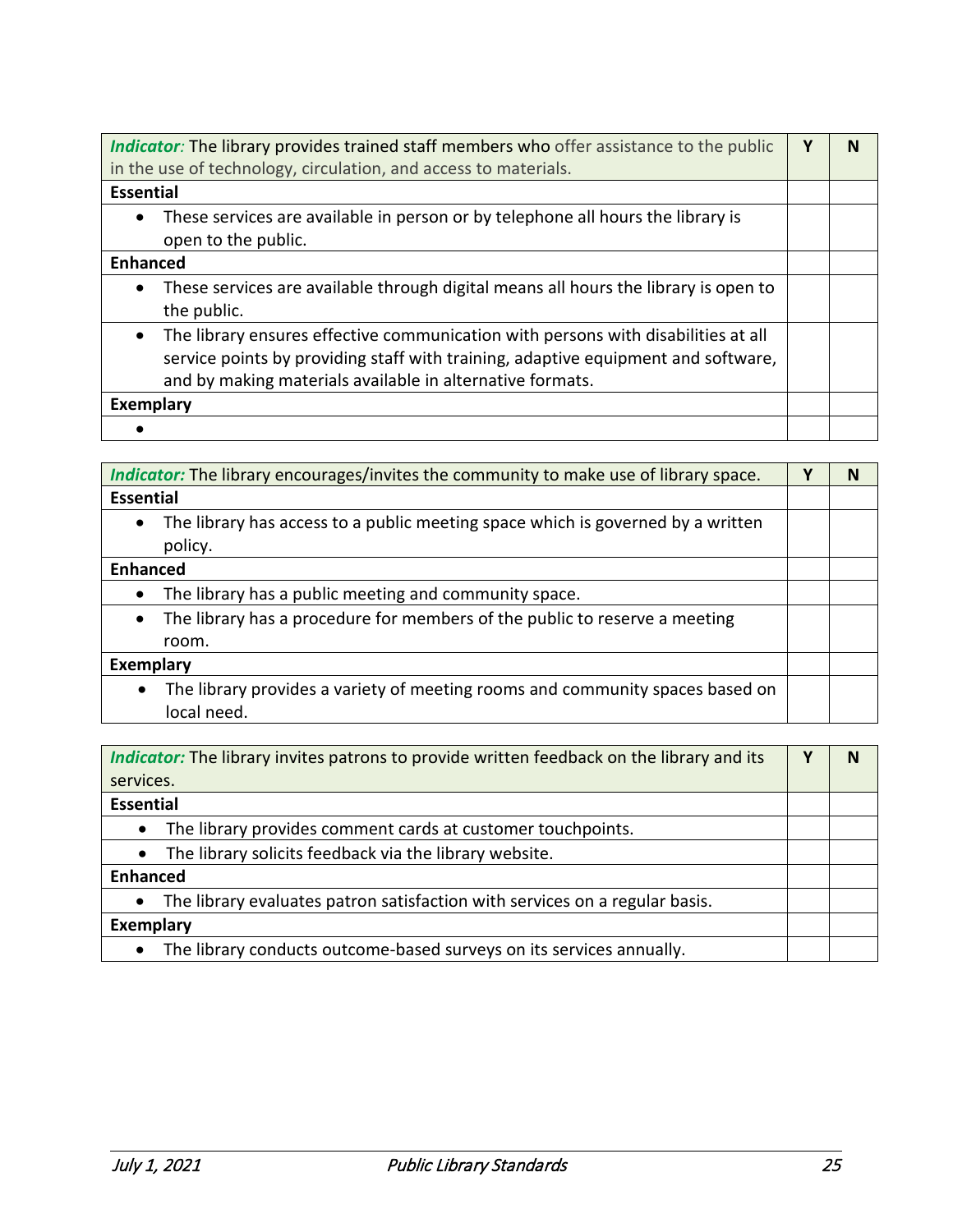# <span id="page-25-0"></span>**4.2 Programs**

**STANDARD:** The library develops and hosts educational, recreational, and cultural programs designed to best meet the diverse needs and interests of their individual communities.

| Indicator: The library provides free educational and cultural programs to all ages.                                                               | ν | N |
|---------------------------------------------------------------------------------------------------------------------------------------------------|---|---|
| <b>Essential</b>                                                                                                                                  |   |   |
| The library offers summer reading programs for children and young adults.<br>$\bullet$                                                            |   |   |
| The library provides programs that enhance lifelong learning for all community<br>$\bullet$<br>members.                                           |   |   |
| The library provides current information about agencies and organizations that<br>$\bullet$<br>connect programs of interest to the patrons.       |   |   |
| <b>Enhanced</b>                                                                                                                                   |   |   |
| The library offers summer reading programs for adults.<br>$\bullet$                                                                               |   |   |
| The library offers programs outside the library building.                                                                                         |   |   |
| Exemplary                                                                                                                                         |   |   |
| The library collaborates with community organizations, schools, and other<br>$\bullet$<br>educational institutions to provide community programs. |   |   |

| Indicator: The library provides early literacy programming.                                    | N |
|------------------------------------------------------------------------------------------------|---|
| <b>Essential</b>                                                                               |   |
| The library offers regular storytimes for children.<br>$\bullet$                               |   |
| The library provides current information regarding children's, adult and/or<br>$\bullet$       |   |
| family literacy programs.                                                                      |   |
| <b>Enhanced</b>                                                                                |   |
| The library provides space for, or referrals to, other agencies to teach literacy<br>$\bullet$ |   |
| classes.                                                                                       |   |
| <b>Exemplary</b>                                                                               |   |
|                                                                                                |   |

| Indicator: The library invites patrons to provide feedback on its programs.              |  |
|------------------------------------------------------------------------------------------|--|
| <b>Essential</b>                                                                         |  |
| The library provides comment cards at customer touchpoints.<br>$\bullet$                 |  |
| The library solicits feedback via the library website.<br>$\bullet$                      |  |
| <b>Enhanced</b>                                                                          |  |
| The library evaluates patron satisfaction with programs on a regular basis.<br>$\bullet$ |  |
| Exemplary                                                                                |  |
| The library conducts outcome-based surveys on its programs annually.                     |  |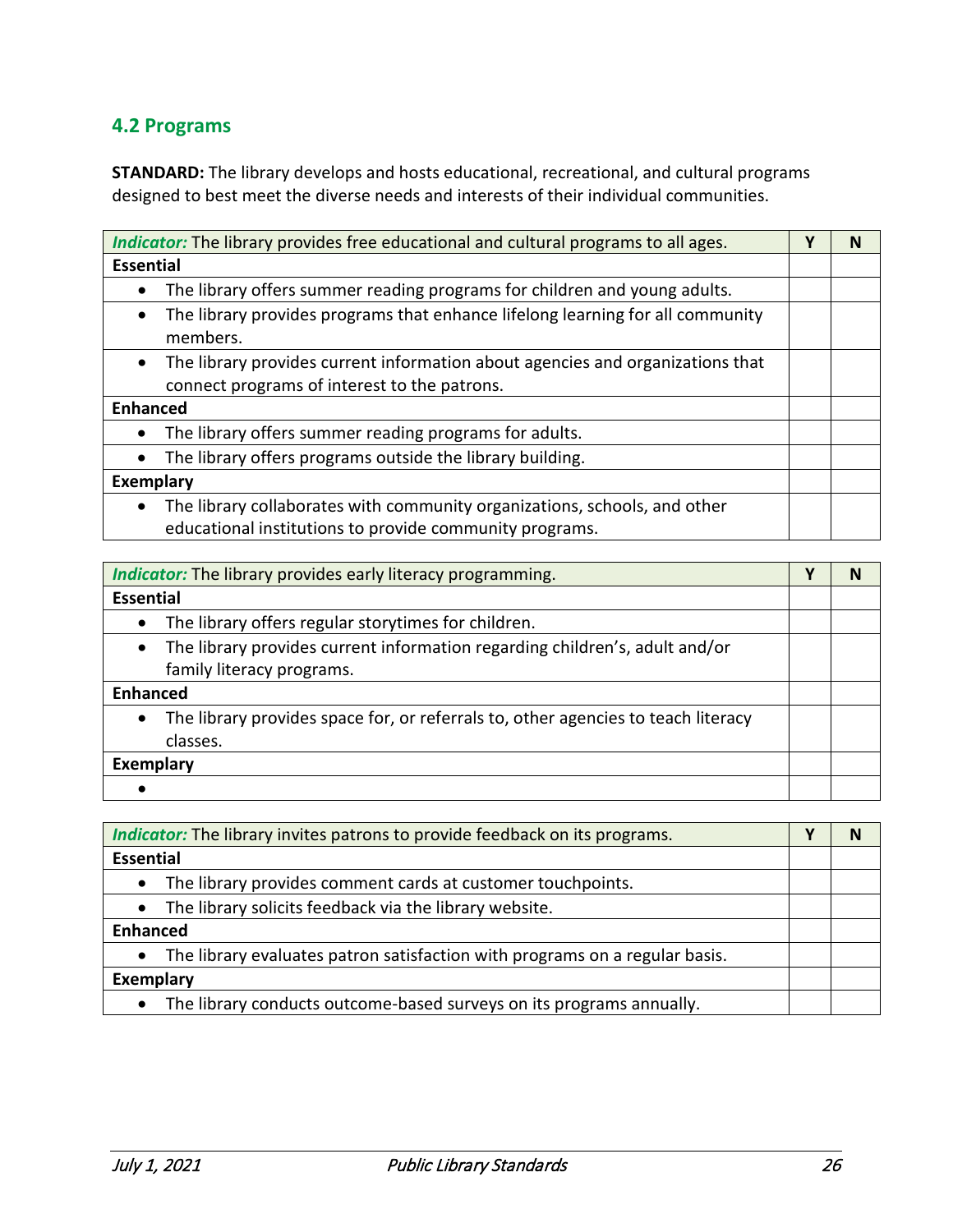# <span id="page-26-0"></span>**5. Technology Standards**

The OLA Public Library Division Technology Standards address the use of technology to connect the library to the community, helping community members gain value from their use of technology, and managing technology infrastructure in the library organization.

These standards are broad enough to account for rapidly changing library technology programs and services while yet guiding libraries to a higher level of technological achievement.

These standards are based on the benchmark framework of the  $Edge$  Initiative<sup>[12](#page-26-2)</sup> for public libraries. The more detailed Edge Initiative assessment is recommended for technology best practices in public libraries.

## <span id="page-26-1"></span>**5.1 Technology Access and Assistance**

**STANDARD**: Community members have access to software and online information at the library so they can use the digital resources they need and want, increasing the level of digital literacy in the community.

| Indicator: The library provides technology training and/or one-on-one assistance to          | Y | N |
|----------------------------------------------------------------------------------------------|---|---|
| the public.                                                                                  |   |   |
| <b>Essential</b>                                                                             |   |   |
| The library offers training or one-on-one assistance in basic computer skills.               |   |   |
| The library offers training or one-on-one assistance in business productivity<br>$\bullet$   |   |   |
| software like word processing, spreadsheets, and presentations.                              |   |   |
| The library offers training or one-on-one assistance in Internet search<br>$\bullet$         |   |   |
| techniques.                                                                                  |   |   |
| The library offers training or one-on-one assistance in online privacy and<br>$\bullet$      |   |   |
| security issues.                                                                             |   |   |
| The library offers training or one-on-one assistance in using online library<br>$\bullet$    |   |   |
| resources.                                                                                   |   |   |
| <b>Enhanced</b>                                                                              |   |   |
| The library offers training or one-on-one assistance in social media.                        |   |   |
| The library offers training or one-on-one assistance in multimedia applications<br>$\bullet$ |   |   |
| (including photo, video, audio).                                                             |   |   |
| The library offers training or one-on-one assistance in patron-owned devices<br>$\bullet$    |   |   |
| (like tablets and smartphones).                                                              |   |   |
| The library offers technology training or one-on-one assistance in languages<br>$\bullet$    |   |   |
| other than English in at least one location.                                                 |   |   |

<span id="page-26-2"></span><sup>12</sup> Edge Initiative, [www.libraryedge.org](http://www.libraryedge.org/)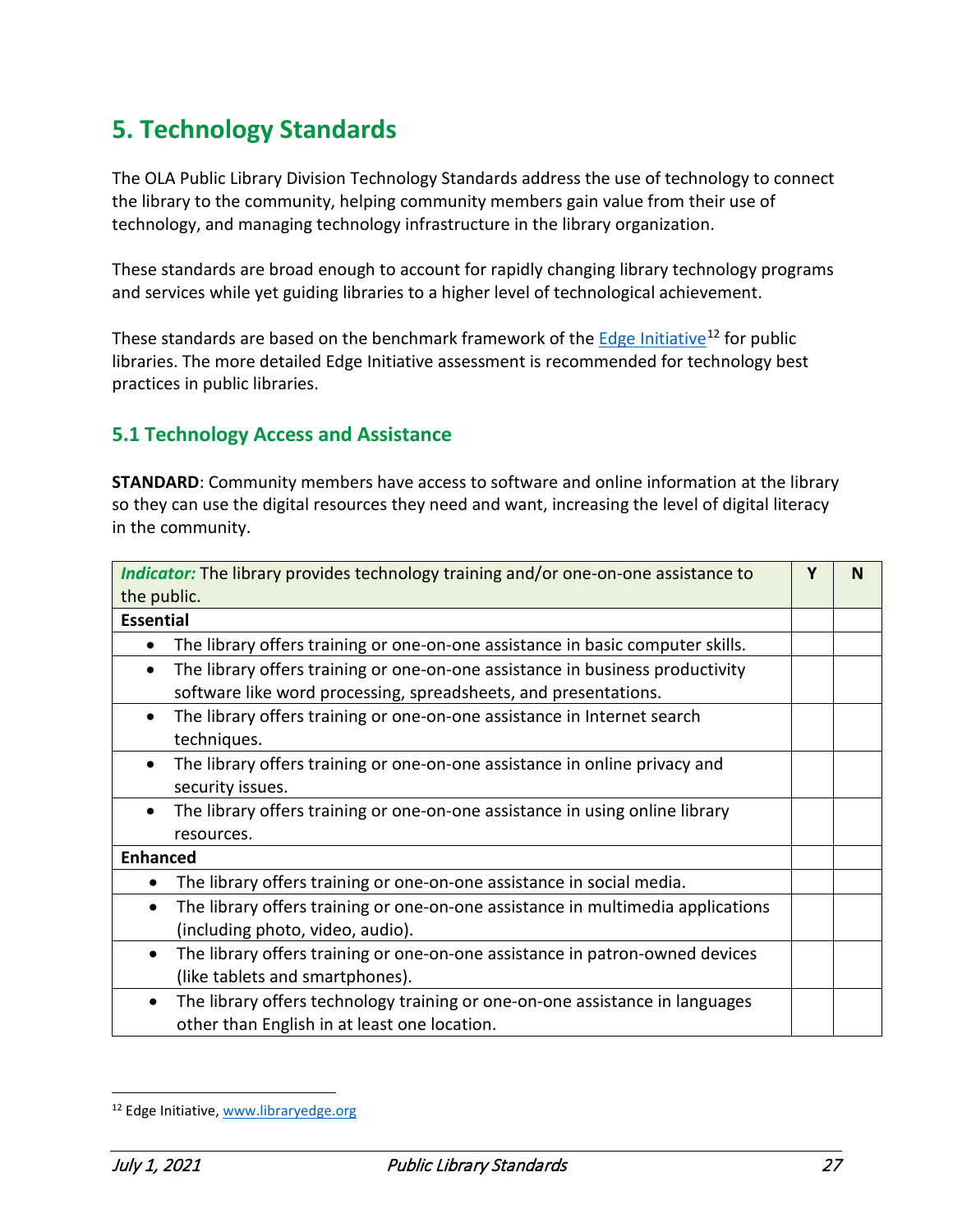| Exemplary |  |
|-----------|--|
|           |  |

| <i>Indicator:</i> The library provides access to relevant digital content.      |  |  |
|---------------------------------------------------------------------------------|--|--|
| <b>Essential</b>                                                                |  |  |
| The library's online catalog can be accessed onsite and remotely.               |  |  |
| Statewide databases can be accessed through the library's website.<br>$\bullet$ |  |  |
| <b>Enhanced</b>                                                                 |  |  |
| The library provides mobile-friendly access to the website and catalog.         |  |  |
| Exemplary                                                                       |  |  |
|                                                                                 |  |  |

| Indicator: The library enables community members to create their own digital content.    |  | N |
|------------------------------------------------------------------------------------------|--|---|
| <b>Essential</b>                                                                         |  |   |
| The library offers access to business productivity software (including word<br>$\bullet$ |  |   |
| processing, spreadsheets, presentations).                                                |  |   |
| The library offers a printer and photocopier.<br>$\bullet$                               |  |   |
| <b>Enhanced</b>                                                                          |  |   |
| The library offers access to a color printer and color photocopier.                      |  |   |
| <b>Exemplary</b>                                                                         |  |   |
| The library offers access to photo editing software.                                     |  |   |
| The library offers access to audio recording and editing software.                       |  |   |
| The library offers access to video recording and editing software.                       |  |   |
| The library offers access to web design software.                                        |  |   |

# <span id="page-27-0"></span>**5.2 Digital Content for Community Needs**

**STANDARD:** The library provides curated online content to meet community members' demand for critical information needs.

| Indicator: The library provides technology resources to meet community members'    |  |
|------------------------------------------------------------------------------------|--|
| job-seeking and entrepreneurial needs.                                             |  |
| <b>Essential</b>                                                                   |  |
| The library selects and organizes online resources for job seeking, employment     |  |
| skill-building, or professional certification.                                     |  |
| The library selects and organizes online resources for small business<br>$\bullet$ |  |
| development.                                                                       |  |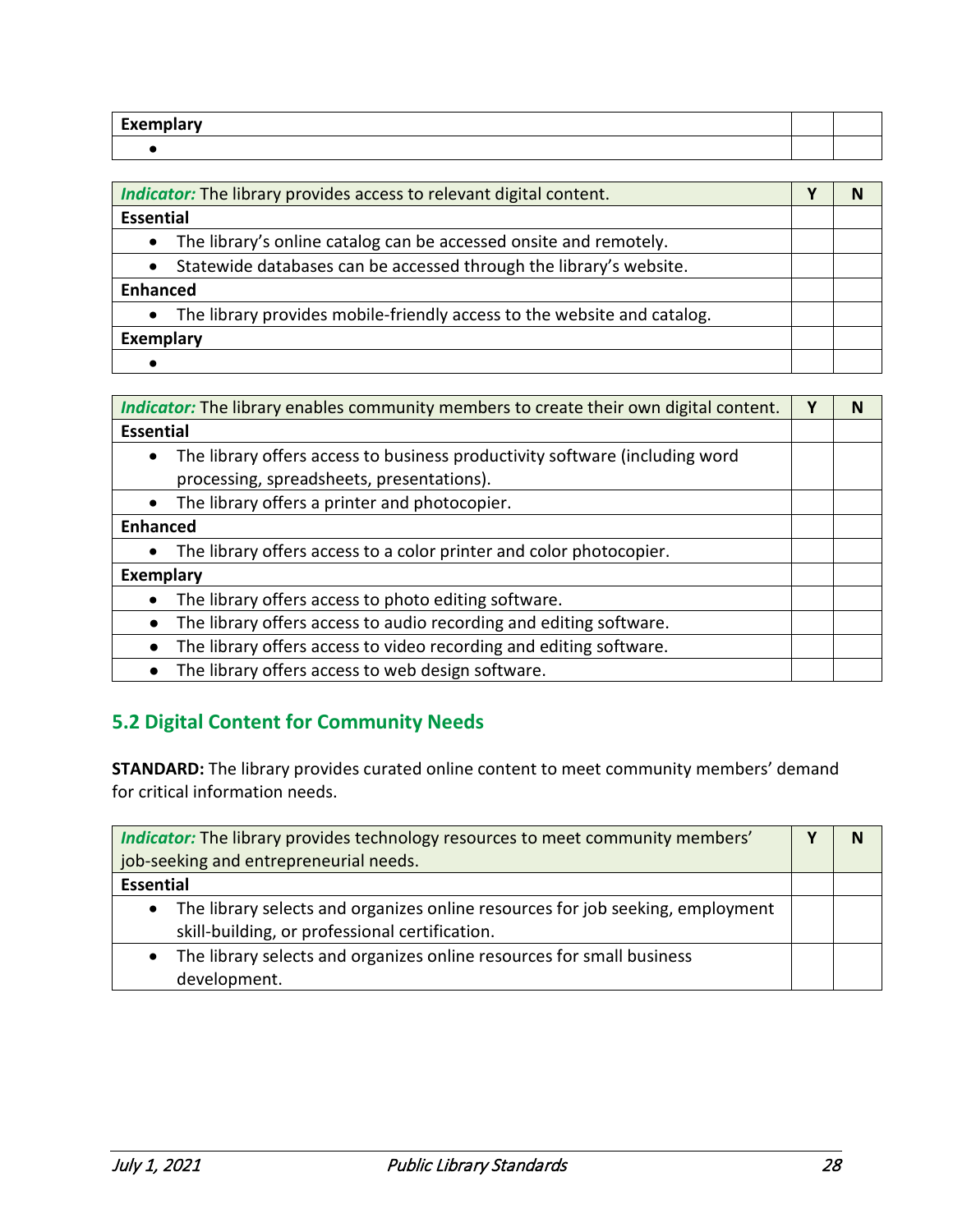| <b>Enhanced</b> |                                                                                                                                                                                                    |  |
|-----------------|----------------------------------------------------------------------------------------------------------------------------------------------------------------------------------------------------|--|
| $\bullet$       | The library offers access to online career testing preparation tools through its<br>website and/or through career testing software.                                                                |  |
| $\bullet$       | The library selects and organizes online guides and instructions for identifying,<br>finding, and using online small business development resources.                                               |  |
| Exemplary       |                                                                                                                                                                                                    |  |
| $\bullet$       | The library regularly organizes or hosts classes that help patrons learn to use<br>online job-seeking and career development sites and tools, or provides one-on-<br>one instruction as requested. |  |
| $\bullet$       | The library regularly organizes or hosts classes that help patrons learn to use<br>small business development resources or provides one-on-one instruction as<br>requested.                        |  |

| Indicator: The library provides technology resources to meet community members'                | N |
|------------------------------------------------------------------------------------------------|---|
| need for online government and legal information services and assistance.                      |   |
| <b>Essential</b>                                                                               |   |
| The library selects and organizes online links to local, state, and federal<br>$\bullet$       |   |
| government resources.                                                                          |   |
| <b>Enhanced</b>                                                                                |   |
| The library selects and organizes online guides and instructions for identifying,<br>$\bullet$ |   |
| finding, and using online government resources                                                 |   |
| <b>Exemplary</b>                                                                               |   |
| The library regularly organizes or hosts a classes for patrons on navigating<br>$\bullet$      |   |
| online government resources or provides one-on-one instruction as requested.                   |   |

| Indicator: The library provides technology resources to meet community members'                | v | N |
|------------------------------------------------------------------------------------------------|---|---|
| need for educational support.                                                                  |   |   |
| <b>Essential</b>                                                                               |   |   |
| Early literacy games, web-based read-along programs, and/or electronic toys or<br>$\bullet$    |   |   |
| tablets are available at the library and through the library website.                          |   |   |
| The library selects, organizes, and maintains online resources related to<br>$\bullet$         |   |   |
| homework help, research, and information literacy for students.                                |   |   |
| <b>Enhanced</b>                                                                                |   |   |
| The library selects and organizes online guides and instructions for identifying,<br>$\bullet$ |   |   |
| finding, and using online resources about college selection and financial aid.                 |   |   |
| <b>Exemplary</b>                                                                               |   |   |
| The library organizes or hosts a class for patrons on using or navigating online<br>$\bullet$  |   |   |
| educational resources at least quarterly or provides one-on-one instruction as                 |   |   |
| requested.                                                                                     |   |   |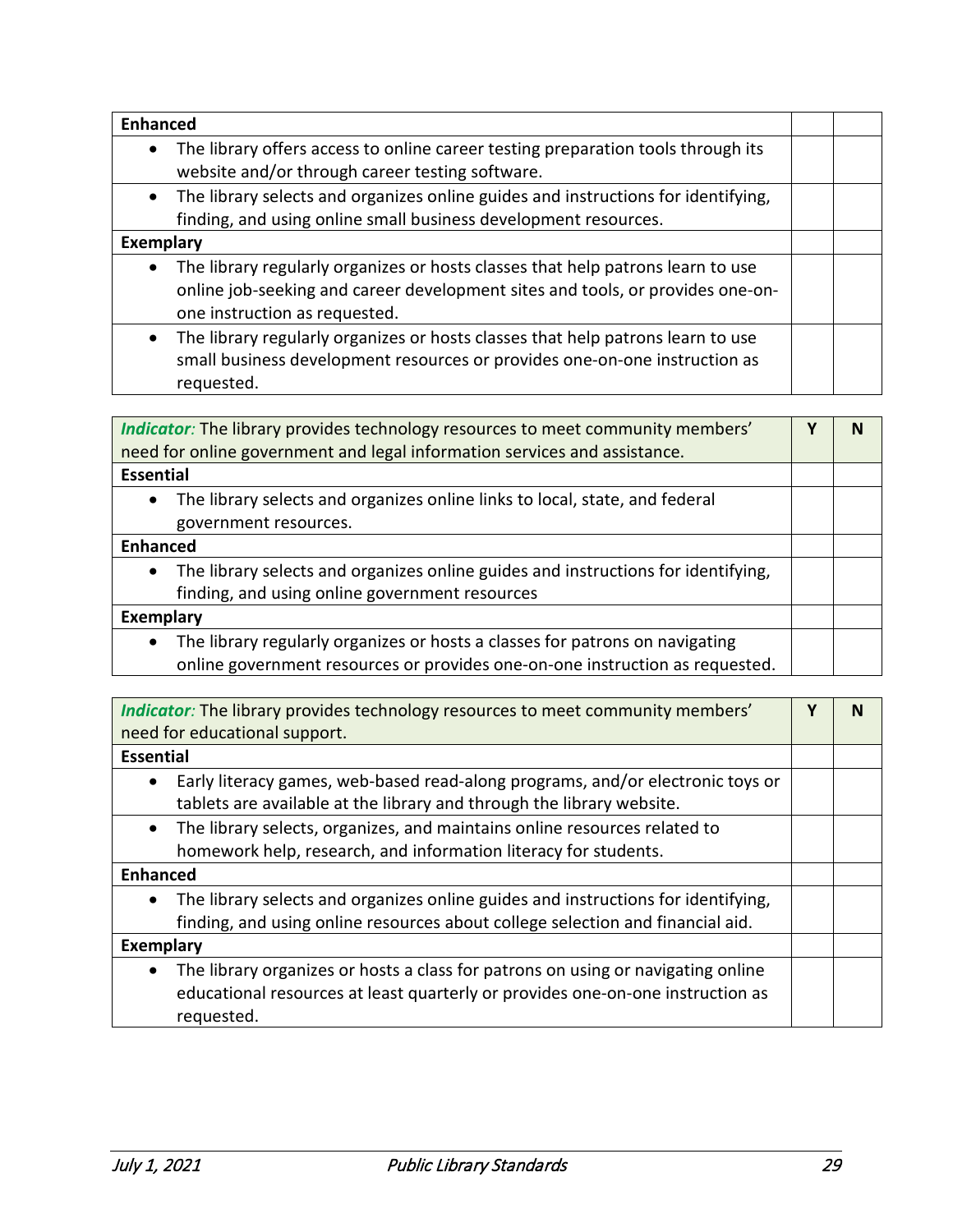| Indicator: The library provides technology resources to meet community members'               | γ | N |
|-----------------------------------------------------------------------------------------------|---|---|
| need for reliable health and wellness information.                                            |   |   |
| <b>Essential</b>                                                                              |   |   |
| The library offers access to medical or general health and wellness databases<br>$\bullet$    |   |   |
| though its website.                                                                           |   |   |
| <b>Enhanced</b>                                                                               |   |   |
| The library selects and organizes online guides and instructions for identifying<br>$\bullet$ |   |   |
| and finding health and wellness resources.                                                    |   |   |
| <b>Exemplary</b>                                                                              |   |   |
| The library organizes or hosts a class for patrons on using or navigating online<br>$\bullet$ |   |   |
| health and wellness resources at least quarterly or provides one-on-one                       |   |   |
| instruction as requested.                                                                     |   |   |

| Indicator: The library accommodates users with disabilities.                                                                                                                                                   |  | Υ | N |
|----------------------------------------------------------------------------------------------------------------------------------------------------------------------------------------------------------------|--|---|---|
| <b>Essential</b>                                                                                                                                                                                               |  |   |   |
| At least one public terminal with assistive technology (like screen readers,<br>$\bullet$<br>magnification, high-contrast keyboards and displays) is available for use by<br>persons with visual disabilities. |  |   |   |
| <b>Enhanced</b>                                                                                                                                                                                                |  |   |   |
| The library website is compliant with World Wide Web Consortium (W3C) <sup>13</sup><br>$\bullet$<br>disability accessibility standards as evidenced by the use of an online validation<br>service.             |  |   |   |
| <b>Exemplary</b>                                                                                                                                                                                               |  |   |   |
| Staff members are provided with training at least annually for recognizing and<br>$\bullet$<br>serving patrons with disabilities.                                                                              |  |   |   |

# <span id="page-29-0"></span>**5.3 Community Engagement in Technology Decisions and Access**

**STANDARD:** Libraries are a valuable community resource and a strategic partner in helping people and communities maximize their access, inclusion, and innovation in technology resources and services.

| Indicator: The library makes strategic decisions based on community priorities for        | N |
|-------------------------------------------------------------------------------------------|---|
| digital inclusion and innovation.                                                         |   |
| <b>Essential</b>                                                                          |   |
| Library leaders or staff attend a regular meeting of local elected governing<br>$\bullet$ |   |
| bodies (like the, city council, county board of supervisors, town council) that           |   |
| exist within their legal service area at least once annually.                             |   |
| The library conducts an analysis of the social and economic conditions of the             |   |
| community to support decision-making related to technology.                               |   |

<span id="page-29-1"></span><sup>&</sup>lt;sup>13</sup> World Wide Web Consortium (W3C), [www.w3.org](http://www.w3.org/)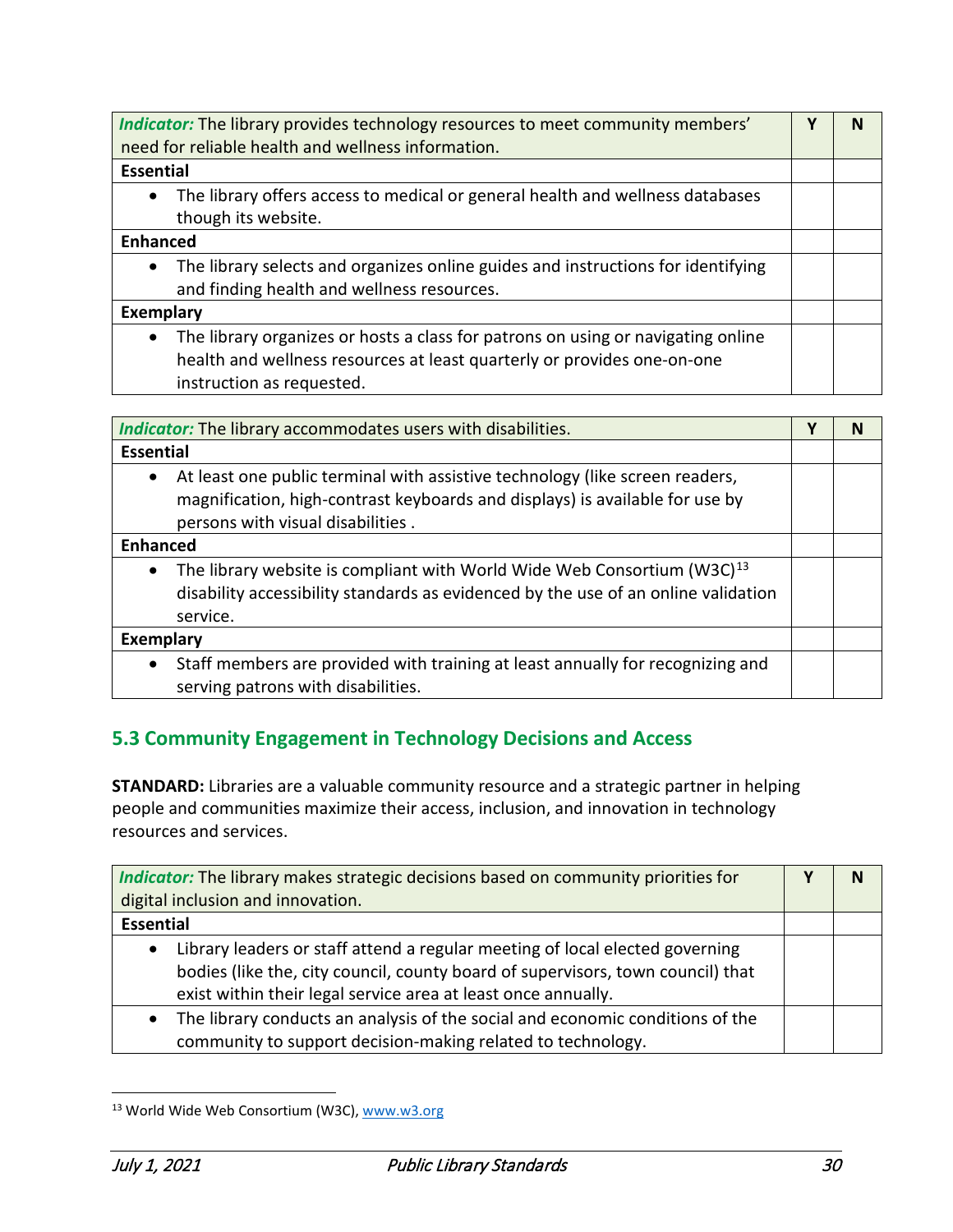| The library assesses (via survey, focus group, forum, etc.) the community's<br>$\bullet$     |  |  |
|----------------------------------------------------------------------------------------------|--|--|
| technology needs at least once every two years.                                              |  |  |
| Enhanced                                                                                     |  |  |
| The library surveys patrons annually about public technology use and<br>$\bullet$            |  |  |
| outcomes.                                                                                    |  |  |
| Digital inclusion and technology goals are included in the strategic plan.<br>$\bullet$      |  |  |
| <b>Exemplary</b>                                                                             |  |  |
| In languages other than English, the library assesses (via survey, focus group,<br>$\bullet$ |  |  |
| forum, etc.) the community's technology needs at least once every two years.                 |  |  |
| The library assesses (via survey, focus group, forum, etc.) the community's<br>$\bullet$     |  |  |
| technology needs for people with disabilities at least once every two years.                 |  |  |

| <i>Indicator:</i> The library builds strategic relationships with community partners to<br>maximize public access technology resources and services provided to the<br>community. |  | N |
|-----------------------------------------------------------------------------------------------------------------------------------------------------------------------------------|--|---|
| <b>Essential</b>                                                                                                                                                                  |  |   |
| The library engages in resource-sharing partnerships to benefit the library and<br>$\bullet$<br>its patrons.                                                                      |  |   |
| <b>Enhanced</b>                                                                                                                                                                   |  |   |
| The library partners with local organizations to offer technology training in the<br>$\bullet$<br>library.                                                                        |  |   |
| The library partners with local organizations to offer technology training off-<br>$\bullet$<br>site.                                                                             |  |   |
| <b>Exemplary</b>                                                                                                                                                                  |  |   |
| The library collaborates on grant or other funding opportunities with a<br>$\bullet$<br>community organization to maximize public access technology resources and<br>services.    |  |   |

| Indicator: The library supports continuous improvement in public access technology<br>services internally and by sharing expertise and best practices with other providers |  | N |
|----------------------------------------------------------------------------------------------------------------------------------------------------------------------------|--|---|
| locally, regionally, and nationally.                                                                                                                                       |  |   |
| <b>Essential</b>                                                                                                                                                           |  |   |
| Existing resources (like TechSoup, WebJunction, Edge) are used to help<br>$\bullet$<br>improve library technology management.                                              |  |   |
| The library supports staff development through technology programs offered<br>$\bullet$<br>by vendors, the state library, or other organizations.                          |  |   |
| <b>Enhanced</b>                                                                                                                                                            |  |   |
| Training resources and curricula are shared with other libraries or community-<br>based organizations.                                                                     |  |   |
| Network management policies and practices are shared with other libraries or<br>$\bullet$<br>community-based organizations.                                                |  |   |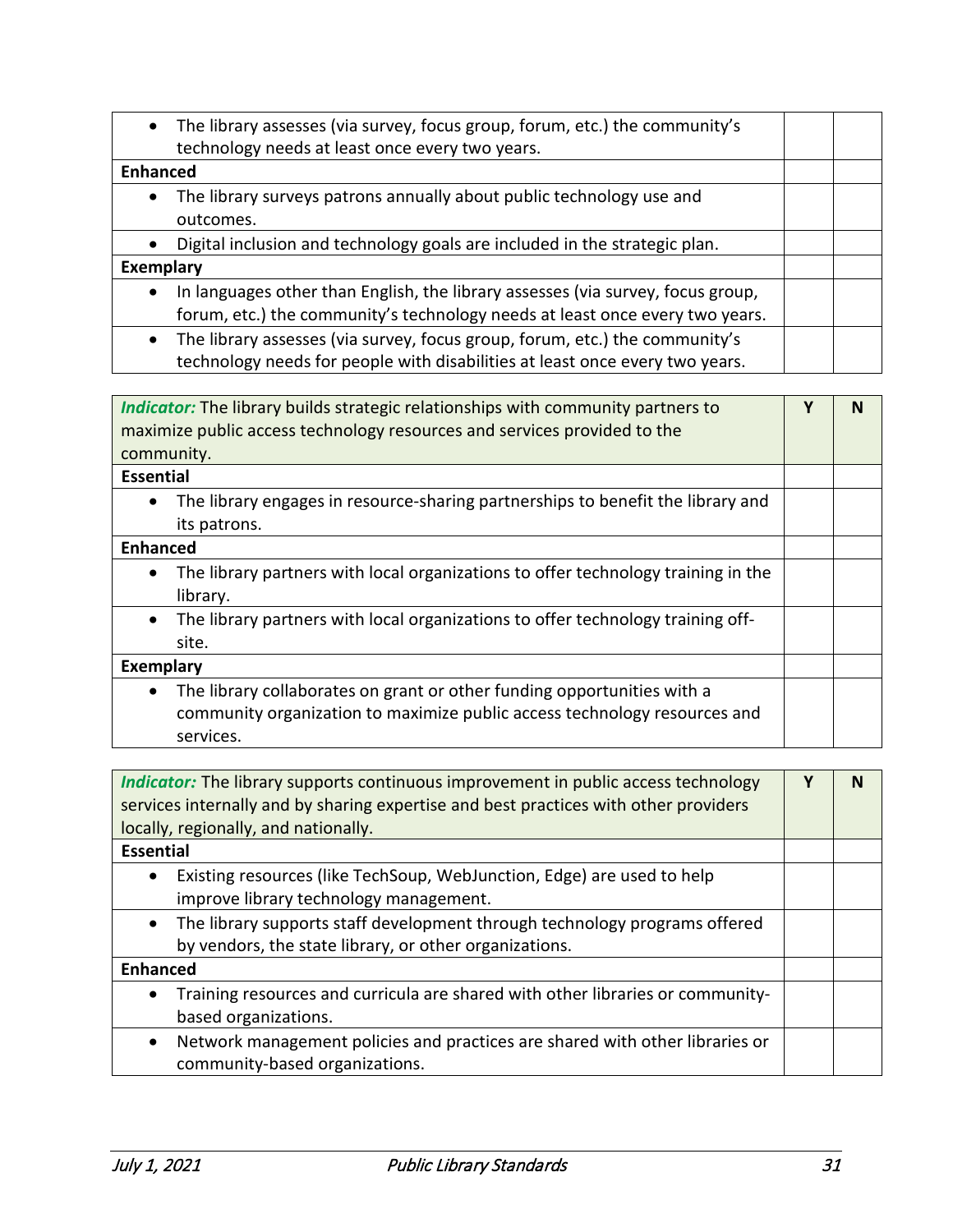| Exemplary                                                              |  |
|------------------------------------------------------------------------|--|
| The library has a collection of technology devices available for staff |  |
| development and programming purposes.                                  |  |
| • Library has technology devices available for checkout by patrons.    |  |

# <span id="page-31-0"></span>**5.4 Technology Resource Management**

**STANDARD:** Libraries manage resources so that members of the community who need or want access can get it regardless of ability, skill, or personal technology owned.

| Indicator: The library provides staff, technology, and processes to support community                                                                             |  | N |
|-------------------------------------------------------------------------------------------------------------------------------------------------------------------|--|---|
| access to technology and information resources.                                                                                                                   |  |   |
| <b>Essential</b>                                                                                                                                                  |  |   |
| The library develops and adopts a technology plan.<br>$\bullet$                                                                                                   |  |   |
| The library integrates public access technology into planning and processes.<br>$\bullet$                                                                         |  |   |
| The library has some staff/volunteers with technology expertise to help patrons<br>$\bullet$<br>achieve their goals.                                              |  |   |
| The library provides adaptive technology tools for people with disabilities.<br>$\bullet$                                                                         |  |   |
| The library has enough devices and sufficient dedicated bandwidth to<br>$\bullet$<br>accommodate user demand.                                                     |  |   |
| The library maintains current catalog holdings and patron information in an<br>$\bullet$<br>automated, integrated system.                                         |  |   |
| The library provides free public access to the Internet through a dedicated high-<br>$\bullet$<br>speed (as fast as is available locally) connection.             |  |   |
| <b>Enhanced</b>                                                                                                                                                   |  |   |
| The technology plan is reviewed and updated as needed, annually.                                                                                                  |  |   |
| The library has sufficient staff with technology expertise to help patrons achieve<br>$\bullet$<br>their goals.                                                   |  |   |
| The library ensures staff members are trained and kept up to date, using<br>$\bullet$<br>competencies standards, on technology used and offered in their library. |  |   |
| <b>Exemplary</b>                                                                                                                                                  |  |   |
| The library has sufficient staff with technology expertise to maintain<br>$\bullet$<br>technology.                                                                |  |   |
| The library teaches and practices network and patron privacy protections.                                                                                         |  |   |
| The library manages its technology resources to maximize quality by monitoring<br>$\bullet$                                                                       |  |   |
| systems and minimizing out-of-service devices.                                                                                                                    |  |   |
| The library evaluates and updates major technology at least every five years.<br>$\bullet$                                                                        |  |   |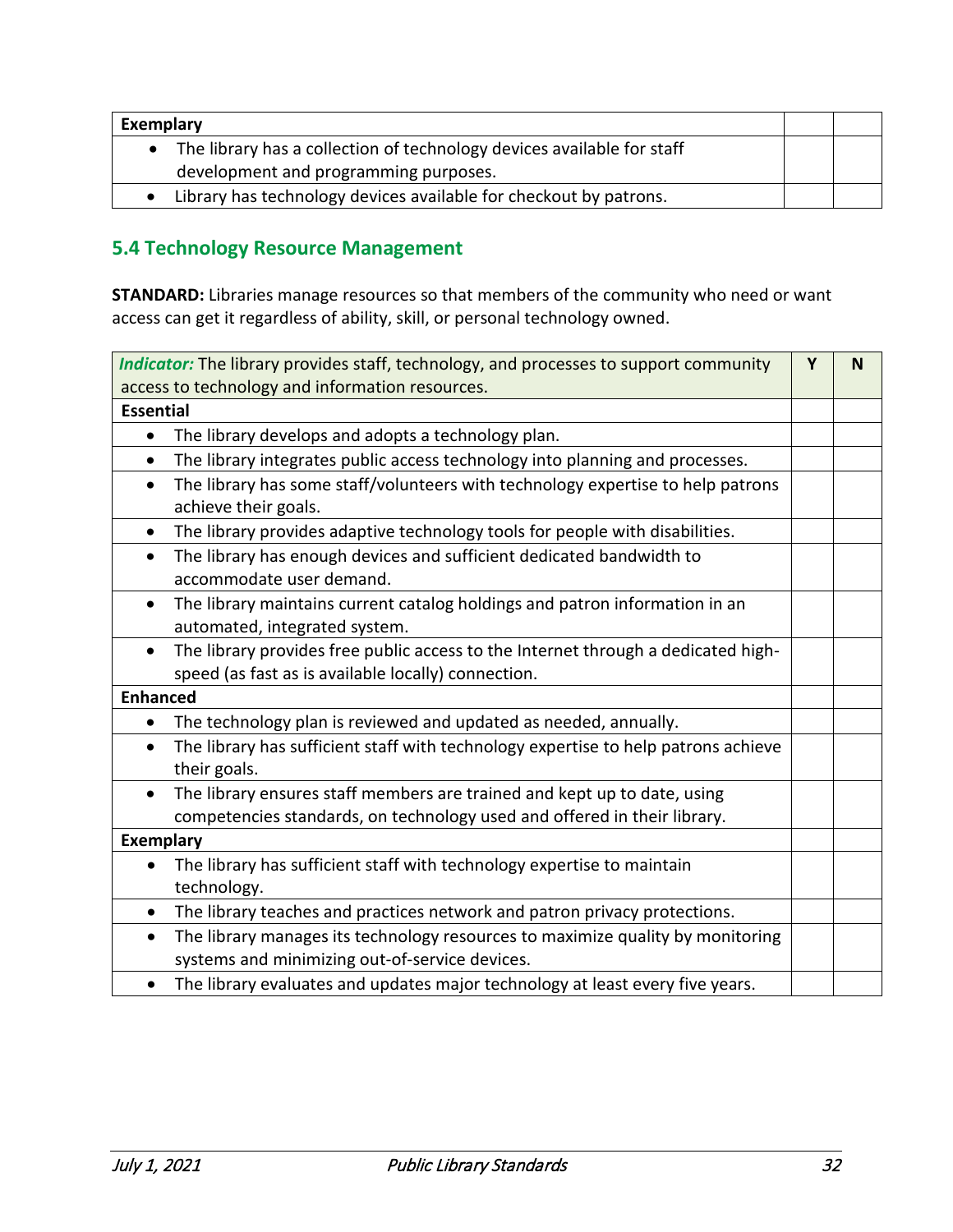# <span id="page-32-0"></span>**6. Community Engagement and Advocacy Standards**

Community engagement involves the participation of the library in the work of its community as well as the participation of community members in the work of the library. Advocacy is the promotion of library initiatives like funding measures and capital campaigns.

These OLA Public Library Division Community Engagement and Advocacy Standards address the importance of library participation in the community for its transformation and growth as well as community member involvement in the libraries to develop effective community champions for library sustainability and growth initiatives.

# <span id="page-32-1"></span>**6.1 Community Engagement**

**STANDARD:** The community is strengthened through the active facilitation or participation by the library in efforts to gather input, engage in meaningful discussions, and act in partnership to support communitywide growth and transformation.

| <b>Indicator:</b> Libraries are active participants in their community.                                                                   | Y | N |
|-------------------------------------------------------------------------------------------------------------------------------------------|---|---|
| <b>Essential</b>                                                                                                                          |   |   |
| The library participates in community initiatives in a support or leadership role.                                                        |   |   |
| Library staff members participate as an active member, leader, and supporter<br>of community groups.                                      |   |   |
| Library staff can identify community initiatives and community partners.                                                                  |   |   |
| The library partners with community organizations.                                                                                        |   |   |
| <b>Enhanced</b>                                                                                                                           |   |   |
| The library convenes, initiates, or hosts community meetings involving multiple<br>$\bullet$<br>stakeholders to address community issues. |   |   |
| Library staff members are embedded in community commissions, boards,<br>neighborhood groups, and organizations.                           |   |   |
| Verbal cooperative agreements exist between the library and community<br>partners.                                                        |   |   |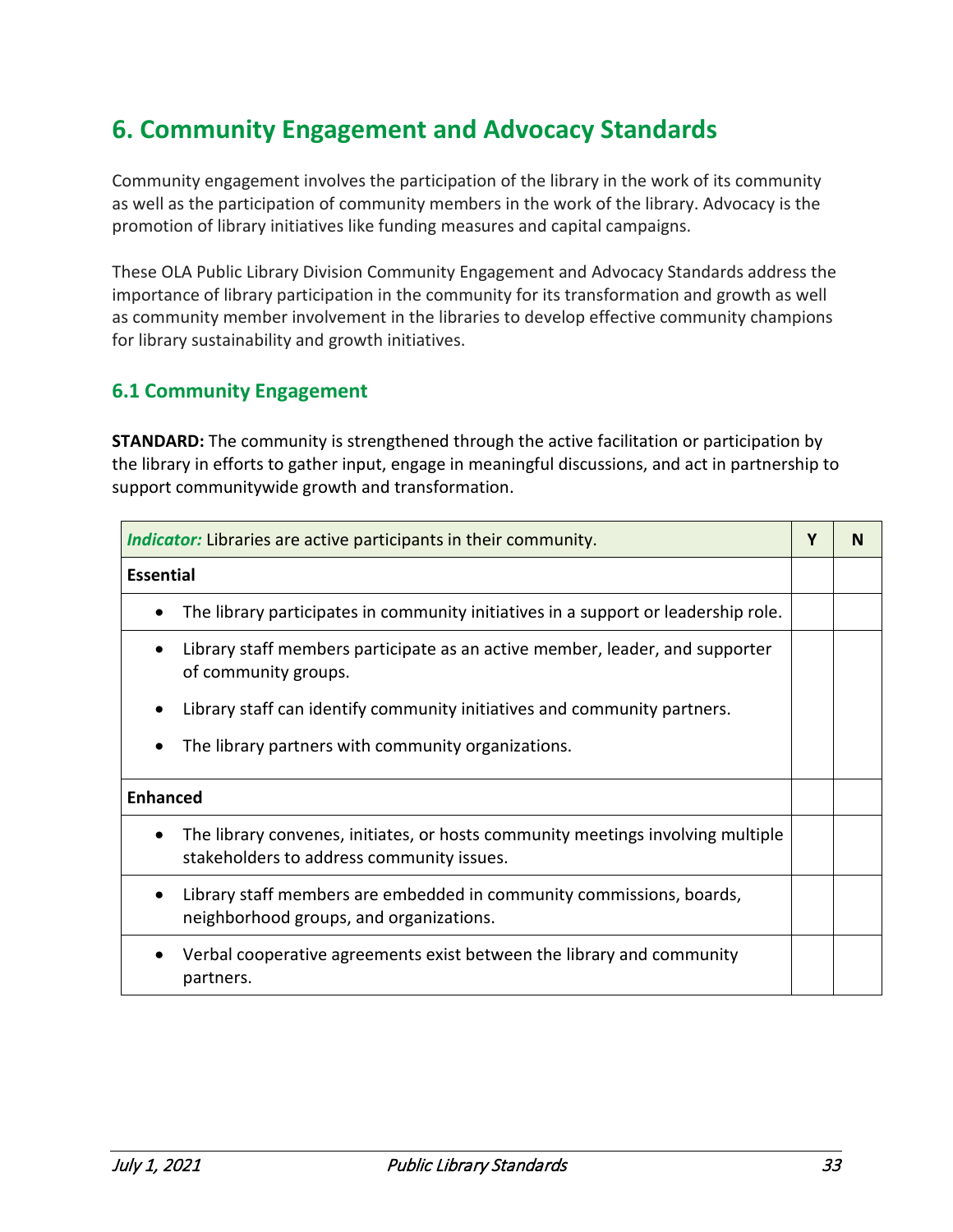| Exemplary                                                                                        |  |
|--------------------------------------------------------------------------------------------------|--|
| The library has established and adopted a library partnership policy.<br>$\bullet$               |  |
| Written cooperative agreements exist between the library and community<br>$\bullet$<br>partners. |  |

| <b>Indicator:</b> Community members are actively involved in the library.                                                                                                                                                            | Υ | N |
|--------------------------------------------------------------------------------------------------------------------------------------------------------------------------------------------------------------------------------------|---|---|
| <b>Essential</b>                                                                                                                                                                                                                     |   |   |
| Library staff and volunteers participate in community long-range planning so<br>that library priorities are communicated and represented.                                                                                            |   |   |
| Community volunteers are recruited for support as defined by the library's<br>written volunteer policy.                                                                                                                              |   |   |
| A library staff person is responsible for volunteer coordination and training.                                                                                                                                                       |   |   |
| Positive relationships exist with the local Friends of the Library groups and<br>library foundations.                                                                                                                                |   |   |
| Clear distinction about the responsibilities of the Friends of the Library group<br>and the library foundation exist, and funds raised by these groups are separate<br>and not mingled with the library's normal operating expenses. |   |   |
| The library responds to community feedback in a timely fashion.                                                                                                                                                                      |   |   |
| <b>Enhanced</b>                                                                                                                                                                                                                      |   |   |
|                                                                                                                                                                                                                                      |   |   |
| <b>Exemplary</b>                                                                                                                                                                                                                     |   |   |
|                                                                                                                                                                                                                                      |   |   |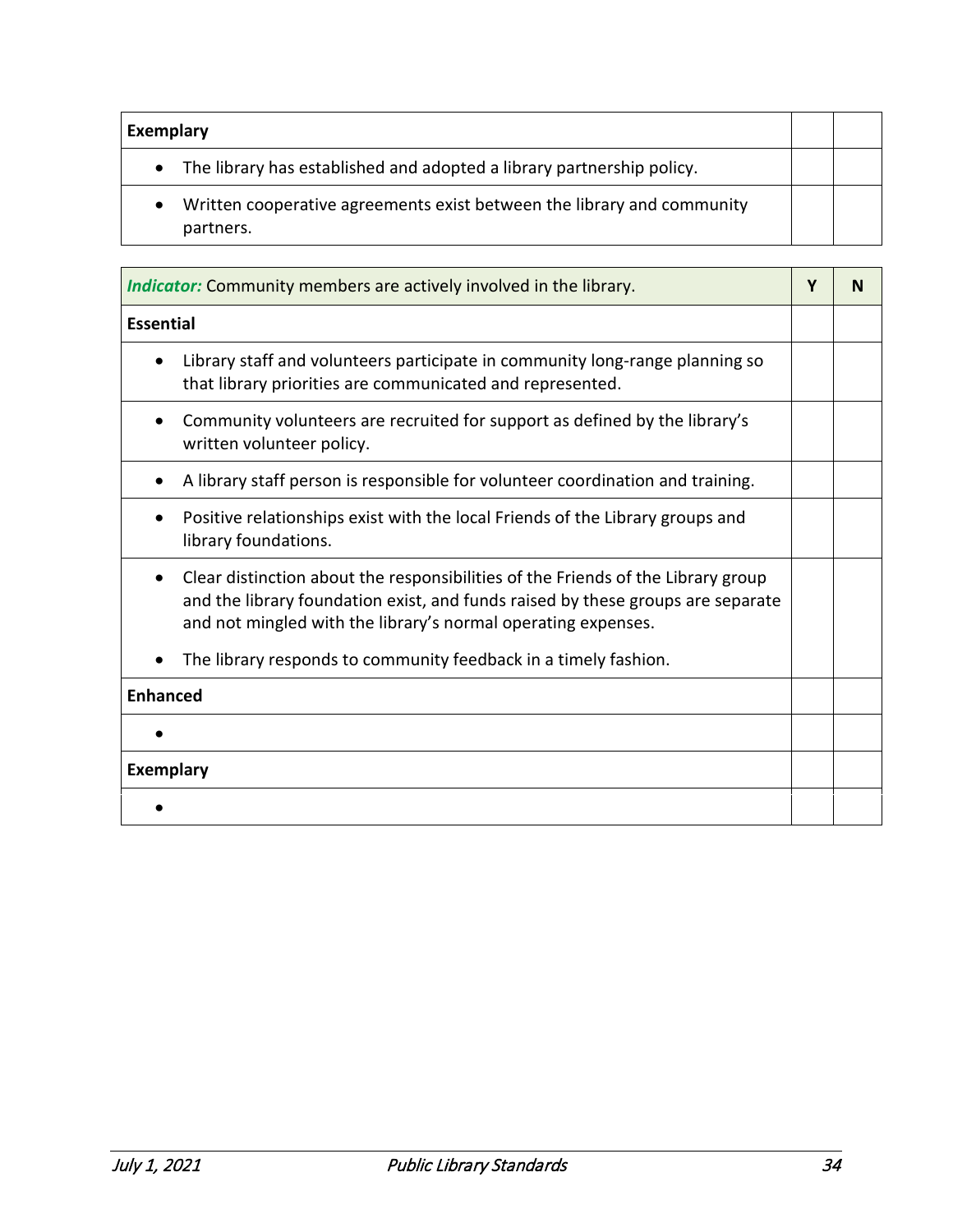| Indicator: The library provides broad access to information about library services,<br>opportunities, and challenges.                                                                                                                                                        | Y | N |
|------------------------------------------------------------------------------------------------------------------------------------------------------------------------------------------------------------------------------------------------------------------------------|---|---|
| <b>Essential</b>                                                                                                                                                                                                                                                             |   |   |
| The library collects statistics and conducts research such as customer surveys,<br>٠<br>community studies, citizen surveys, and other means appropriate to evaluate<br>library services and resources.                                                                       |   |   |
| The library provides information and training to all library staff regarding the<br>impact of marketing on the library's image and community relations.                                                                                                                      |   |   |
| The library maintains a current website with promotional messages, program<br>$\bullet$<br>and resource news, and easy access to the library's print and digital collections.                                                                                                |   |   |
| <b>Enhanced</b>                                                                                                                                                                                                                                                              |   |   |
| The library collects, organizes, and provides information about community<br>groups, initiatives, and issues.                                                                                                                                                                |   |   |
| The library regularly provides informational materials and updates on library<br>$\bullet$<br>services to the community.                                                                                                                                                     |   |   |
| The library works with local businesses and organizations to cross-promote<br>$\bullet$<br>services and community benefits.                                                                                                                                                  |   |   |
| The library has created a communications procedures and protocols manual to<br>$\bullet$<br>respond to community crises or disasters, including plans with emergency<br>agencies to leverage the library as a communications hub during and<br>immediately after a disaster. |   |   |
| The library publishes an annual plan to communicate the library's brand, value,<br>$\bullet$<br>and impact on the community.                                                                                                                                                 |   |   |
| The library allocates funds to support the communications, marketing, and<br>public relations plan. This may include a dedicated budget for print and digital<br>advertising; promotional materials, support, and staffing for community<br>events; and marketing supplies.  |   |   |
| The library participates in statewide or national campaigns that seek to<br>increase public awareness of libraries.                                                                                                                                                          |   |   |
| <b>Exemplary</b>                                                                                                                                                                                                                                                             |   |   |
| The library employs a communications staff member.                                                                                                                                                                                                                           |   |   |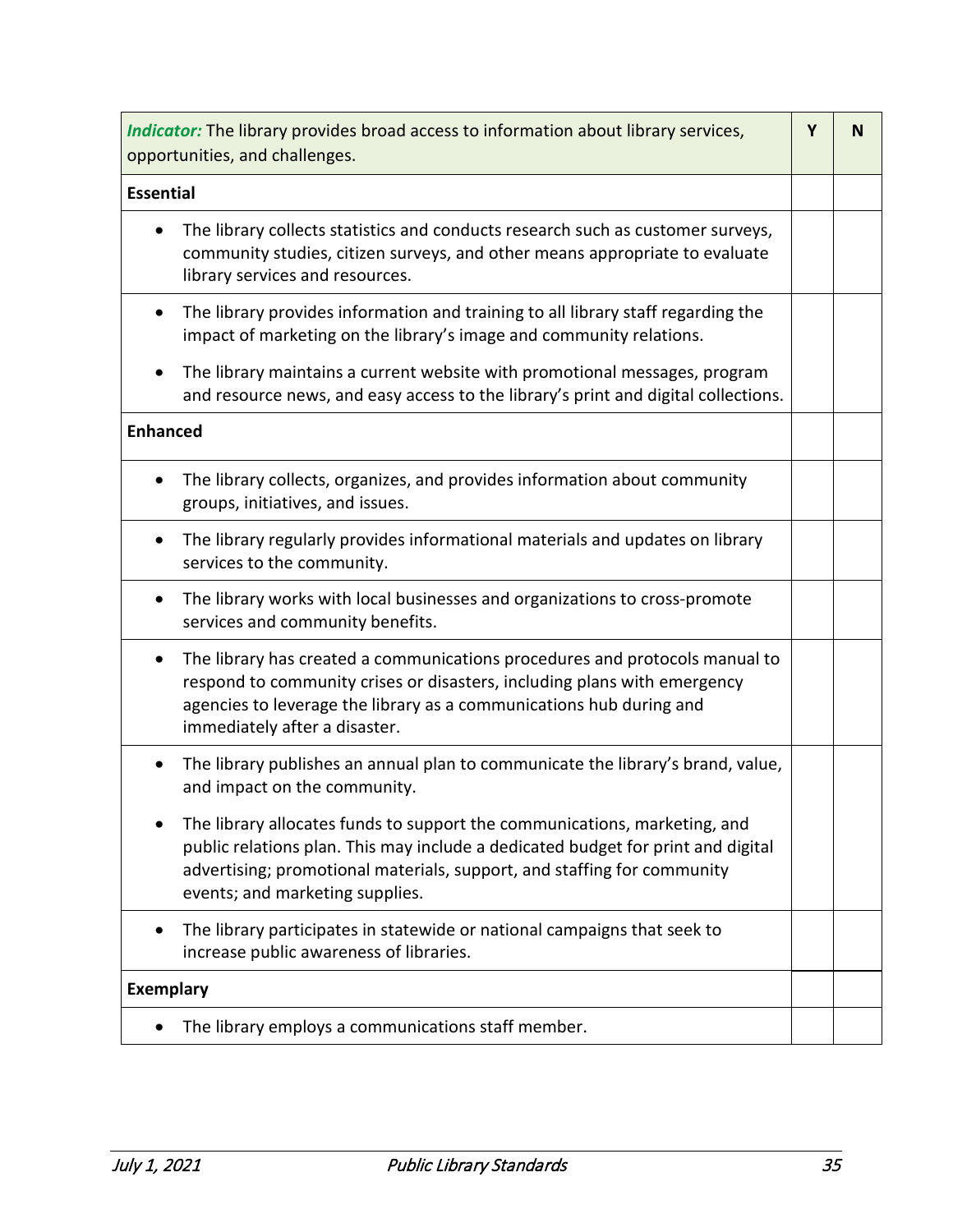# <span id="page-35-0"></span>**6.2 Advocacy**

**STANDARD:** Community members are aware of the library's activities. They value, actively support, and engage in library initiatives.

|                  | <b>Indicator:</b> Staff and community members have the tools and support to effectively<br>advocate for the library.                                                                                                             | Y | N |
|------------------|----------------------------------------------------------------------------------------------------------------------------------------------------------------------------------------------------------------------------------|---|---|
| <b>Essential</b> |                                                                                                                                                                                                                                  |   |   |
|                  | Library staff and community members advocate for improved library service at<br>the local, state, and federal level.                                                                                                             |   |   |
| $\bullet$        | The library is transparent about its specific funding sources (tax revenue,<br>donations and grants, fees and fines) and services provided in order to foster<br>better understanding of how public funds benefit the community. |   |   |
| $\bullet$        | Library staff members are informed of OLA and ALA legislative issues and<br>promote those issues whenever possible.                                                                                                              |   |   |
| $\bullet$        | Library staff members are familiar with the most current OLA legislative<br>agenda.                                                                                                                                              |   |   |
| $\bullet$        | The library cultivates relationships with elected officials at all levels of<br>government.                                                                                                                                      |   |   |
| $\bullet$        | The library invites elected officials and community leaders to library events and<br>programs.                                                                                                                                   |   |   |
| ٠                | The library develops key messages for staff, volunteers, and community<br>partners.                                                                                                                                              |   |   |
| <b>Enhanced</b>  |                                                                                                                                                                                                                                  |   |   |
|                  | The library provides resources and encouragement to staff and supporters to<br>ensure they can be successful advocates.                                                                                                          |   |   |
| $\bullet$        | The library provides legal and state election law training to staff and<br>supporters.                                                                                                                                           |   |   |
| ٠                | Library staff and supporters attend events, hearings, and programs where<br>public policy that affects the community is reviewed and discussed.                                                                                  |   |   |
| $\bullet$        | Library staff, volunteers, and community partners support OLA Legislative Day<br>with calls, mail, and representation as allowed by law.                                                                                         |   |   |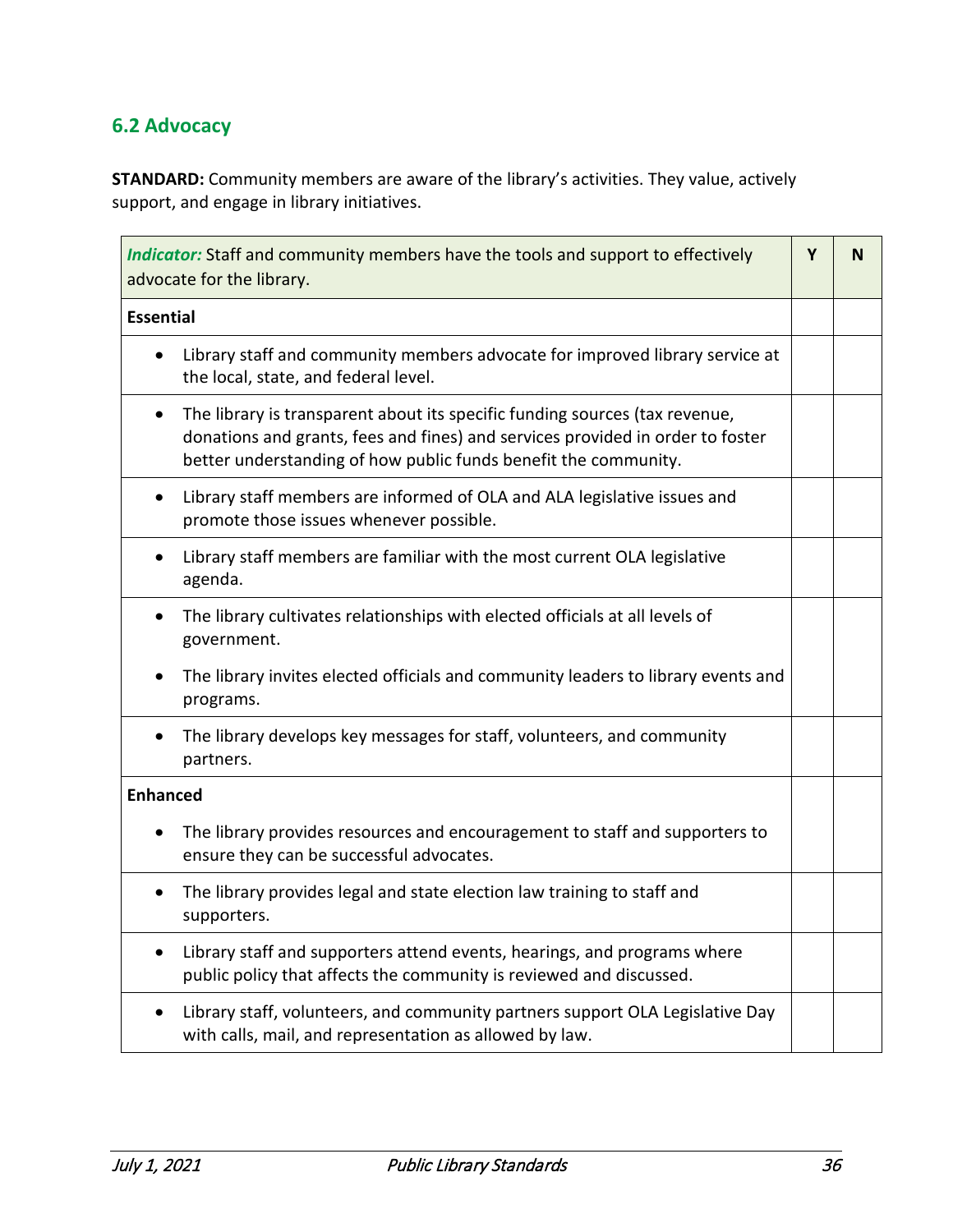| Exemplary                                                                                                                                                      |  |
|----------------------------------------------------------------------------------------------------------------------------------------------------------------|--|
| • Training in advocacy skills for the benefit of the library is offered to staff,<br>board, Friends of the Library groups, library foundation, and volunteers. |  |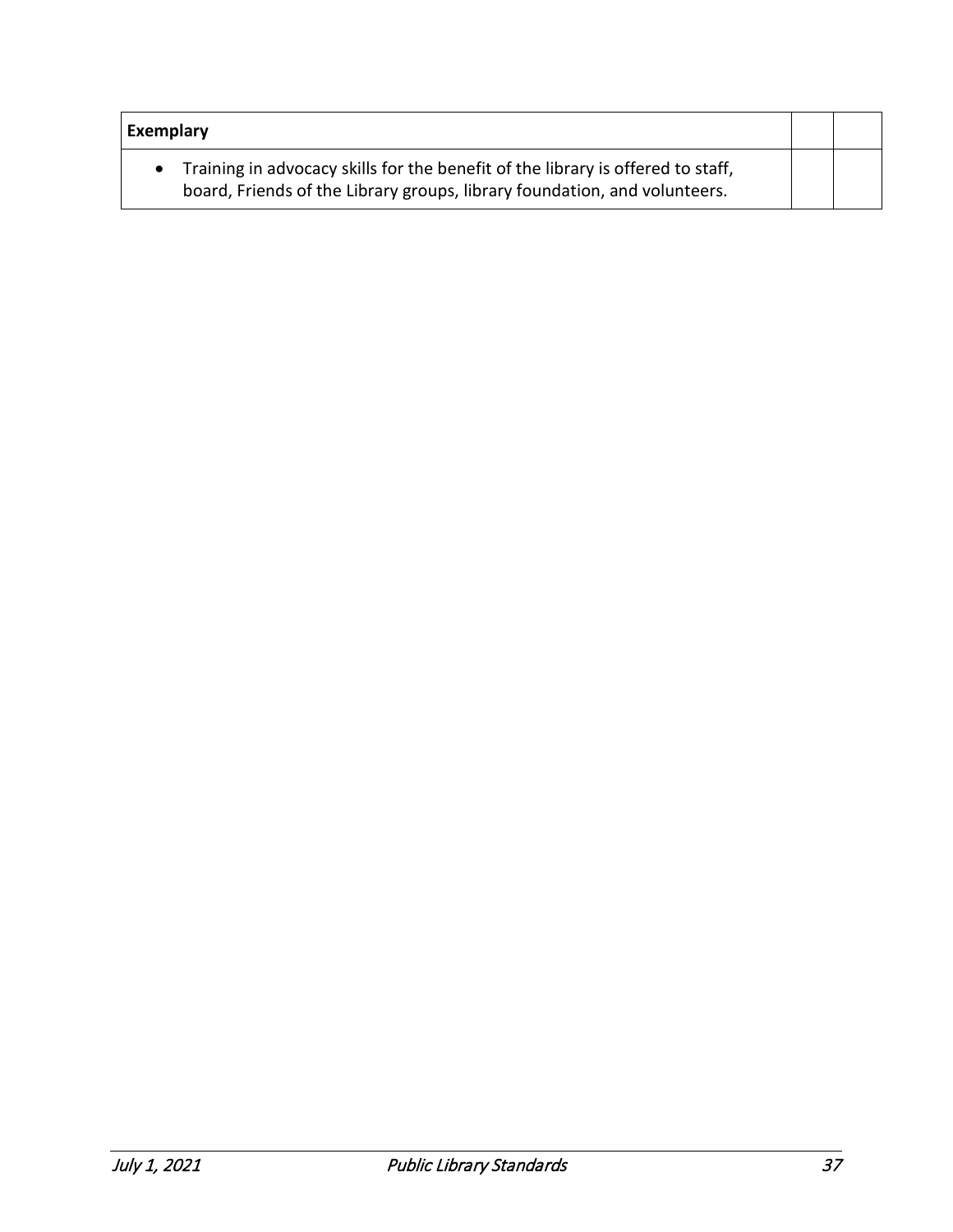# <span id="page-37-0"></span>**7. Facilities Standards**

As a community commons, library facilities should provide the physical space where Oregonians can connect to people, ideas, and information. Library facilities should be welcoming, comfortable, efficient, and allow for flexibility of space, service, growth, and community priorities. Each library should consider and reflect its own unique community. OLA encourages library leaders to consider excellence in facilities by looking at best practices and the facilities of those libraries that succeed at providing, meeting, and surpassing community needs. These OLA Public Library District Facilities Standards address the library facilities as a community anchor, library design, and facilities assessment and long-term planning.

*Please note: Some topics relating to facilities are addressed in other sections of this Standards document, such as Governance and Technology. Please see those sections to ensure all aspect of a facilities review occurs.* 

## <span id="page-37-1"></span>**7.1 Community Anchor**

**STANDARD:** The community recognizes the library as a cultural hub and a symbol of civic pride.

| <i>Indicator:</i> Community members think of the library as a central community gathering<br>place. | Υ | N |
|-----------------------------------------------------------------------------------------------------|---|---|
| <b>Essential</b>                                                                                    |   |   |
| Community and cultural activities take place in the library.<br>$\bullet$                           |   |   |
| <b>Enhanced</b>                                                                                     |   |   |
| The library is a cultural partner in the community.                                                 |   |   |
| The library is a civic partner in the community.<br>$\bullet$                                       |   |   |
| <b>Exemplary</b>                                                                                    |   |   |
|                                                                                                     |   |   |

| <i>Indicator:</i> The library continually assesses community perception of the facility.                        |  |
|-----------------------------------------------------------------------------------------------------------------|--|
| <b>Essential</b>                                                                                                |  |
| With input from the community, public perception of the library facility is<br>$\bullet$<br>regularly assessed. |  |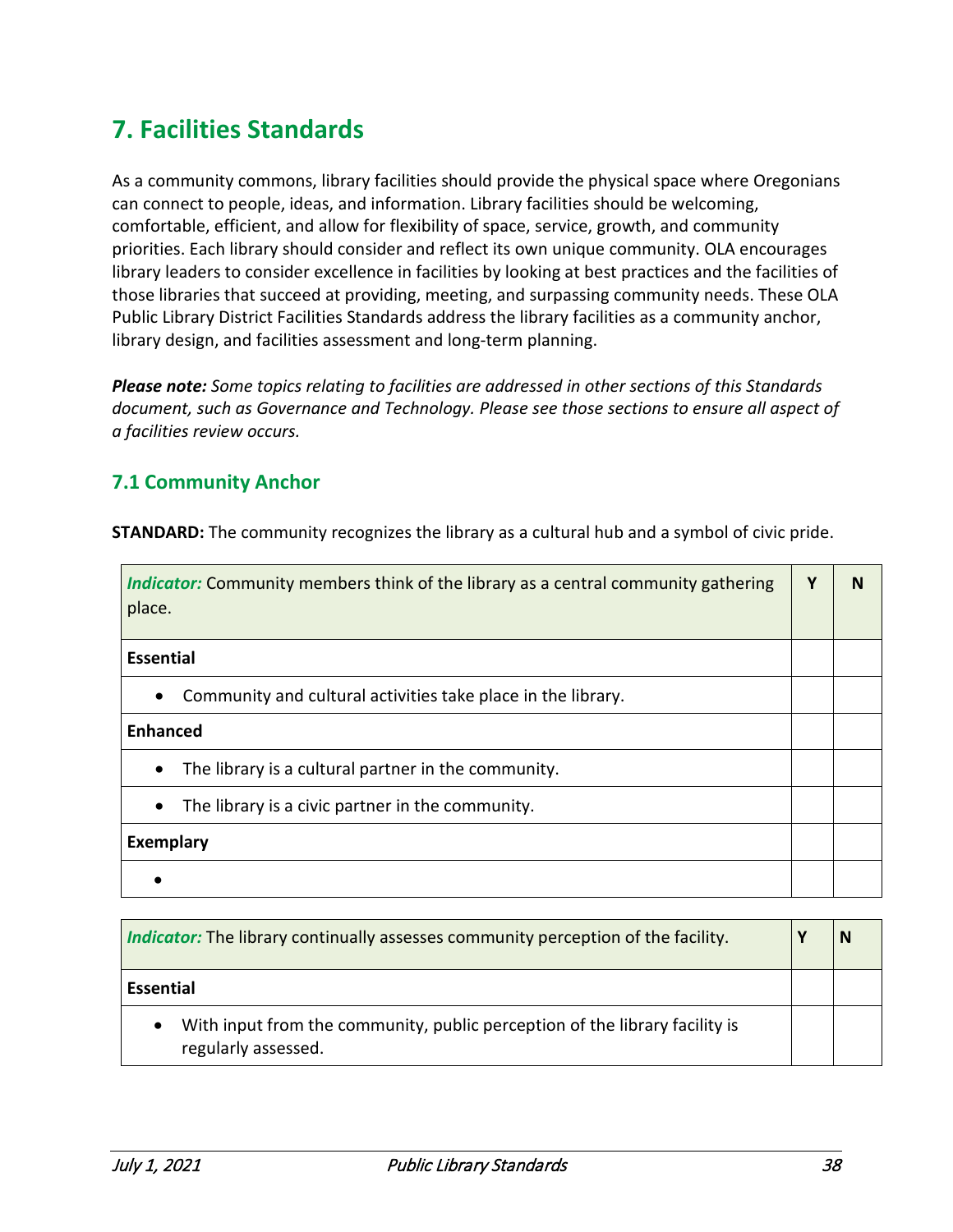| Enhanced                                                                                                             |  |
|----------------------------------------------------------------------------------------------------------------------|--|
| The library conducts an annual survey which assesses community satisfaction<br>$\bullet$<br>of the library facility. |  |
| Exemplary                                                                                                            |  |
|                                                                                                                      |  |

# <span id="page-38-0"></span>**7.2 Design**

**STANDARD***:* Library patron and staff activities and functions are comfortable, clear, accommodating, and well-supported by the library building design.

**Note:** For trends and statistics about public library new construction, addition, and renovation projects, see ["Year in Architecture 2020: Public Library Data"](http://lj.libraryjournal.com/2016/11/buildings/year-in-architecture-2016-public-library-data/)<sup>[14](#page-38-1)</sup> in the Library Journal.

| Indicator: Design supports the functions of the library with a plan for growth and<br>incorporates current best practices for public libraries. |  |  |
|-------------------------------------------------------------------------------------------------------------------------------------------------|--|--|
| <b>Essential</b>                                                                                                                                |  |  |
| The entrance is clearly visible with identifying signage.                                                                                       |  |  |
| The library provides access to electrical outlets.                                                                                              |  |  |
| The library provides the power supply to support current technology.                                                                            |  |  |
| The library provides a materials return location during hours the library is<br>closed.                                                         |  |  |
| The library provides dedicated space for children's, teen, and adult use and<br>collections.                                                    |  |  |
| Dedicated funding exists for building maintenance.                                                                                              |  |  |
| Signs in the community direct people to the library.                                                                                            |  |  |
| Library is sized and designed appropriately to the geographic and demographic<br>population the library will serve.                             |  |  |

<span id="page-38-1"></span><sup>&</sup>lt;sup>14</sup> Library Journal: "Year in Architecture 2020: Public Library Data,[" https://www.libraryjournal.com/?page=year-in](https://www.libraryjournal.com/?page=year-in-architecture-2020)[architecture-2020](https://www.libraryjournal.com/?page=year-in-architecture-2020)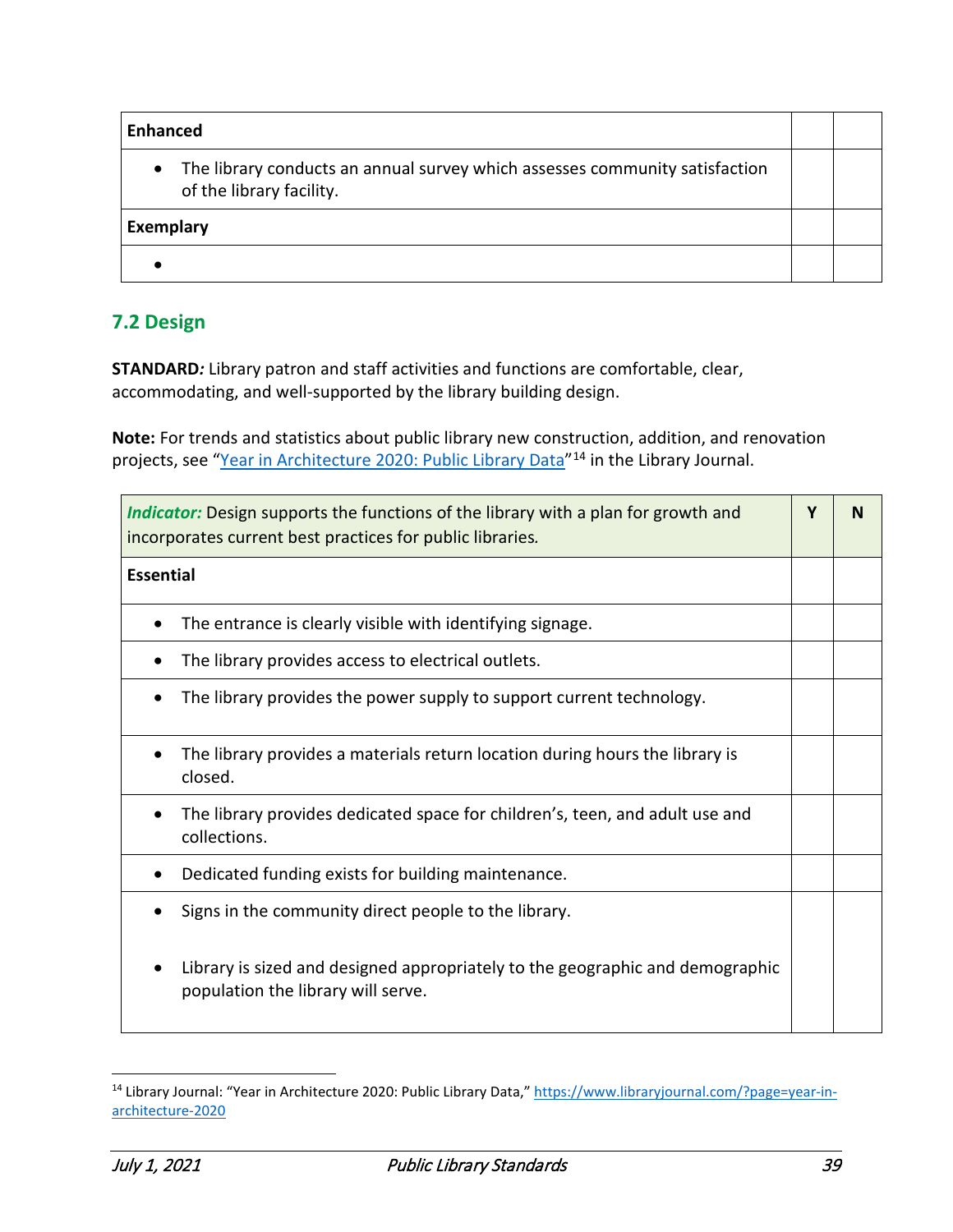| <b>Enhanced</b>  |                                                                                                                                                  |  |
|------------------|--------------------------------------------------------------------------------------------------------------------------------------------------|--|
|                  | Usage statistics are maintained and compared to space allocations in order to<br>plan library facilities to meet current needs of the community. |  |
|                  | The library provides a convenient, well-lit, ADA-accessible materials return<br>location during hours the library is closed                      |  |
|                  | The library provides a well-lit exterior with signage that clearly identifies the<br>building from the street.                                   |  |
|                  | The library maintains sufficient, well-lit parking located near or adjacent to the<br>facility.                                                  |  |
| <b>Exemplary</b> |                                                                                                                                                  |  |
|                  | Indoor material returns include fire mitigation features.                                                                                        |  |
|                  | Lighting levels comply with standards issued by the Illuminating Engineering<br>Society of North America <sup>15</sup> .                         |  |

| <b>Indicator:</b> Design supports staff functions.                                       |  |  |
|------------------------------------------------------------------------------------------|--|--|
| <b>Essential</b>                                                                         |  |  |
| The library space includes storage areas for equipment and supplies.<br>$\bullet$        |  |  |
| The library provides a private area for breastfeeding staff <sup>16</sup> .<br>$\bullet$ |  |  |
| <b>Enhanced</b>                                                                          |  |  |
| The library provides separate areas for staff workspaces.<br>$\bullet$                   |  |  |
| <b>Exemplary</b>                                                                         |  |  |
| The library provides separate spaces for staff breaks.<br>$\bullet$                      |  |  |

<span id="page-39-1"></span><span id="page-39-0"></span><sup>15</sup> Illuminating Engineering Society of North America, https://ihsmarkit.com/products/iesna-standards.html <sup>16</sup> Oregon Health Authority, Breastfeeding,

<https://public.health.oregon.gov/HealthyPeopleFamilies/Babies/Breastfeeding/Pages/Laws.aspx>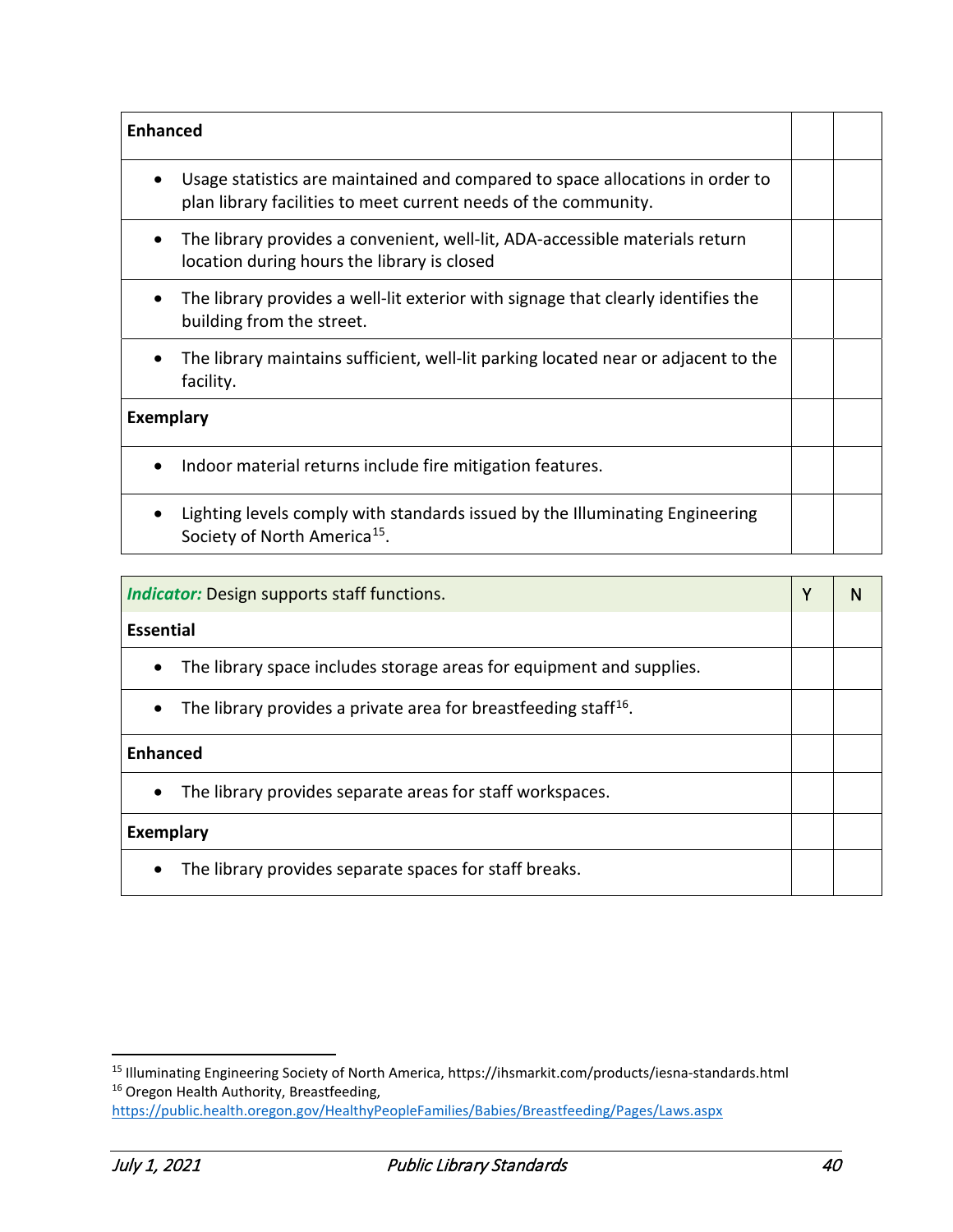| <b>Indicator:</b> The library is designed to be welcoming to a diverse population for a variety<br>of services. |                                                                                                                                   |  | N |
|-----------------------------------------------------------------------------------------------------------------|-----------------------------------------------------------------------------------------------------------------------------------|--|---|
| <b>Essential</b>                                                                                                |                                                                                                                                   |  |   |
|                                                                                                                 | Library spaces are readily accessible by everyone in accordance with written<br>policies                                          |  |   |
|                                                                                                                 | The library ensures access to its resources and services for patrons with<br>disabilities in compliance with ADA <sup>17</sup> .  |  |   |
| <b>Enhanced</b>                                                                                                 |                                                                                                                                   |  |   |
|                                                                                                                 | The library provides suitable equipment, furniture, and spaces to meet the<br>needs of adults in the community.                   |  |   |
| ٠                                                                                                               | The library provides suitable equipment, furniture, and spaces to meet the<br>needs of teens in the community.                    |  |   |
| $\bullet$                                                                                                       | The library provides suitable equipment, furniture, and spaces to meet the<br>needs of children in the community.                 |  |   |
| $\bullet$                                                                                                       | The library provides suitable equipment, furniture, and spaces to meet the<br>needs of people with disabilities in the community. |  |   |
| <b>Exemplary</b>                                                                                                |                                                                                                                                   |  |   |
|                                                                                                                 | The library provides story time space.                                                                                            |  |   |
|                                                                                                                 | The library provides study areas.                                                                                                 |  |   |
| $\bullet$                                                                                                       | The library provides public meeting space.                                                                                        |  |   |
|                                                                                                                 | The library provides quiet space.                                                                                                 |  |   |
| $\bullet$                                                                                                       | The library provides space for public computing.                                                                                  |  |   |
|                                                                                                                 | The library provides seating space.                                                                                               |  |   |
|                                                                                                                 | The library provides space for programs and events.                                                                               |  |   |

<span id="page-40-0"></span><sup>&</sup>lt;sup>17</sup> Information and Technical Assistance on the Americans with Disabilities Act[, www.ada.gov](http://www.ada.gov/)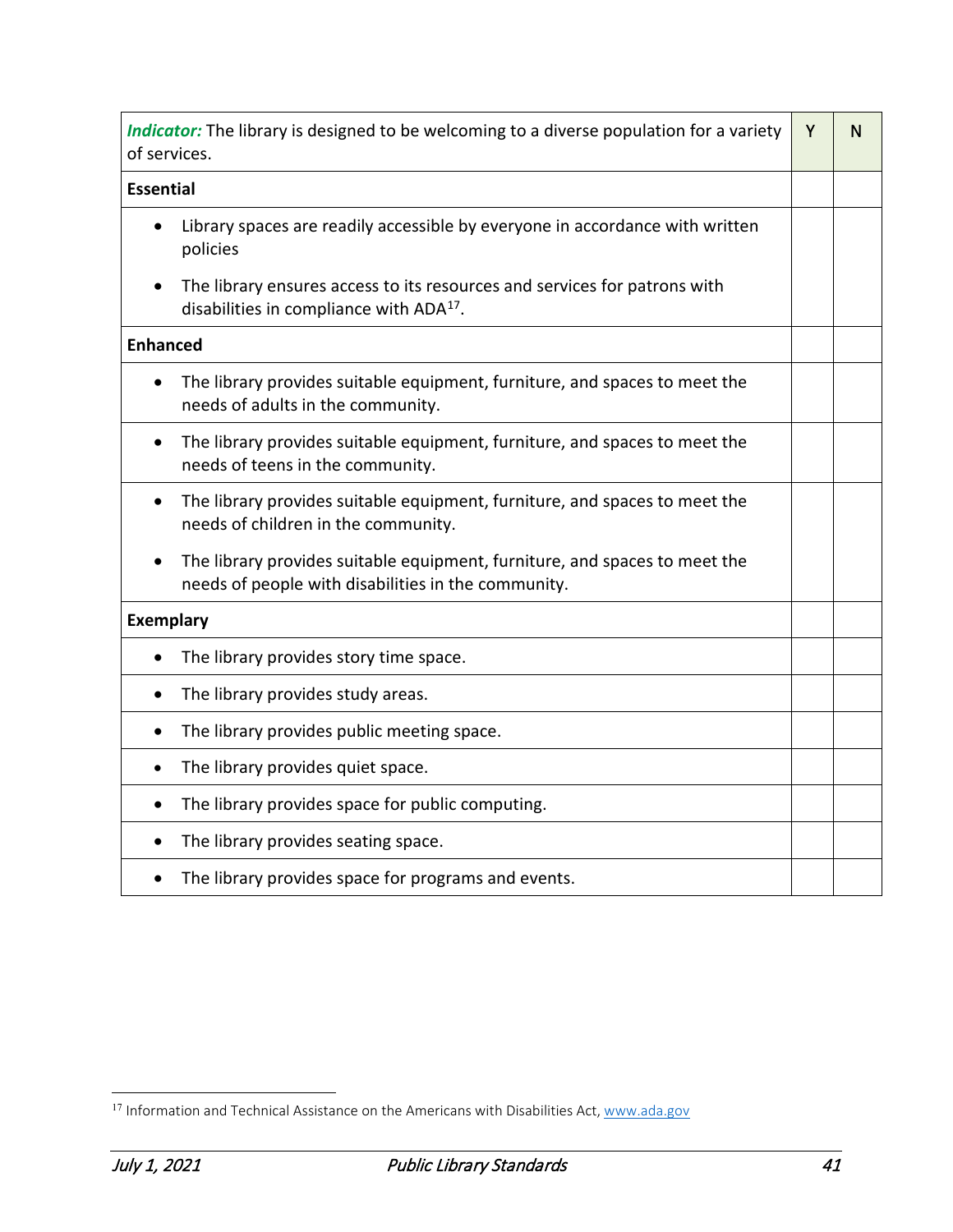| <i>Indicator:</i> The library provides an interior that reflects best practices in library user<br>experience.                      |  |  |
|-------------------------------------------------------------------------------------------------------------------------------------|--|--|
| <b>Essential</b>                                                                                                                    |  |  |
| Space is provided for patron-staff interaction                                                                                      |  |  |
| The library provides an interior that allows self-directed use of the library<br>through layout and signage.                        |  |  |
| <b>Enhanced</b>                                                                                                                     |  |  |
| The library provides signage in multiple languages as appropriate for the<br>community.                                             |  |  |
| <b>Exemplary</b>                                                                                                                    |  |  |
| The professional expertise of a library planner and/or library architect is sought<br>for any new construction or major remodeling. |  |  |

# <span id="page-41-0"></span>**7.3 Assessment and Planning**

**STANDARD:** The library provides for ongoing maintenance and future growth of the library facilities.

| <b>Indicator:</b> The library has a long-range facilities plan.                                                                                                     |  |  |
|---------------------------------------------------------------------------------------------------------------------------------------------------------------------|--|--|
| <b>Essential</b>                                                                                                                                                    |  |  |
| The library's long-range facilities plan includes maintenance                                                                                                       |  |  |
| The library's long-range facilities plan includes a plan for replacement of<br>equipment and furniture.                                                             |  |  |
| The library's long-range facilities plan is reviewed every five years.                                                                                              |  |  |
| <b>Enhanced</b>                                                                                                                                                     |  |  |
| The library's long-range facilities plan is reviewed and analyzed every three<br>years using community input and analysis.                                          |  |  |
| The library's long-range facilities plan plans for growth in the community,<br>growth of library services and programs, and growth of the facilities<br>themselves. |  |  |
| Planning for capital improvement takes place on an ongoing basis.                                                                                                   |  |  |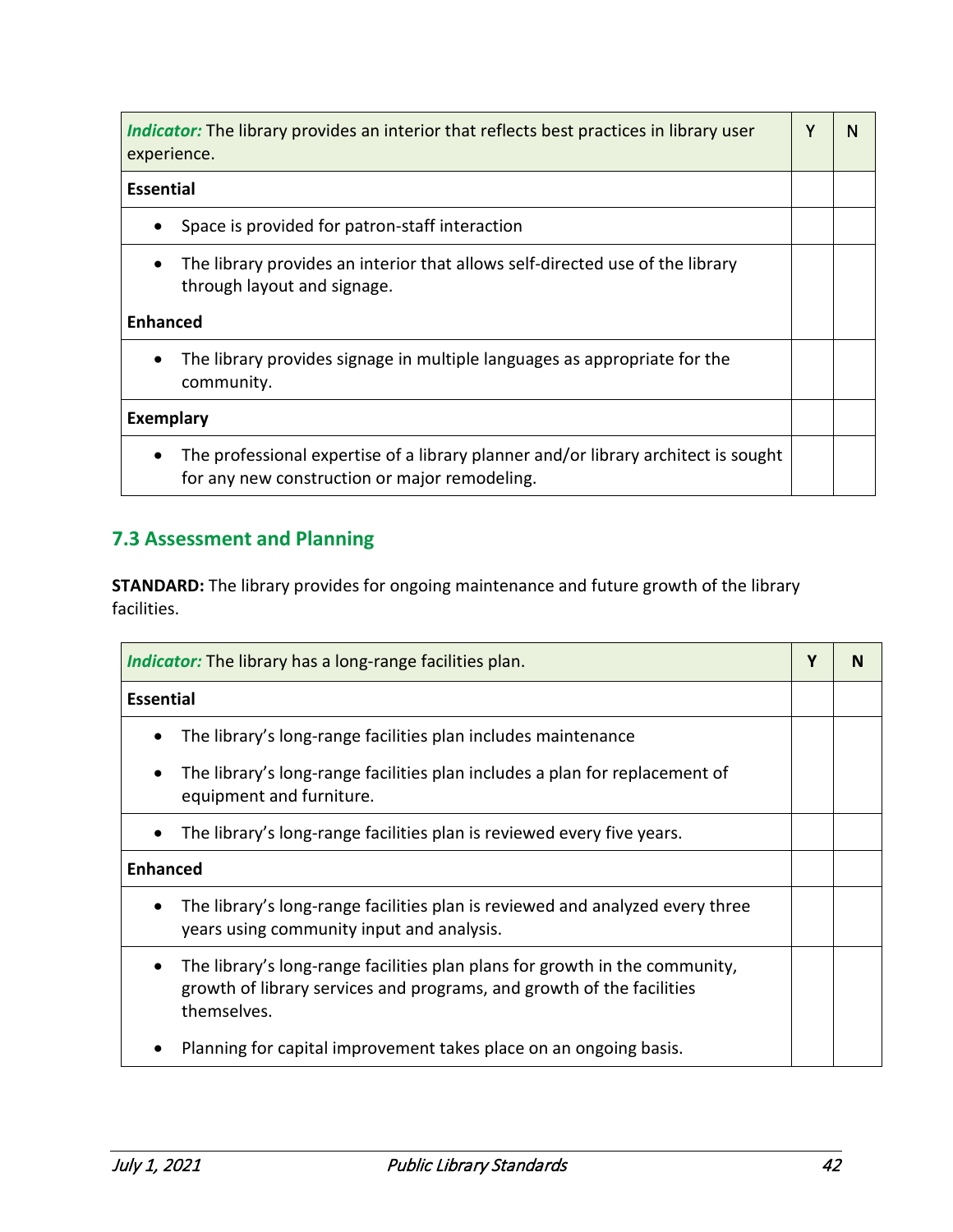• The library continually evaluates options and plans for incorporation of technological changes into the building. **Exemplary** •

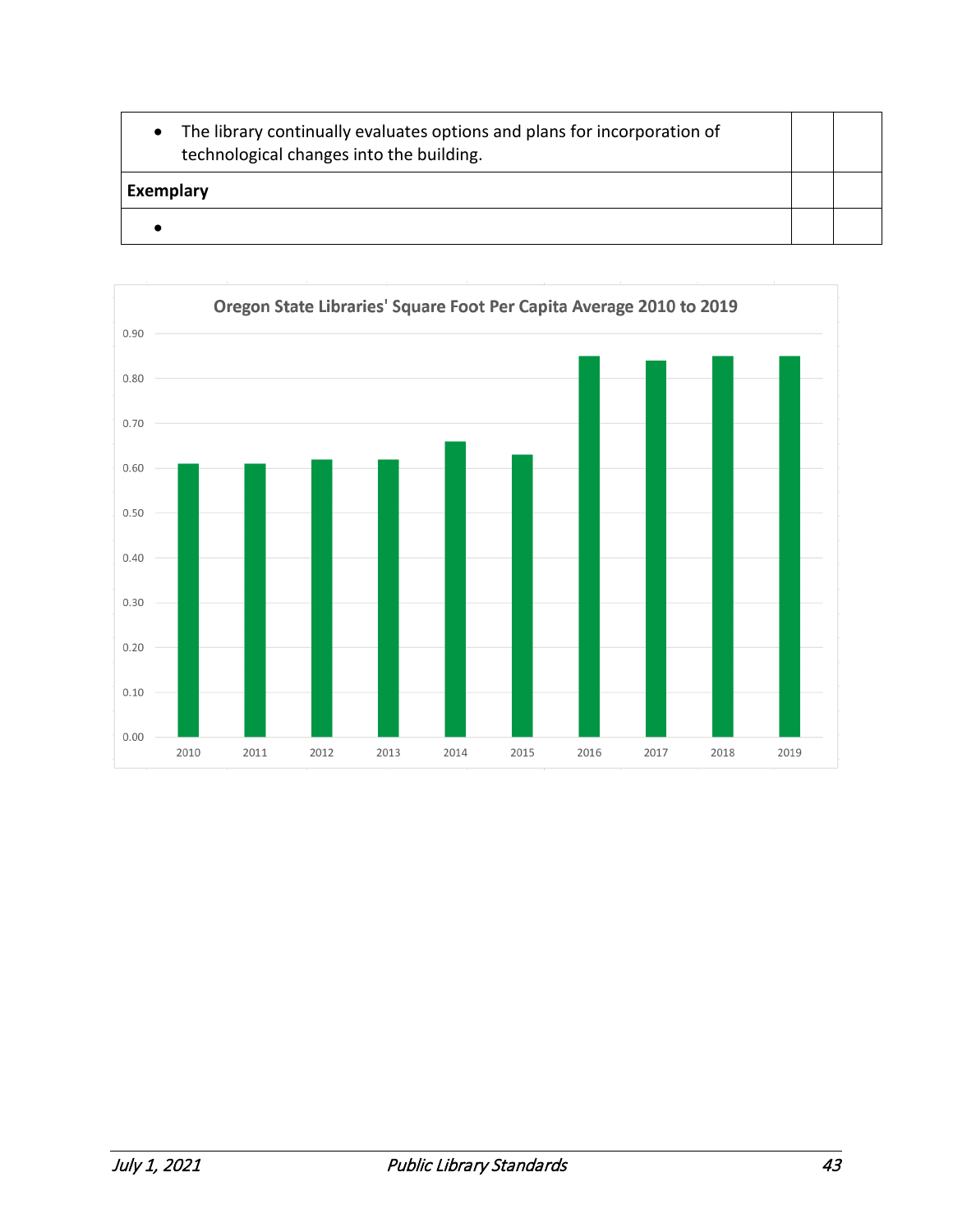| <b>Oregon Public Libraries</b><br><b>Facility Square Foot Per Capita</b><br>2010 to 2019 |               |             |             |      |  |
|------------------------------------------------------------------------------------------|---------------|-------------|-------------|------|--|
| <b>Population</b>                                                                        | <b>Median</b> | <b>Mean</b> | <b>High</b> | Low  |  |
| <b>Over 100,000</b>                                                                      | 0.53          | 0.49        | 0.82        | 0.09 |  |
| 50,000 - 99,999                                                                          | 0.50          | 0.56        | 0.91        | 0.30 |  |
| 25,000 - 49,999                                                                          | 0.76          | 0.80        | 2.05        | 0.27 |  |
| 10,000 - 24,999                                                                          | 0.84          | 0.85        | 1.60        | 0.24 |  |
| $5,000 - 9,999$                                                                          | 0.73          | 0.93        | 2.08        | 0.40 |  |
| $1,000 - 4,999$                                                                          | 1.35          | 1.70        | 5.47        | 0.47 |  |
| <b>Under 1,000</b>                                                                       | 2.03          | 2.25        | 5.69        | 0.74 |  |
| <b>Statewide</b>                                                                         | 0.86          | 1.19        | 5.69        | 0.09 |  |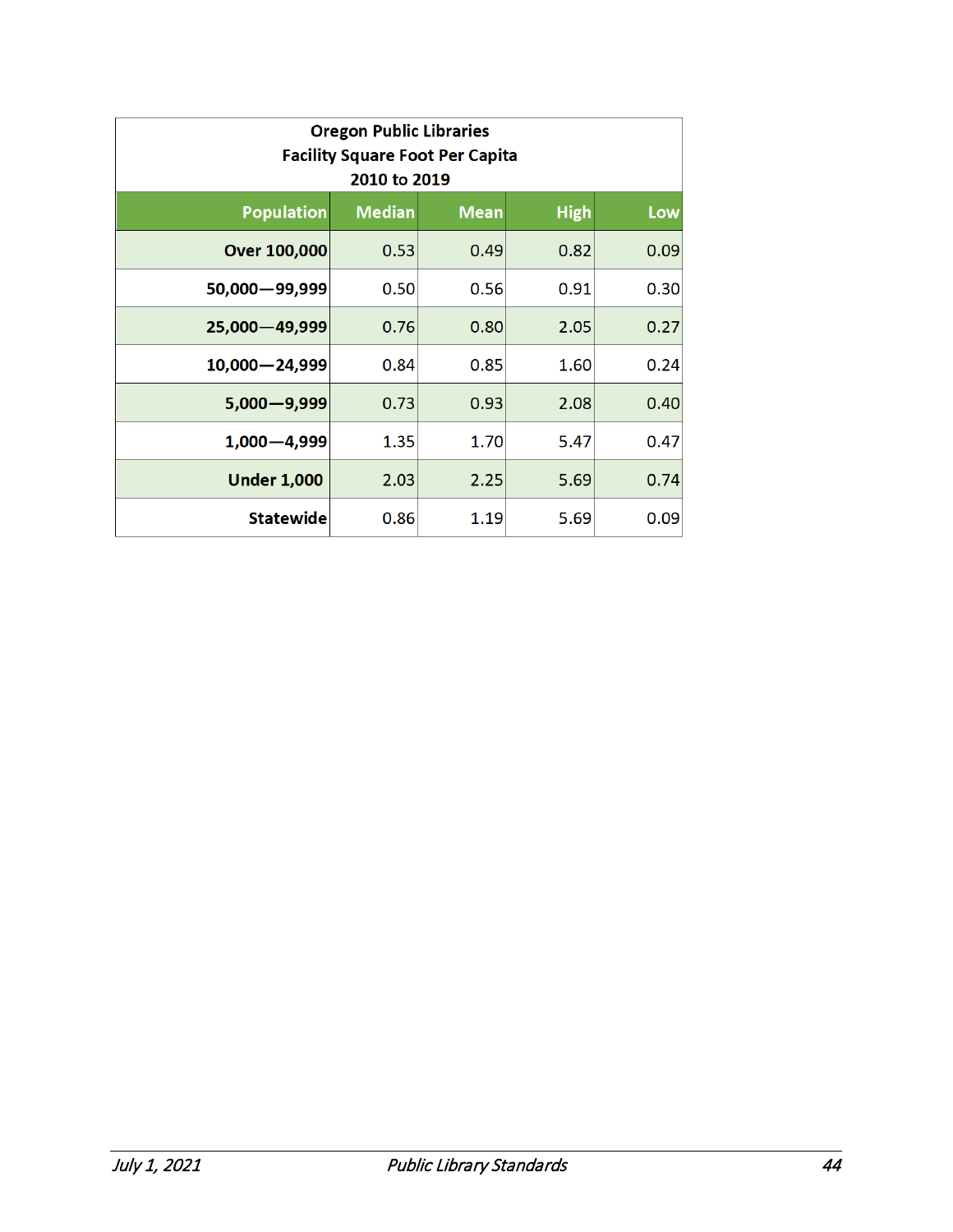# <span id="page-44-0"></span>**Appendix A: Glossary**

- **ADA** Americans with Disabilities Act. The federal law that ensures protections and accessibility provisions for people with disabilities.
- **adaptive equipment and software** Any tool, device, machine, or computer application that assists people with disabilities with activities of daily living like eating, typing, walking, reading, or driving.
- **advocacy** The promotion of library initiatives like funding measures and capital campaigns.
- **attribute** One of the tangible activities that lead to an indicator being true. When most or all of the attributes are performed, the indicator is witnessed. The attribute typically is how an initiative is being carried out, and is typically measurable or otherwise verifiable.
- **capital improvement** The addition of a permanent structural change or the restoration of some aspect of a property that will either enhance the property's overall value, prolongs its useful life, or adapt it to new uses.
- **collection** The curated set of books, media, digital resources, and other materials available for circulation or reference in a library.
- **collection management** The discipline of selecting, acquiring, and weeding the books, media, digital resources, and other materials in the library's catalog to maintain a relevant and upto-date collection that serves the library's patrons.
- **community engagement** The participation of the library in the work of its community as well as the participation of community members in the work of the library.
- **digital catalog** An electronic searchable bibliographic database that lists and describes the books, videotapes, periodicals, and other materials that make up a specific library's collection.
- **digital literacy** The ability to use information and communication technologies to find, evaluate, create, and communicate information, requiring both cognitive and technical skills.
- **diversity** The practice or quality of including or involving people from a range of different social and ethnic backgrounds and of different genders, sexual orientations, and so on.
- **Edge** The set of tools public libraries can use to evaluate their public technology offerings against a national set of technology benchmarks.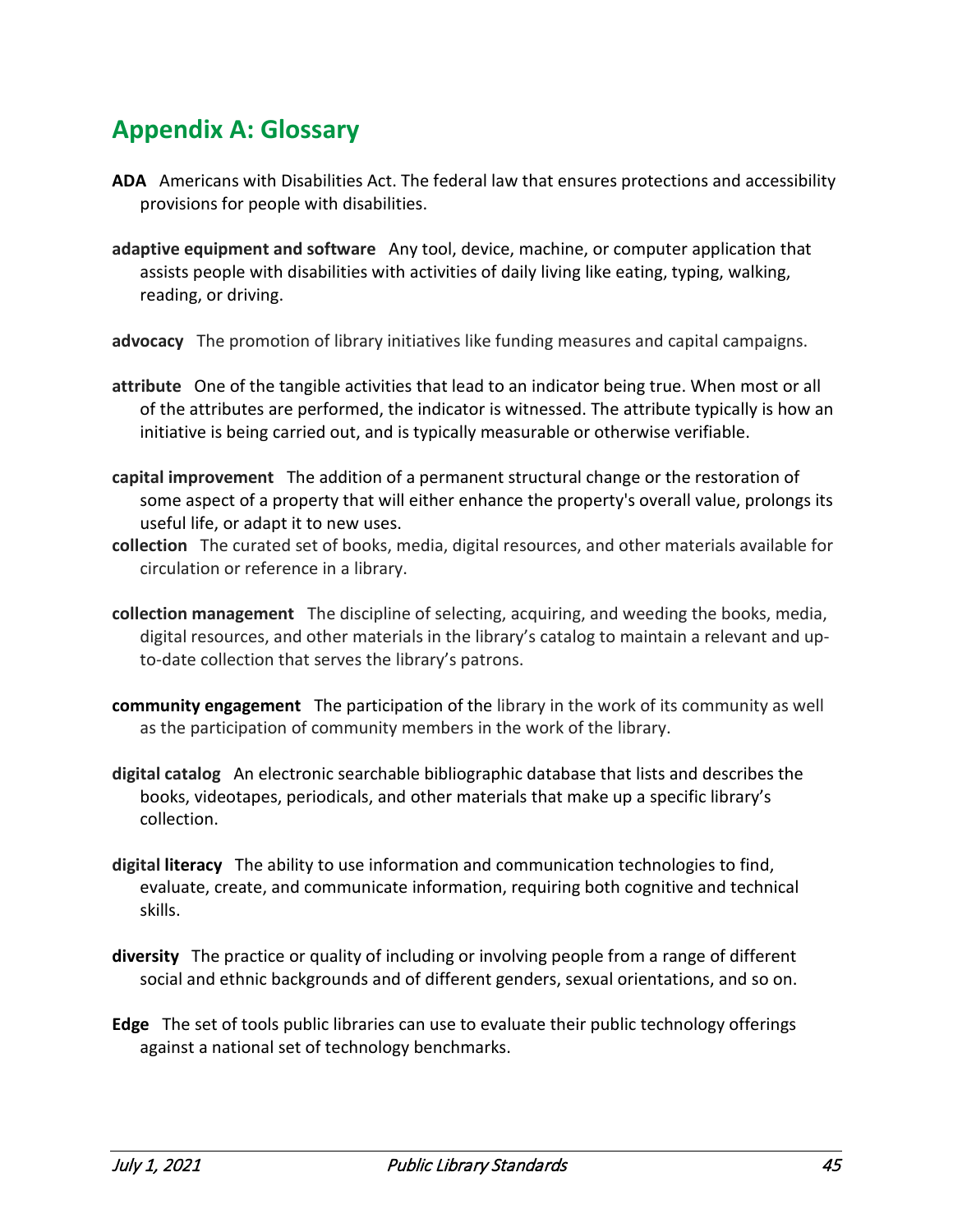- **enhanced achievement** The intermediate level of library programs, services, and other aspects of a public library that stand out compared to its peers.
- **equity** The fair treatment, access, opportunity, and advancement for all people, while at the same time striving to identify and eliminate barriers that have prevented the full participation of some groups.
- **English Language Learner (ELL)** An individual who is learning the English language in addition to their native language or other languages they might speak.
- **essential achievement** The basic level of library programs, services, and other aspects of a public library which adequately meet the needs of its community.
- **exemplary achievement** The high level of accomplishment which represents leadership on the state and national level of library programs, services, and other aspects of a public library.
- **inclusion** The practice or policy of providing equal access to opportunities and resources for people who might otherwise be excluded or marginalized, such as those who have physical or mental disabilities and members of other minority groups.
- **indicator** Evidence that a standard is being met. When most or all of the indicators are true, the outcome stated by the standard will be realized. The indicator often specifies what is witnessed as a result of a set of activities.
- **information literacy** A set of abilities requiring individuals to recognize when information is needed and then to be capable of locating, evaluating, and using that information effectively.
- **integrated library system (ILS)** The digital catalog of a library's collection and patron information in an automated computer system.
- **interlibrary loan service (ILL)** The service of allowing borrowing privileges across multiple library systems.
- **materials** See *collection*.
- **outcome-based survey** The list of questions designed to measure whether particular individuals have credibly demonstrated a positive change or condition as a result of a program or service.
- **professional development** Staff training that provides for staff staying current with trends and professional growth.

**programming** The offerings of programs, workshops, and other events by the library.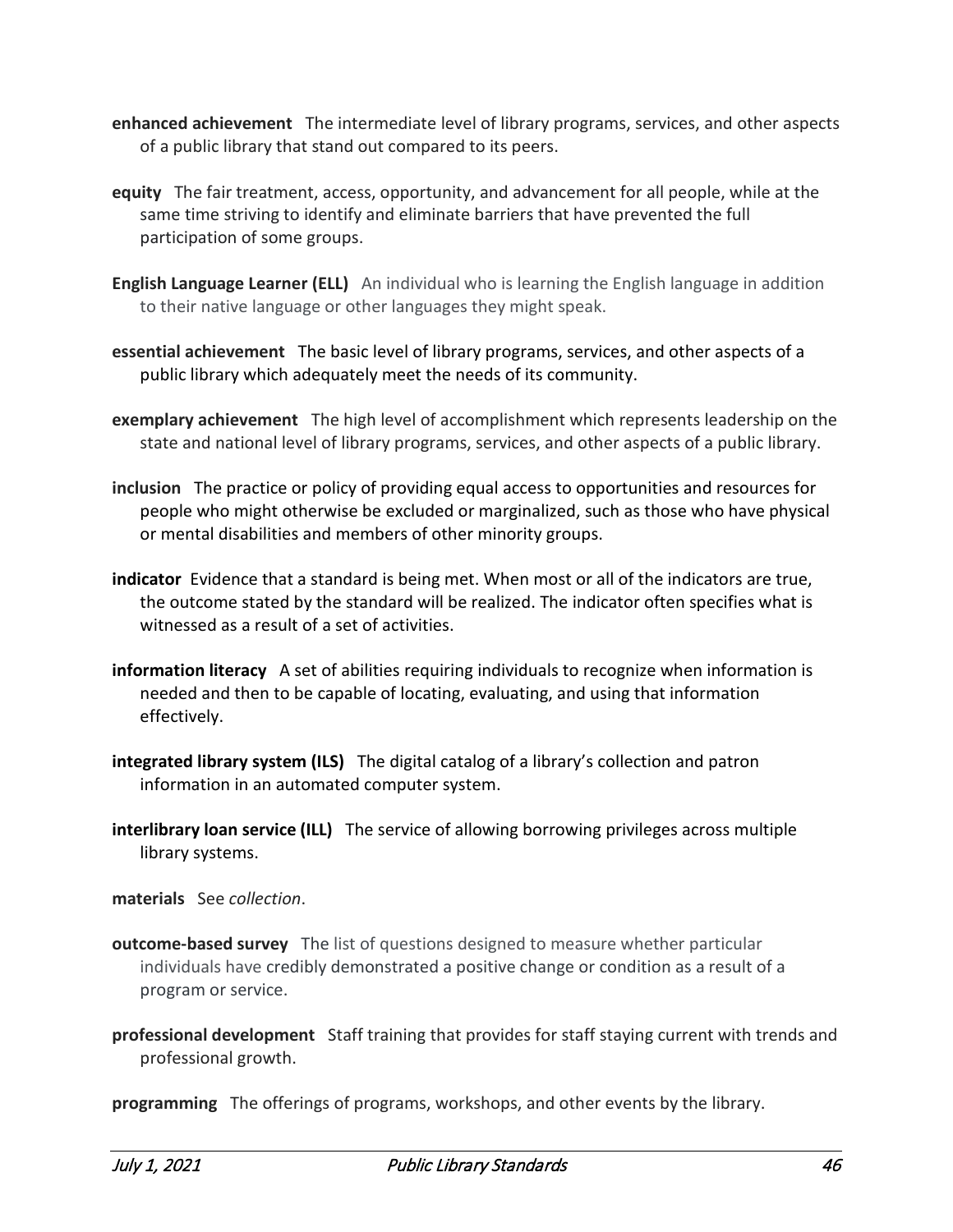- **public access technology** The services and resources that offer technology access to library patrons. Example include public access computers, lendable mobile devices, high-speed Internet access (wi-fi) at the library.
- **read-along program** An event that allows reading text simultaneously with another person or automated performance, as on a television program.
- **readers' advisory service** The process of matching readers with books and books with readers.
- **reconsideration of materials** The practice of responding to patron requests to reclassify or remove a book or other item in the library collection.
- **resource-sharing consortium** A cooperative of libraries that shares resources and collaborates on shared goals, thus enabling member libraries to collectively deliver higher quality services than they would be able to deliver individually.
- **standard** The ultimate outcome or condition of library services, programs, and operations; used to assess and develop a baseline of quality library service.
- **World Wide Web Consortium (W3C)** The international community that develops open standards to ensure the long-term growth of the worldwide web.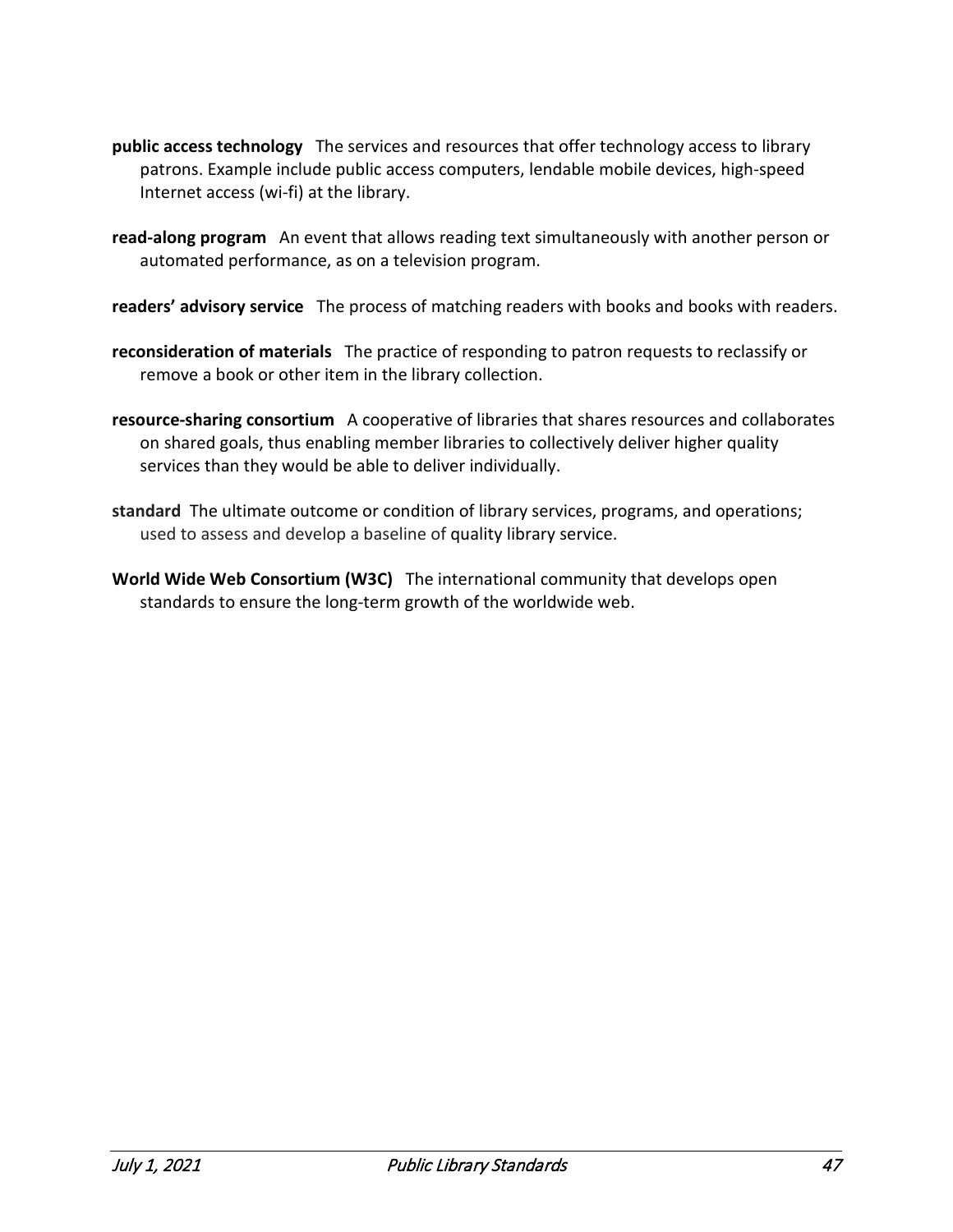# <span id="page-47-0"></span>**Appendix B: Code of Ethics of the American Library Association**

As members of the American Library Association, we recognize the importance of codifying and making known to the profession and to the general public the ethical principles that guide the work of librarians, other professionals providing information services, library trustees and library staffs.

Ethical dilemmas occur when values are in conflict. The American Library Association Code of Ethics states the values to which we are committed, and embodies the ethical responsibilities of the profession in this changing information environment.

We significantly influence or control the selection, organization, preservation, and dissemination of information. In a political system grounded in an informed citizenry, we are members of a profession explicitly committed to intellectual freedom and the freedom of access to information. We have a special obligation to ensure the free flow of information and ideas to present and future generations.

The principles of this Code are expressed in broad statements to guide ethical decision making. These statements provide a framework; they cannot and do not dictate conduct to cover particular situations.

- I. We provide the highest level of service to all library users through appropriate and usefully organized resources; equitable service policies; equitable access; and accurate, unbiased, and courteous responses to all requests.
- II. We uphold the principles of intellectual freedom and resist all efforts to censor library resources.
- III. We protect each library user's right to privacy and confidentiality with respect to information sought or received and resources consulted, borrowed, acquired or transmitted.
- IV. We recognize and respect intellectual property rights.
- V. We treat co-workers and other colleagues with respect, fairness and good faith, and advocate conditions of employment that safeguard the rights and welfare of all employees of our institutions.
- VI. We do not advance private interests at the expense of library users, colleagues, or our employing institutions.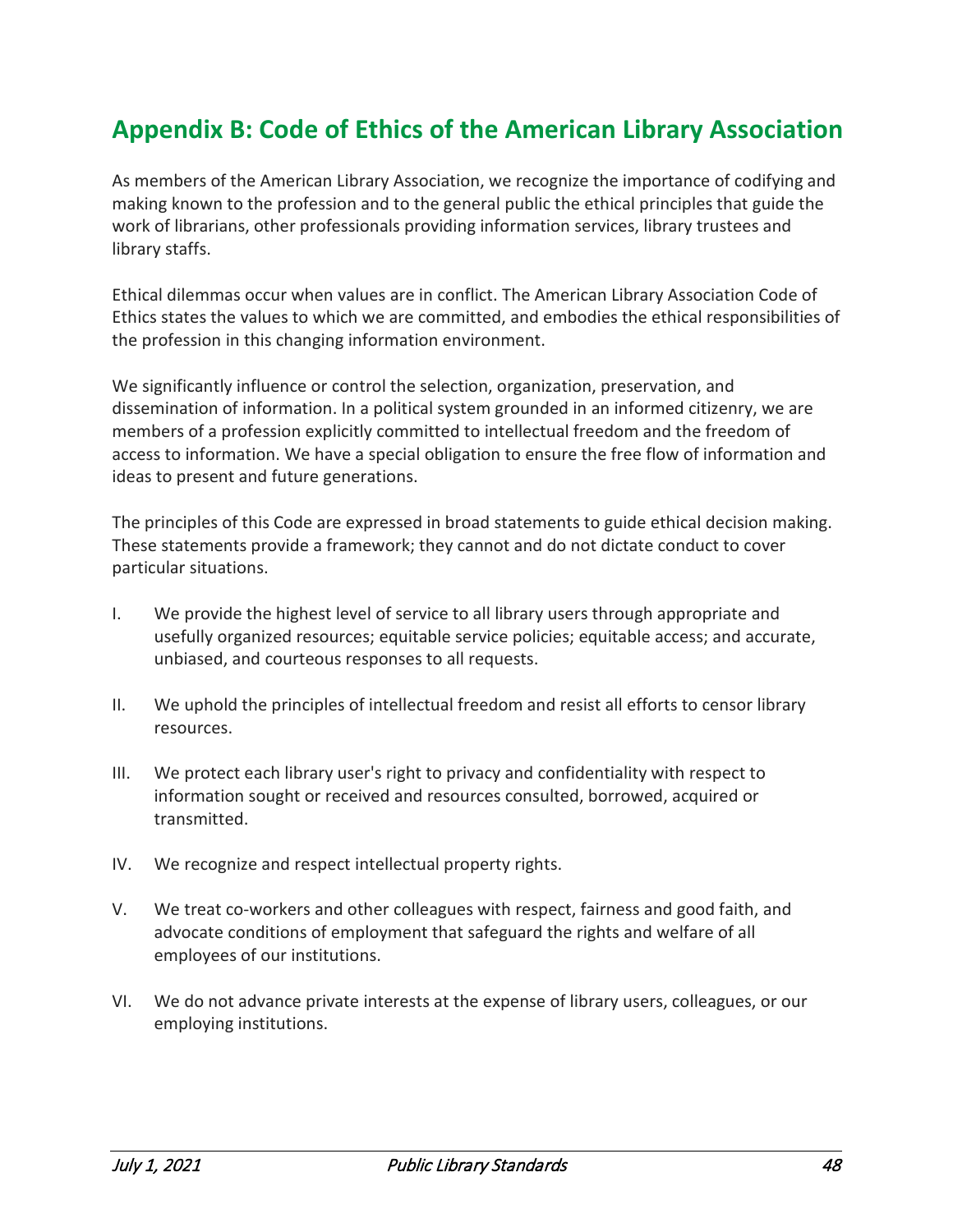- VII. We distinguish between our personal convictions and professional duties and do not allow our personal beliefs to interfere with fair representation of the aims of our institutions or the provision of access to their information resources.
- VIII. We strive for excellence in the profession by maintaining and enhancing our own knowledge and skills, by encouraging the professional development of co-workers, and by fostering the aspirations of potential members of the profession.

*Adopted June 28, 1995, by the ALA Council[18](#page-48-0)*

<span id="page-48-0"></span><sup>18</sup> Code of Ethics of the American Library Association: [www.ala.org/united/sites/ala.org.united/files/content/trustees/orgtools/policies/ALA-code-of-ethics.pdf](http://www.ala.org/united/sites/ala.org.united/files/content/trustees/orgtools/policies/ALA-code-of-ethics.pdf)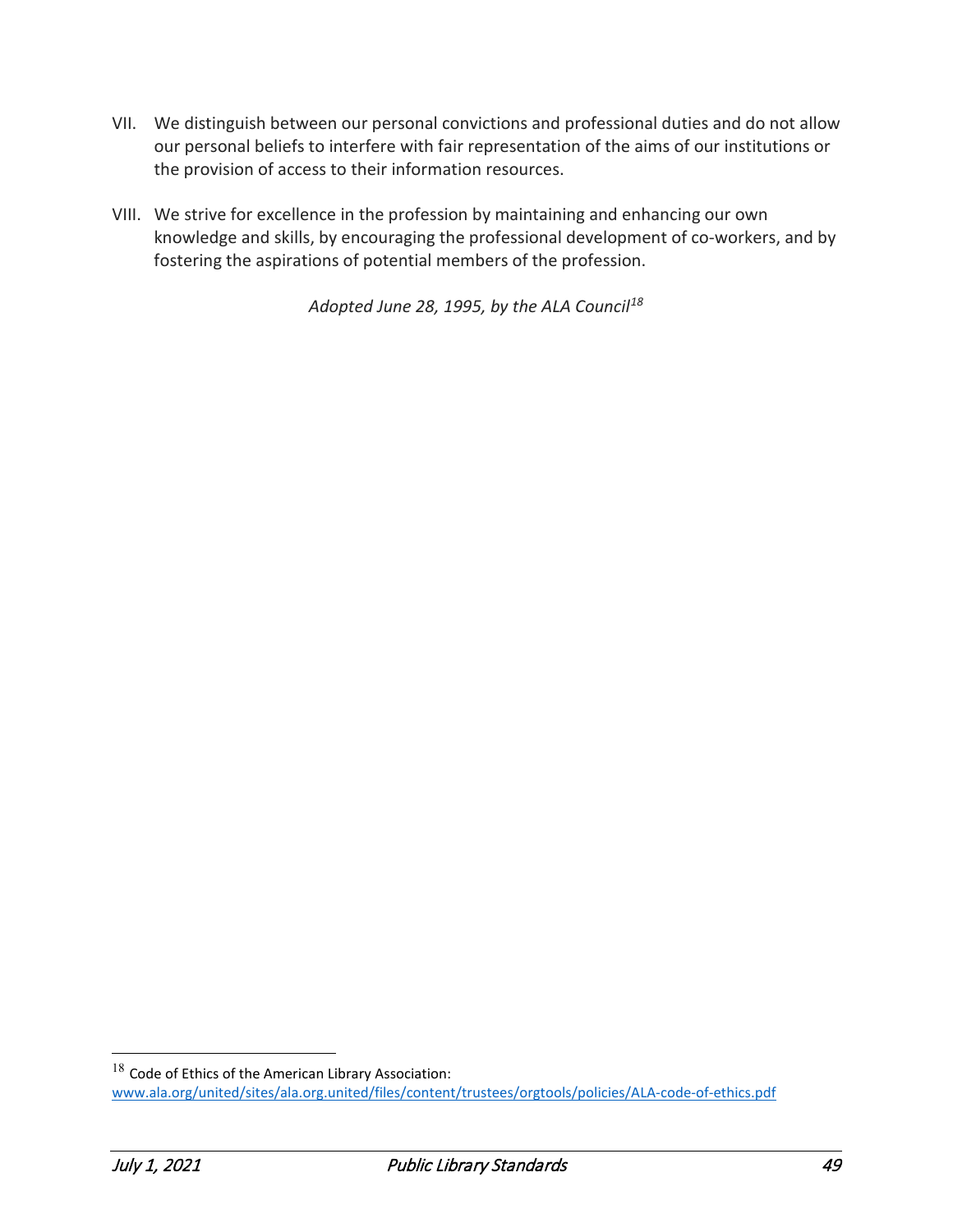# <span id="page-49-0"></span>**Appendix C: References and Resources**

## **Minimum Conditions for Oregon Public Libraries**

Oregon House Bill 2243 [https://olis.oregonlegislature.gov/liz/2019R1/Downloads/MeasureDocument/HB2243/Enro](https://olis.oregonlegislature.gov/liz/2019R1/Downloads/MeasureDocument/HB2243/Enrolled) [lled](https://olis.oregonlegislature.gov/liz/2019R1/Downloads/MeasureDocument/HB2243/Enrolled)

OAR 543-010-0036 Official Recognition of Public Libraries <https://secure.sos.state.or.us/oard/viewSingleRule.action?ruleVrsnRsn=262857>

State Library of Oregon, Minimum Conditions for Public Libraries in Oregon, <https://libguides.osl.state.or.us/minconpublibs>

ORS 357.216-286 Library Districts or ORS 357.400-621 Public Libraries, [https://www.oregonlegislature.gov/bills\\_laws/ors/ors357.html](https://www.oregonlegislature.gov/bills_laws/ors/ors357.html)

ORS 357.520 Annual Report [https://www.oregonlegislature.gov/bills\\_laws/ors/ors357.html](https://www.oregonlegislature.gov/bills_laws/ors/ors357.html)

OAR 543-010-0035 Annual Reports <https://secure.sos.state.or.us/oard/viewSingleRule.action?ruleVrsnRsn=262815>

### **Governance**

ALA Code of Ethics <http://www.ala.org/tools/ethics>

ALA Policy on Confidentiality of Library Records [http://www.ala.org/advocacy/intfreedom/statementspols/otherpolicies/policyconfidentiali](http://www.ala.org/advocacy/intfreedom/statementspols/otherpolicies/policyconfidentiality) [ty](http://www.ala.org/advocacy/intfreedom/statementspols/otherpolicies/policyconfidentiality)

ALA Access to Library Resources and Services for Minors: An Interpretation of the Library Bill of Rights <http://www.ala.org/advocacy/intfreedom/librarybill/interpretations/minors>

ALA Freedom to Read Statement <http://www.ala.org/advocacy/intfreedom/freedomreadstatement>

ALA Freedom to View Statement, <http://www.ala.org/advocacy/intfreedom/freedomviewstatement>

Oregon Department of Justice, Public Records and Meeting Law [https://www.doj.state.or.us/oregon-department-of-justice/public-records/public-records](https://www.doj.state.or.us/oregon-department-of-justice/public-records/public-records-and-meetings-law/)[and-meetings-law/](https://www.doj.state.or.us/oregon-department-of-justice/public-records/public-records-and-meetings-law/)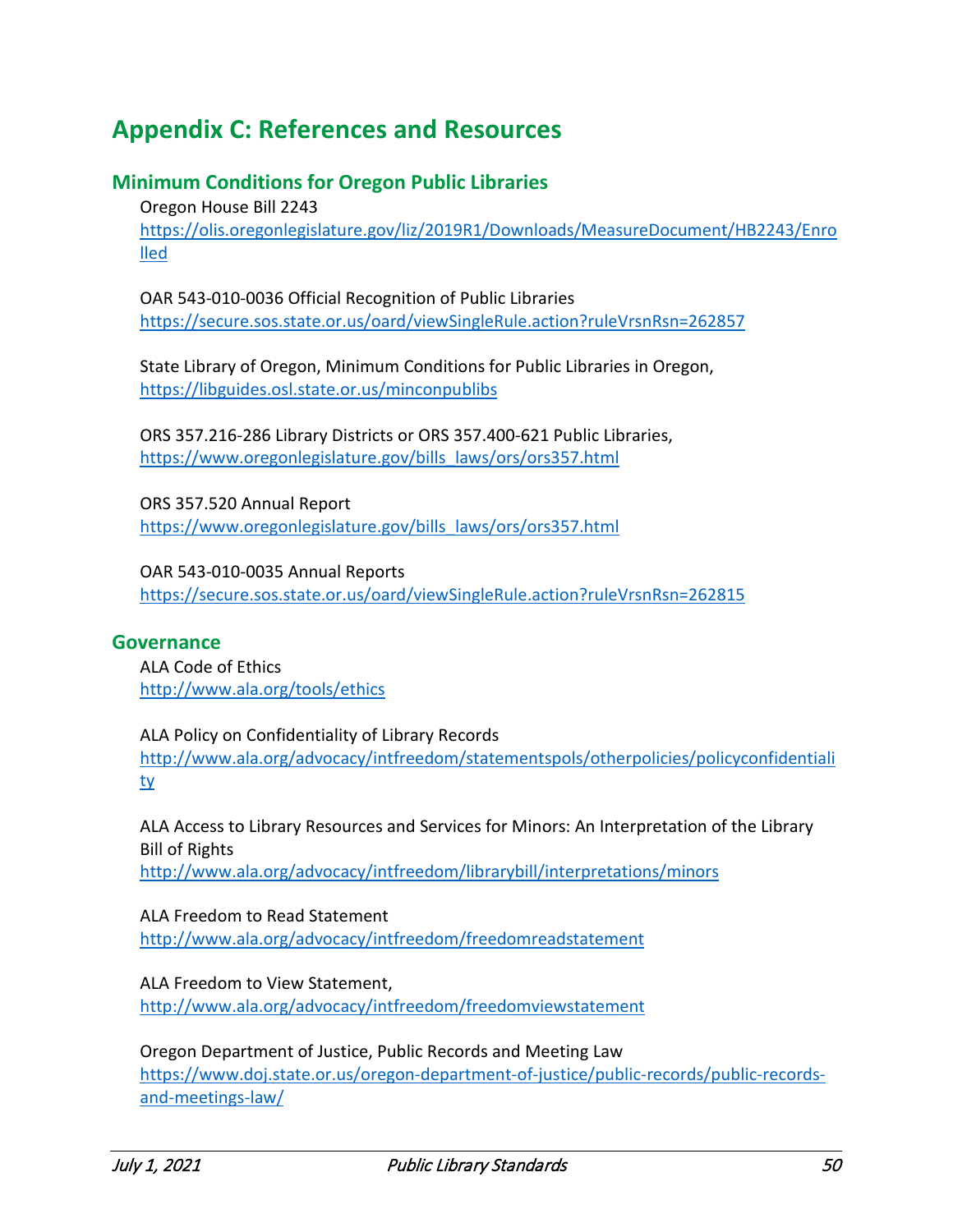ALA Library Policy Development

<http://libguides.ala.org/librarypolicy>

ALA gives an overview of policy function, ALA policy examples and guidelines, examples of library policies, and a bibliography for professional collection titles on policy development.

Oregon Library Laws <https://libguides.osl.state.or.us/librarylaws>

Public Records Law, ORS Chapter 192, Records, Public Reports and Meetings [www.oregonlegislature.gov/bills\\_laws/ors/ors192.html](https://www.oregonlegislature.gov/bills_laws/ors/ors192.html)

Oregon Department of Justice, Public Records and Meeting Law [www.doj.state.or.us/oregon-department-of-justice/public-records/public-records-and](https://www.doj.state.or.us/oregon-department-of-justice/public-records/public-records-and-meetings-law/)[meetings-law/](https://www.doj.state.or.us/oregon-department-of-justice/public-records/public-records-and-meetings-law/)

OregonLaws.org, Policy Concerning Public Records [www.oregonlaws.org/ors/192.001](https://www.oregonlaws.org/ors/192.001)

State Library of Oregon, Library Support and Development: <https://www.oregon.gov/Library/libraries/Pages/Contact.aspx> Ask questions of the consultants directly.

Training for Trustees, available via the State Library of Oregon: <https://libguides.osl.state.or.us/conted> Includes Short Takes for Trustees and Trustee Academy.

United for Libraries: Association of Library Trustees, Advocates, Friends and Foundations <http://www.ala.org/united/>

State Library of Oregon Library and Information Science Collection: [https://ccrls.ent.sirsi.net/client/en\\_US/oslpublic](https://ccrls.ent.sirsi.net/client/en_US/oslpublic)

### Washington State Public Library Policies

<https://www.sos.wa.gov/library/libraries/libdev/policies.aspx>

This clearinghouse of policies from libraries across Washington State is organized by topic. The list is kept current and is funded in part by the Institute for Museum and Library Services (IMLS) through the Library Services and Technology Act (LSTA).

### Public Library Sample Policies

<https://www.cde.state.co.us/cdelib/librarydevelopment/publiclibraries/Policies>

A clearinghouse of policies from libraries across Colorado, organized by topic. Also includes a master list of public library policies and a policy worksheet template for policy development.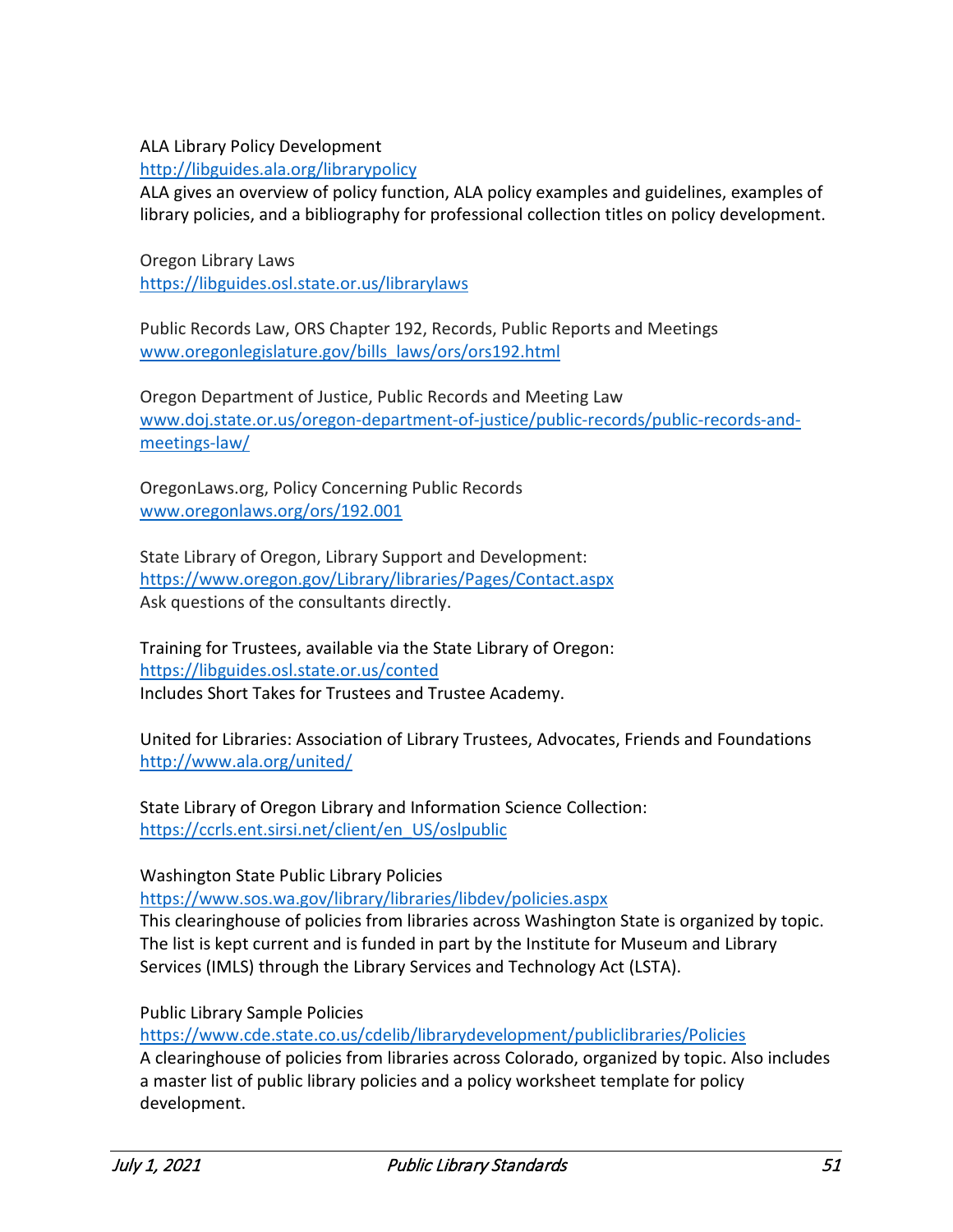# **Staff**

State Library of Oregon, EDI Learning Resources <https://libguides.osl.state.or.us/conted/edi>

OLA Equity, Diversity, Inclusion, & Antiracism Toolkit [https://www.oregon.gov/Library/libraries/Documents/OLA EDI](https://www.oregon.gov/Library/libraries/Documents/OLA%20EDI%20Toolkit/OLA_TOOLKIT_Digital_Copy%202021_02_11.pdf)  [Toolkit/OLA\\_TOOLKIT\\_Digital\\_Copy 2021\\_02\\_11.pdf](https://www.oregon.gov/Library/libraries/Documents/OLA%20EDI%20Toolkit/OLA_TOOLKIT_Digital_Copy%202021_02_11.pdf)

OLA EDI Antiracism Committee Training Resources <https://ola.memberclicks.net/ola-edi-antiracism-committee-training-resources>

Diversity and Community Engagement Coalition of Communities of Color <https://www.coalitioncommunitiescolor.org/>

Formed in 2001, the Coalition of Communities of Color (CCC) is an alliance of culturallyspecific community-based organizations with representation from the following communities of color: African, African American, Asian, Latino, Middle Eastern and North African, Native American, Pacific Islander, and Slavic.

Oregon Humanities

<https://www.oregonhumanities.org/>

Oregon Humanities is committed to bringing people together across differences.

Center for Equity and Inclusion

<https://ceipdx.org/>

Center for Equity and Inclusion (CEI) is a specialized consulting agency focused on advancing equity, diversity, and inclusion efforts within organizations, education systems and communities

American Library Association

<http://www.ala.org/advocacy/diversity>

Equity, Diversity, and Inclusion are fundamental values of the association and its members, and diversity is listed as one of ALA's [Key Action Areas.](http://www.ala.org/aboutala/missionpriorities/keyactionareas)

Public Library Association:<http://www.ala.org/pla/initiatives/edi> In its [2018–2022 Strategic Plan,](http://www.ala.org/pla/about/mission/strategicplan) the PLA Board of Directors affirmed its commitment to equity, diversity, inclusion and social justice (EDISJ).

Staff Development and Learning, State Library of Oregon, Continuing Education LibGuide <https://libguides.osl.state.or.us/conted>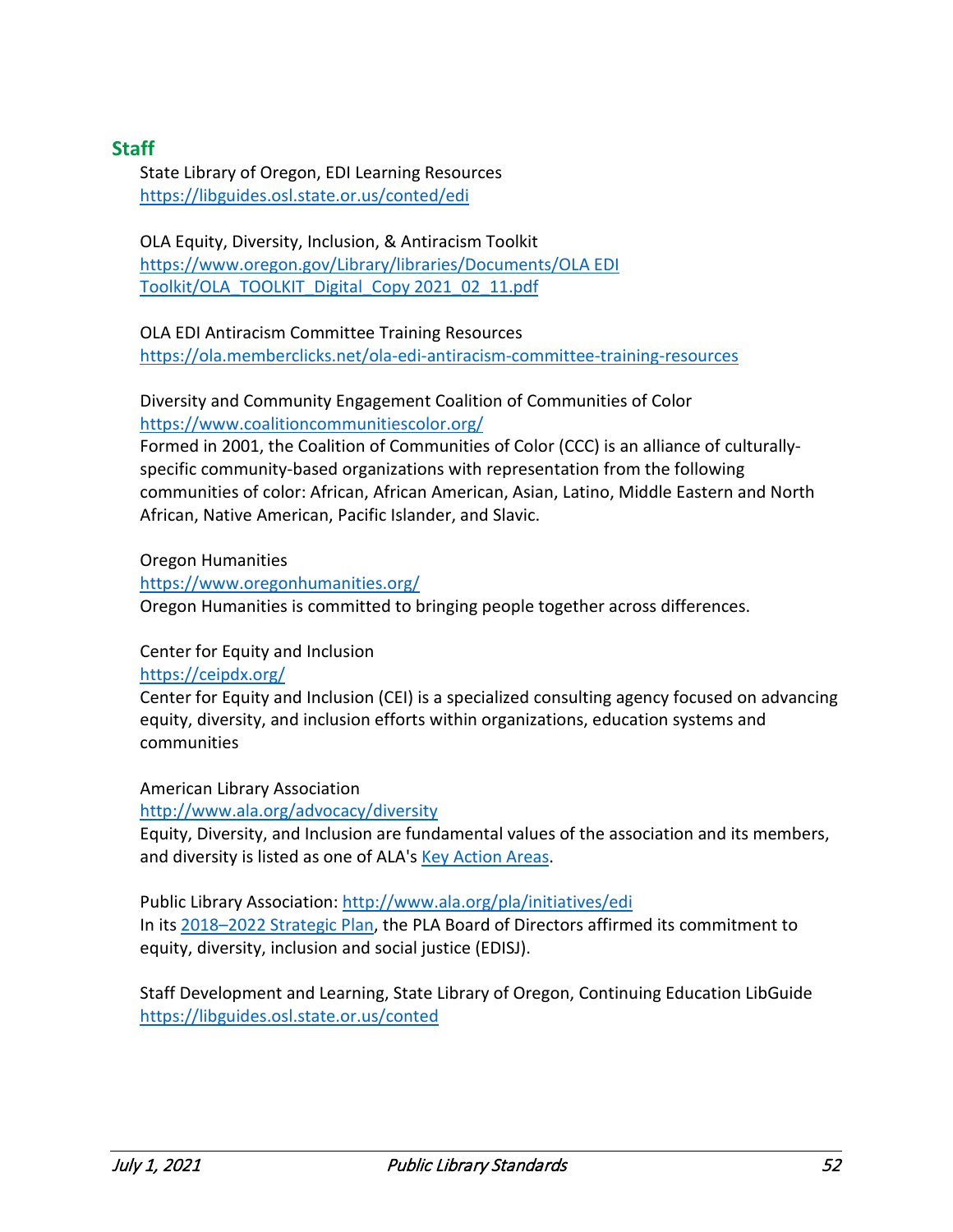### **Materials**

Society of American Archivists [www2.archivists.org/](https://www2.archivists.org/)

Selection Policy Toolkit (American Library Association <http://www.ala.org/tools/challengesupport/selectionpolicytoolkit>

Collection Development Training (Arizona State Library <https://azlibrary.gov/libdev/continuing-education/cdt>

Challenge Support (American Library Association), <http://www.ala.org/tools/challengesupport>

Challenge Support from State Library (Intellectual Freedom resources, etc.) <https://libguides.osl.state.or.us/oifc>

CREW: A weeding manual for modern libraries, <https://www.tsl.texas.gov/ld/pubs/crew/index.html>

### **Services**

ALA Reference Services <http://www.ala.org/tools/guidelines/standardsguidelines#RefSvcs>

ALA Services to Older Adults <http://www.ala.org/tools/guidelines/standardsguidelines#OlderAdults>

ALA Teen, Tween, and Young Adult Library Services <http://www.ala.org/tools/guidelines/standardsguidelines#TeenSvcs>

ALA Children's Library Services <http://www.ala.org/tools/guidelines/standardsguidelines#ChildrenServices>

### **Programs**

Programming (WebJunction) <https://www.webjunction.org/explore-topics/programming.html>

Programming Librarian (American Library Association) <http://www.programminglibrarian.org/>

Programming Resources (Public Library Association) <http://www.ala.org/pla/resources/tools/programming-instruction/programming-resources>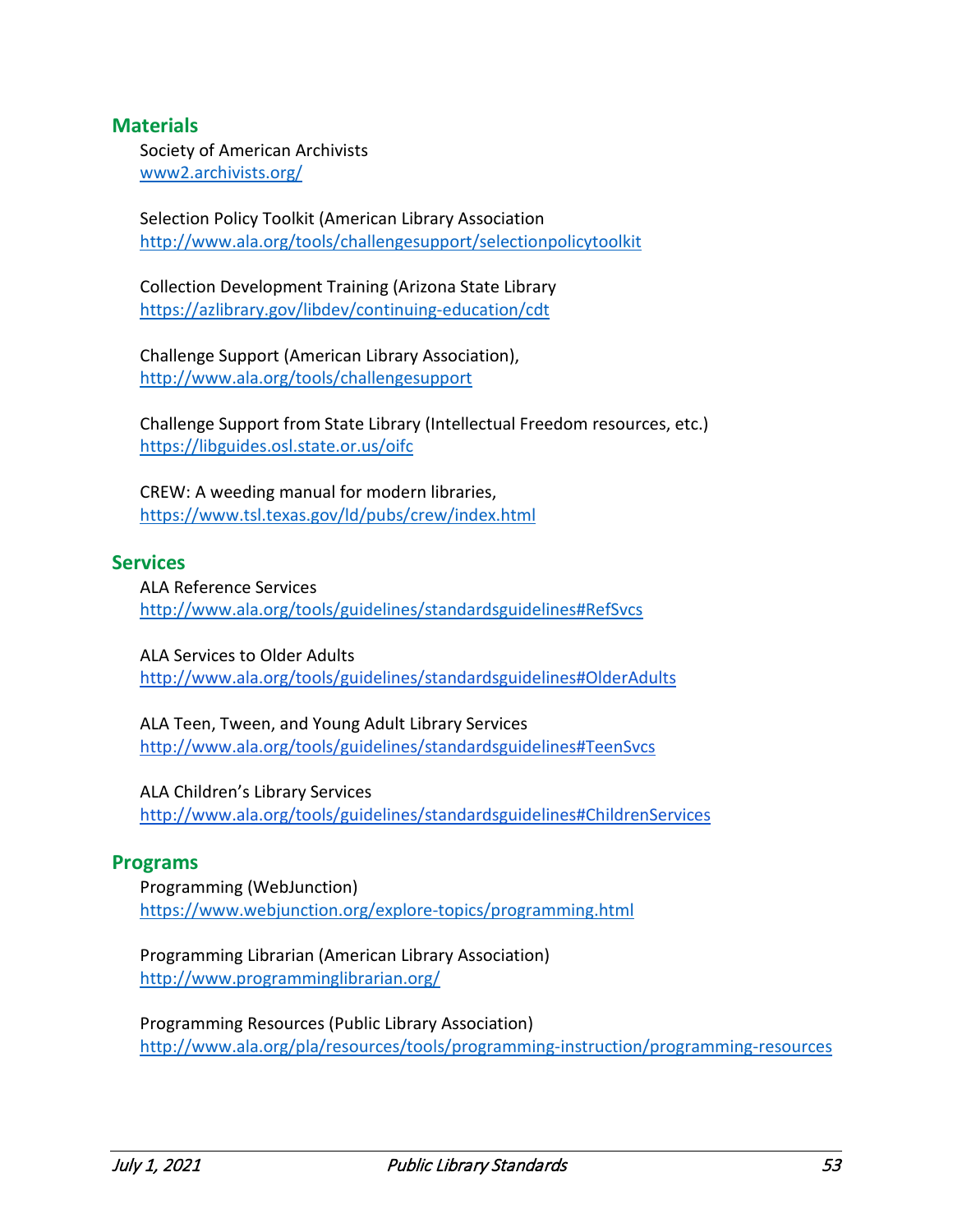### **Technology**

Edge Initiative [www.libraryedge.org](http://www.libraryedge.org/)

World Wide Web Consortium (W3C) [www.w3.org](http://www.w3.org/)

Information and Technical Assistance on the Americans with Disabilities Act [www.ada.gov](http://www.ada.gov/)

Technology access and assistance <https://edu.gcfglobal.org/en/topics/computers/>

Digital content for community needs, Oregonians with Print Disabilities <http://talkingbooks.oregon.gov/>

Community engagement in technology decisions and access, American Library Association [http://www.ala.org/tools/librariestransform/making-libraries-accessible-adaptive-design](http://www.ala.org/tools/librariestransform/making-libraries-accessible-adaptive-design-and-assistive-technology)[and-assistive-technology](http://www.ala.org/tools/librariestransform/making-libraries-accessible-adaptive-design-and-assistive-technology)

Technology resources management, Association of Specialized Government and Cooperative Library Agencies <https://www.asgcladirect.org/resources/>

Library Services and Technology Act (State Library of Oregon) <https://libguides.osl.state.or.us/lstagrants>

[Encyclopaedic Dictionary of Information Technology and Systems](https://sjsu-primo.hosted.exlibrisgroup.com/primo-explore/fulldisplay?docid=01CALS_ALMA51438726470002901&context=L&vid=01CALS_SJO&search_scope=EVERYTHING&isFrbr=true&tab=everything&lang=en_US)

Core Staff Technology Competencies, Denver Public Library (WebJunction) [https://www.webjunction.org/documents/webjunction/core\\_staff\\_technology\\_competenci](https://www.webjunction.org/documents/webjunction/core_staff_technology_competencies_Denver.html) [es\\_Denver.html](https://www.webjunction.org/documents/webjunction/core_staff_technology_competencies_Denver.html)

Technology training (WebJunction) <https://learn.webjunction.org/course/index.php?categoryid=18>

Technology Trends resources (PLA) <http://www.ala.org/pla/resources/tools/technology/technology-trends>

E-rate resources (State Library) <https://www.oregon.gov/Library/libraries/Pages/Erate.aspx>

E-rate (Universal Service Administration Company, USAC) <https://www.usac.org/e-rate/>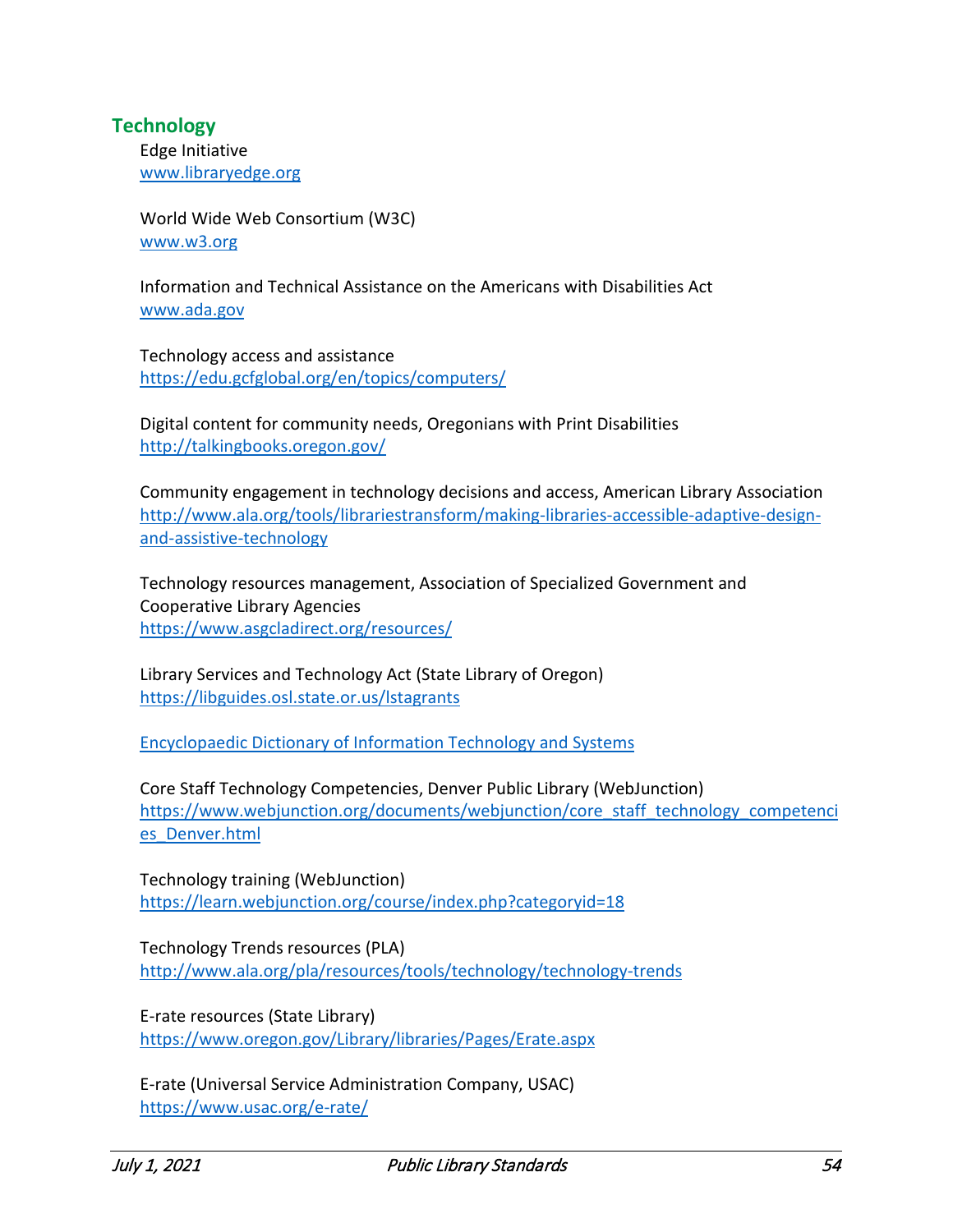Community engagement, Engaged and Embedded Library [https://www.webjunction.org/news/webjunction/Engaged\\_Embedded\\_Library.html](https://www.webjunction.org/news/webjunction/Engaged_Embedded_Library.html)

Caspe, M. margaret caspe@globalfrp. or., & Lopez, M. E. elena lopez@globalfrp. or. (2018). Preparing the Next Generation of Librarians for Family and Community Engagement. *Journal of Education for Library & Information Science*, *59*(4), 157–178. Check for availability via the Statewide Databases.

Levine-Clark, M. michael. levine-clark@du. ed., & Emery, J. jemery@pdx. ed. (2019). Community Engagement as Collaboration. *Collaborative Librarianship*, *11*(2), 82–83. Check for availability via the Statewide Databases.

American Library Association Transforming Communities: [http://www.ala.org/tools/librariestransform/libraries-transforming](http://www.ala.org/tools/librariestransform/libraries-transforming-communities/engagement)[communities/engagement](http://www.ala.org/tools/librariestransform/libraries-transforming-communities/engagement)

In response to the growing call for community engagement resources, the American Library Association (ALA) created Libraries Transforming Communities, an initiative that reimagines the role libraries play in supporting communities.

Community Engagement & Outreach, PLA <http://www.ala.org/pla/resources/tools/community-engagement-outreach> Resources devoted to helping you increase your community engagement and outreach, including.

Advocacy, PLA Resources <http://www.ala.org/pla/leadership/advocacy>

Advocacy, United for Libraries

[http://www.ala.org/united/sites/ala.org.united/files/content/powerguide/united-power](http://www.ala.org/united/sites/ala.org.united/files/content/powerguide/united-power-guide.pdf)[guide.pdf](http://www.ala.org/united/sites/ala.org.united/files/content/powerguide/united-power-guide.pdf)

## **Facilities**

Library Journal: "Year in Architecture 2020: Public Library Data" <https://www.libraryjournal.com/?page=year-in-architecture-2020>

Illuminating Engineering Society of North America <https://ihsmarkit.com/products/iesna-standards.html>

Oregon Health Authority, Breastfeeding [https://public.health.oregon.gov/HealthyPeopleFamilies/Babies/Breastfeeding/Pages/Laws.](https://public.health.oregon.gov/HealthyPeopleFamilies/Babies/Breastfeeding/Pages/Laws.aspx) [aspx](https://public.health.oregon.gov/HealthyPeopleFamilies/Babies/Breastfeeding/Pages/Laws.aspx)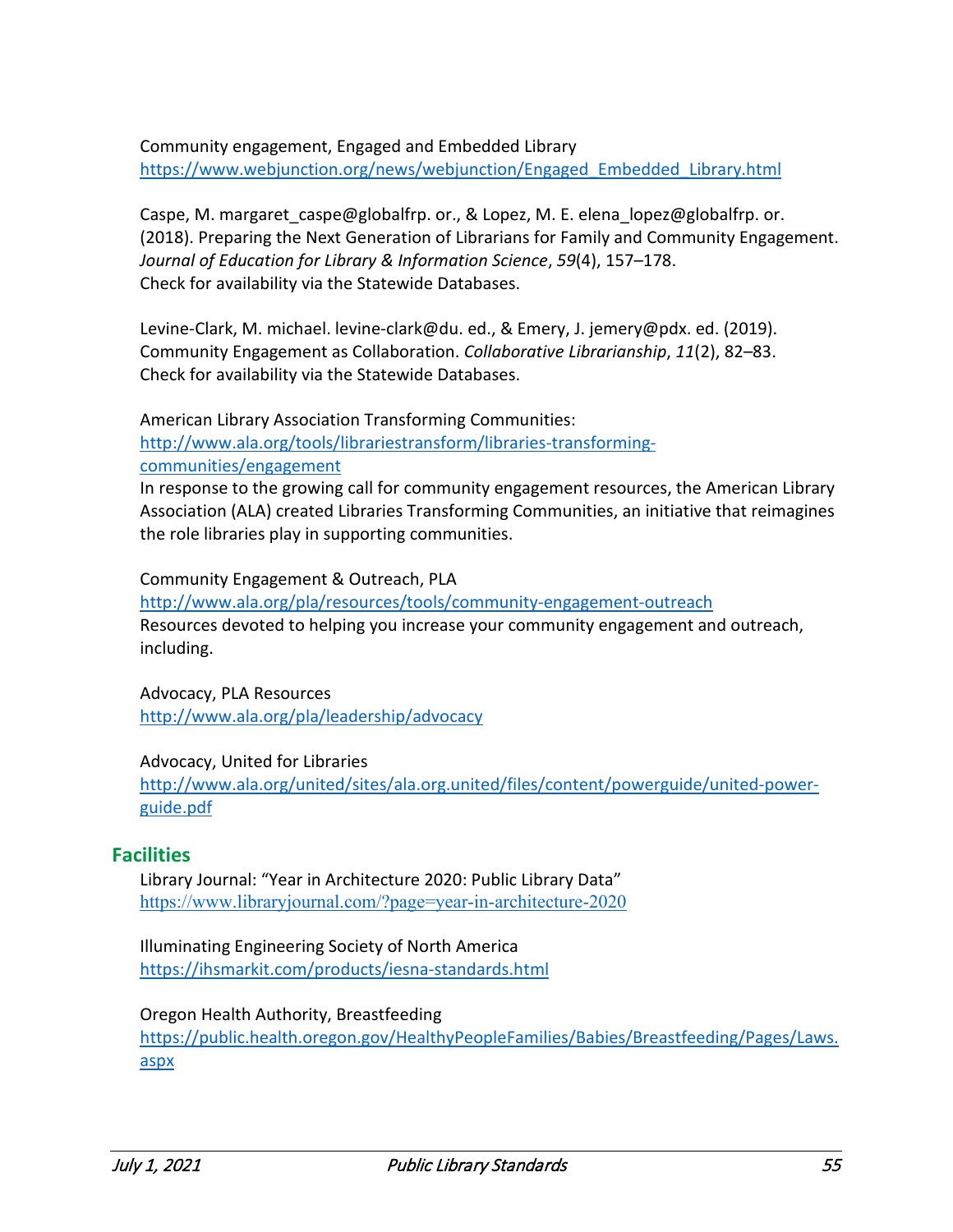Information and Technical Assistance on the Americans with Disabilities Act [www.ada.gov](http://www.ada.gov/)

Community anchor

[https://www.researchgate.net/publication/330204810\\_Public\\_Libraries\\_as\\_Anchor\\_Institut](https://www.researchgate.net/publication/330204810_Public_Libraries_as_Anchor_Institutions_in_Smart_Communities_Current_Practices_and_Future_Development) ions in Smart Communities Current Practices and Future Development

Assessment and Planning, Facilities resources (PLA) <http://www.ala.org/pla/resources/tools/directors-managers-administrators/facilities>

Space Planning Guide <https://mblc.state.ma.us/programs-and-support/construction/libraryspace.php>

Space planning training (WebJunction) <https://learn.webjunction.org/course/index.php?categoryid=50>

# **Additional Resources**

[Encyclopedia of Library and Information Sciences](http://libaccess.sjlibrary.org/login?url=https://www.taylorfrancis.com/books/e/9781466552609)

The Encyclopedia of Library and Information Sciences, now in its fourth edition, compiles the contributions of major researchers and practitioners and explores the cultural institutions of more than 30 countries.

[Encyclopedia of Cyber Behavior](https://sjsu-primo.hosted.exlibrisgroup.com/primo-explore/fulldisplay?docid=01CALS_ALMA71454017010002901&context=L&vid=01CALS_SJO&search_scope=EVERYTHING&isFrbr=true&tab=everything&lang=en_US)

[Encyclopedia of Information Science and Technology, 3rd Edition](https://sjsu-primo.hosted.exlibrisgroup.com/primo-explore/fulldisplay?docid=01CALS_ALMA71454091980002901&context=L&vid=01CALS_SJO&search_scope=EVERYTHING&tab=everything&lang=en_US)

### [Pew Research Center](http://www.pewinternet.org/topics/)

A great source for current research on libraries and their users. Also provides authoritative reports on online communities and information seeking.